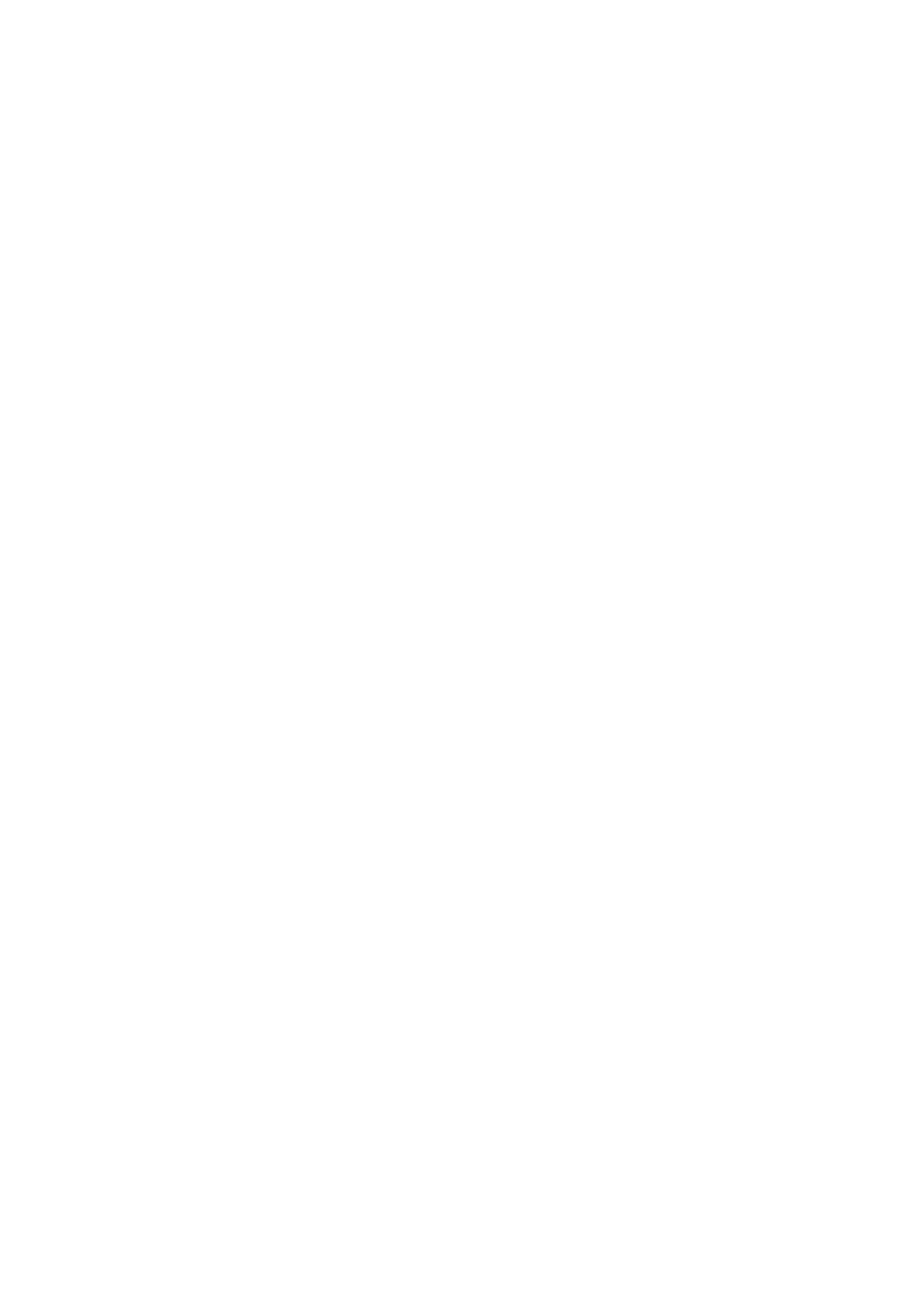**GESIS-Technical Reports 2014|**07

# **da|ra Metadata Schema**

Version 3.0 DOI:10.4232/10.mdsdoc.3.0

*Brigitte Hausstein, Natalija Schleinstein, Ute Koch, Jana Meichsner, Kerstin Becker, Lena-Luise Stahn*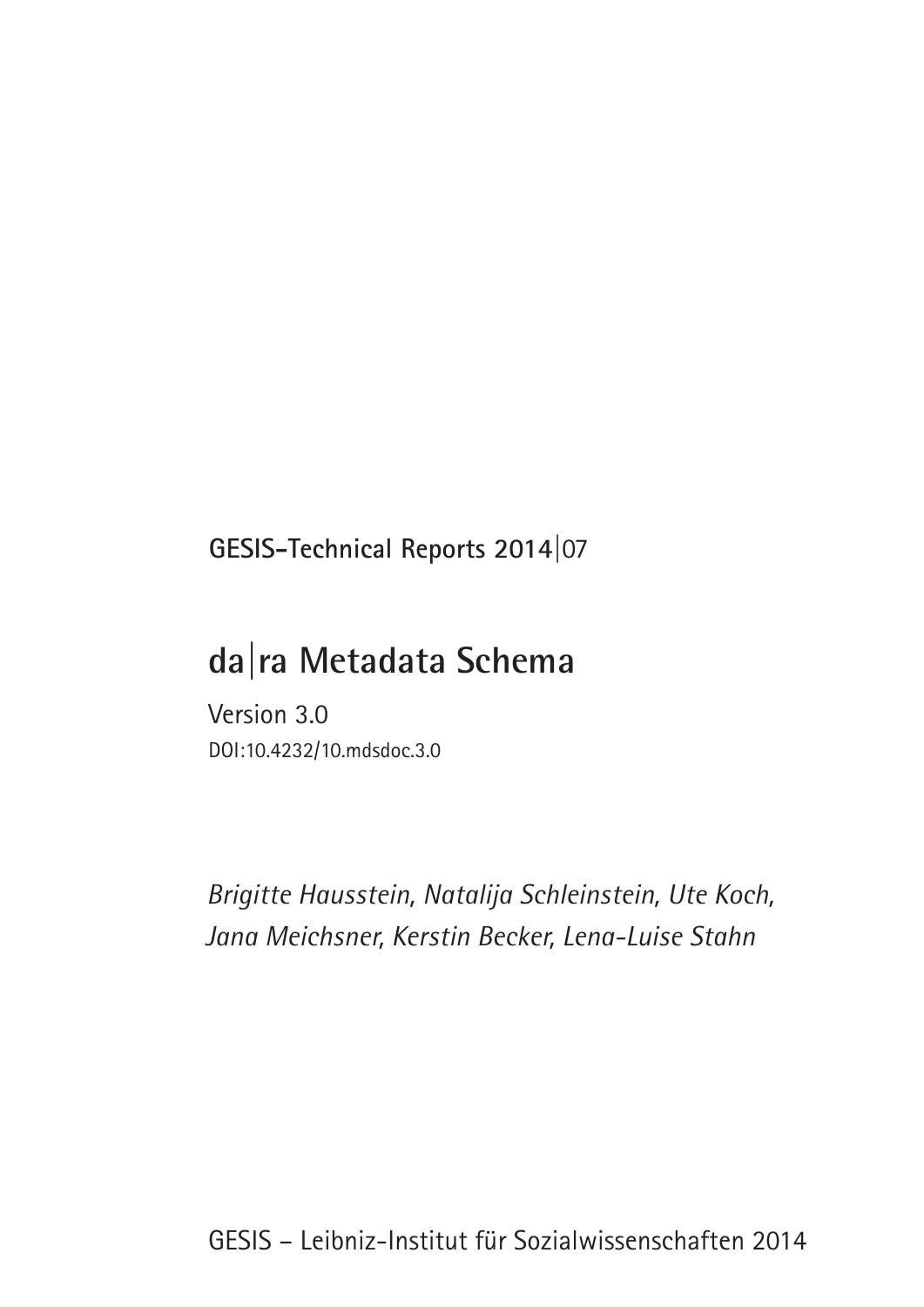#### **GESIS-Technical Reports**

GESIS – Leibniz-Institut für Sozialwissenschaften da|ra Registrierungsagentur für Sozial- und Wirtschaftsdaten Schiffbauerdamm 19 10117 Berlin Telefon: (030) 30 23 36 11 -314 Telefax: (030) 30 23 36 11 -310 E-Mail: brigitte.hausstein@gesis.org

DOI: 10.4232/10.mdsdoc.3.0 ISSN: 1869-0483 (Print) ISSN: 1869-0491 (Online) Herausgeber,

Druck und Vertrieb: GESIS - Leibniz-Institut für Sozialwissenschaften Unter Sachsenhausen 6-8, 50667 Köln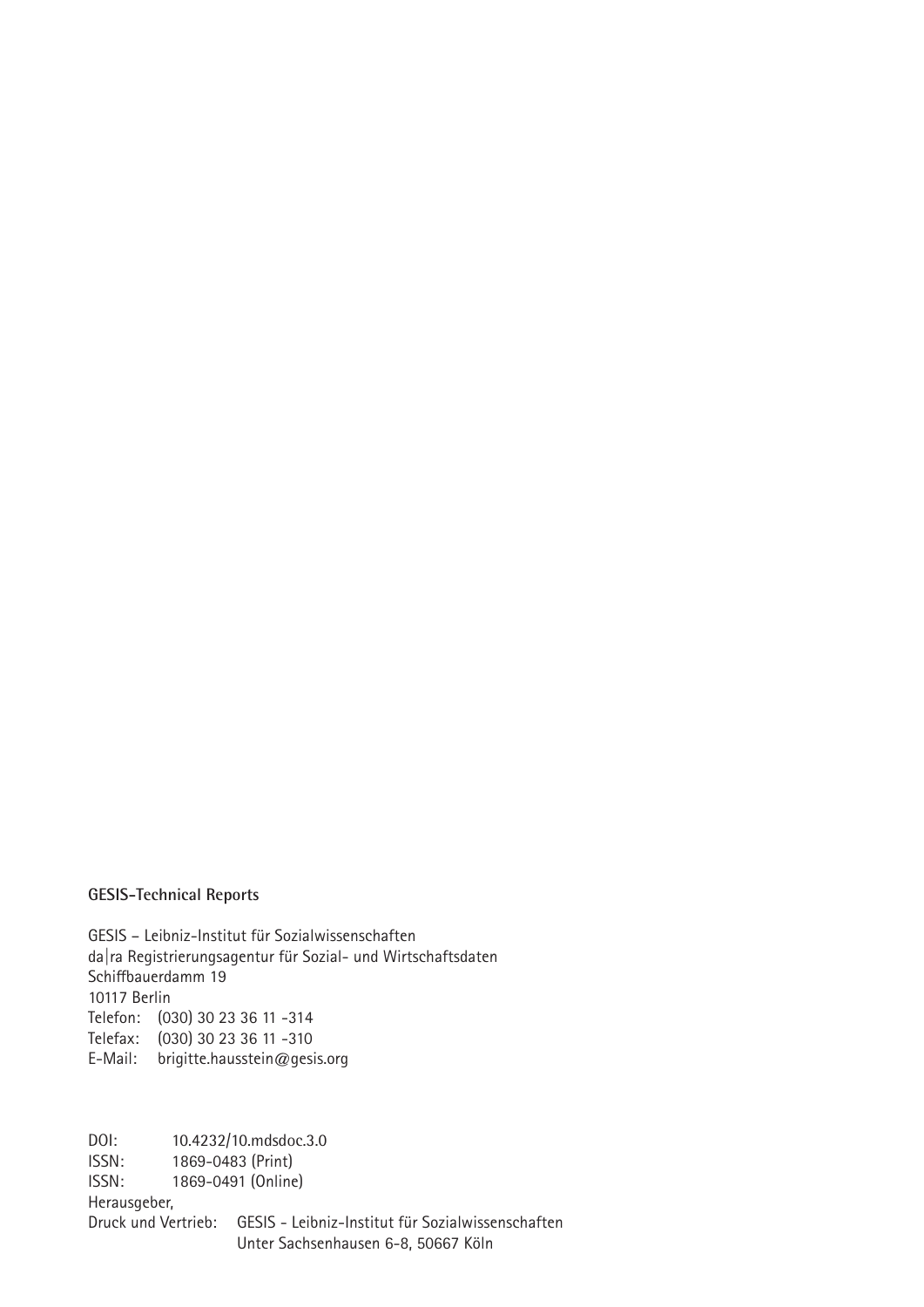# **1 Introduction**

#### **1.1 The Registration Agency da|ra**

da|ra operates as the registration agency for social science and economic data jointly run by GESIS and ZBW. da|ra pursues the goal of long-term, persistent identification and availability of research data via allocation of DOI names. In keeping with the ideals of good scientific practice there is a demand for open access to existing primary data so as to not only have the final research results but also be able to reconstruct the entire research process. GESIS [\(http://www.gesis.org\)](http://www.gesis.org/) and ZBW [\(www.zbw.eu\)](http://www.zbw.eu/) therefore offer a registration service for social and economic research data in coopera-tion with DataCite [\(http://www.datacite.org\)](http://www.datacite.org/), an international consortium pursuing the goal of supporting the acceptance of research data as independent citable scientific objects. This infrastructure lays the foundation for long-term, persistent identification, storage, localization and reliable citation of research data.

Benefits of DOI names:

- **Permanent, persistent identification:** Each DOI uniquely, unequivocally and permanently identifies the assigned object.
- **Availability of information on the web:** Via the Handle System, each DOI refers to one or more webpages assigned by the publication agent.
- **Semantic Interoperability:** The metadata associated with a DOI enables direct, precise communicating – with each user, from every location, at every point in the production/distribution chain – with regard to every detail of the objects related with one another.

The DOI name is comprised of a unique alphanumeric character string; a prefix and suffix, whereby the prefix always begins with "10" and prefix and suffix are separated by a forward slash. Prefixes are assigned by the International DOI Foundation (IDF) via DataCite. Each data centre is assigned its own prefix thus permitting an unlimited number of DOI names. The suffix is agreed by the publication agent in conjunction with da  $ra$ .

Each DOI name permanently identifies the assigned object as an entity regardless of whether the storage location changes. Updated, structured metadata is assigned to the resource using the DOI name. The allocation of DOI names to the objects transpires automatically following successful transmission of the metadata per object to be registered.

In 2013, da|ra began to develop value-added services. These included preparations for the extension of the registration service to other resource types. As social science and economic research produces not only datasets, but also other resource types it was a logical step. da|ra Version 3.0 was therefore expanded for the registration of the resources Collection, Text, Image, Video, Audio and Interactive Resource.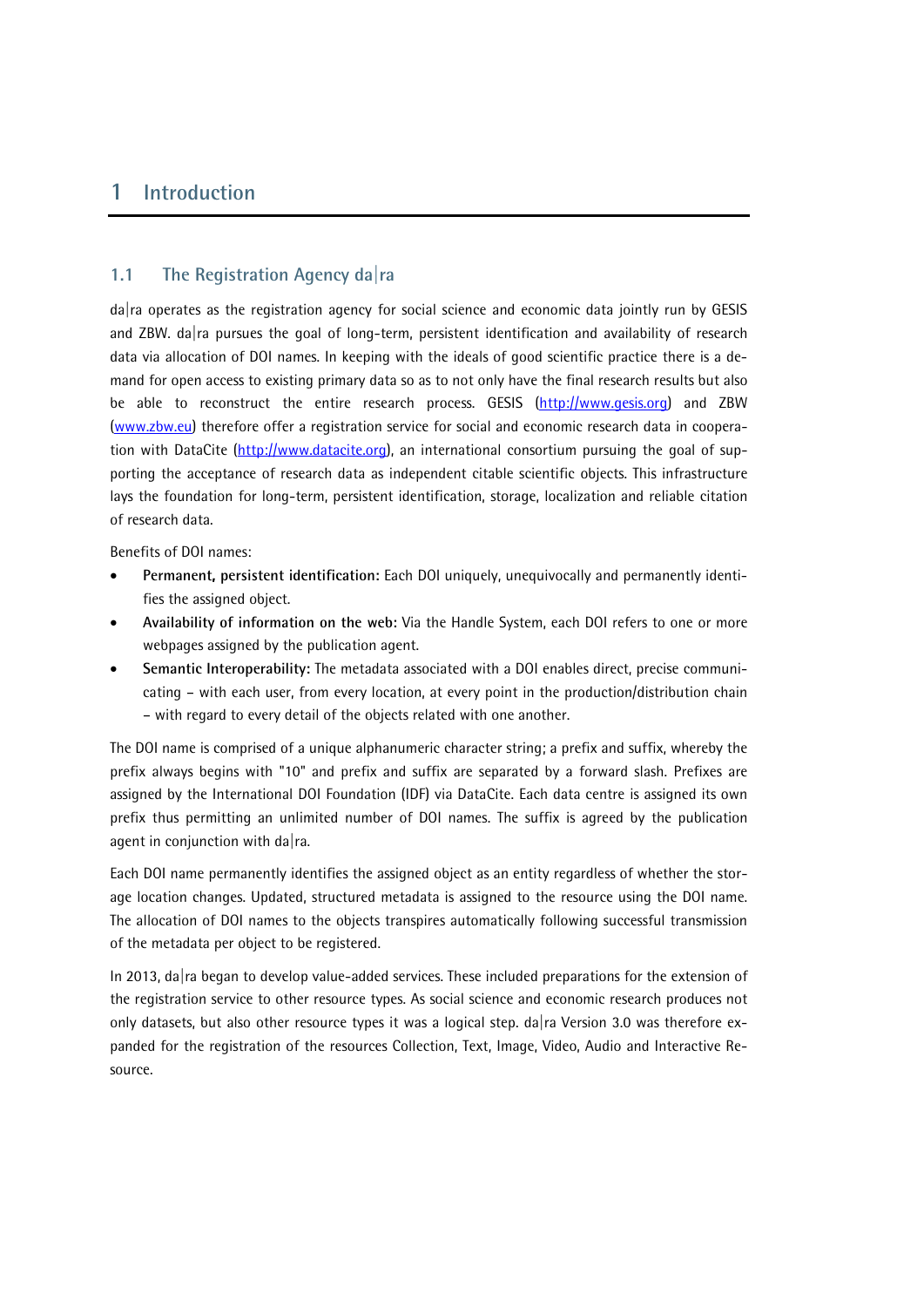#### **1.2 The Metadata Schema**

The da  $\vert$ ra metadata schema is a list of core metadata properties chosen for the identification of data and retrieval purposes. Each DOI name is linked to a set of metadata, a collection of bibliographical and content information, which describe in detail the registered resources (title, author, publication date, copyright etc.) and present the properties of resources, their structure and contextual relations.

The da|ra metadata schema provides a determined number of mandatory elements – core properties –, that have to be submitted by the publication agent at the time of data registration. Publication agents may also choose to use optional properties to identify their data more clearly.

For all metadata properties the respective names, definitions, attributes, conditions, cardinality (maximum occurrence) as well as value domains are defined. Some properties comply with ISO norms. These norms determine e.g., which code for a language or geographic coverage has to be applied. Controlled vocabularies such as thesauri and classifications are applicable. These vocabularies are complemented by da|ra controlled terms.

Although da|ra complies with the official DataCite Metadata Schema, it has broadened the DataCite metadata by adding some specific properties related to the social sciences and economics.

### **1.3 Version 3.0 Update[1](#page-5-0)**

The current version 3.0 is based on the version 2.2.1 of the da|ra metadata schema and has been further developed in line with the DataCite metadata schema, Version 3.0, to achieve greater exposure of social and economic research data outputs for all resource types.

Version 3.0 of the da|ra metadata schema introduces some notable changes:

#### Addition of:

L

| 0.1  | Resource Type             |
|------|---------------------------|
| 3    | Collective Title*         |
| 3.1  | Numbering*                |
| 18.3 | Geographic Location Point |
| 18.4 | Geographic Location Box   |
| 23.1 | Contributor Type          |
| 31.3 | Name of Metadata Scheme   |
| 31.4 | URI of Metadata Scheme    |
| 31.5 | Type of Metadata Scheme   |

<span id="page-5-0"></span> $1$  Properties und subproperties marked with a star (\*) were applied in Version 2.2.1 for grey literature.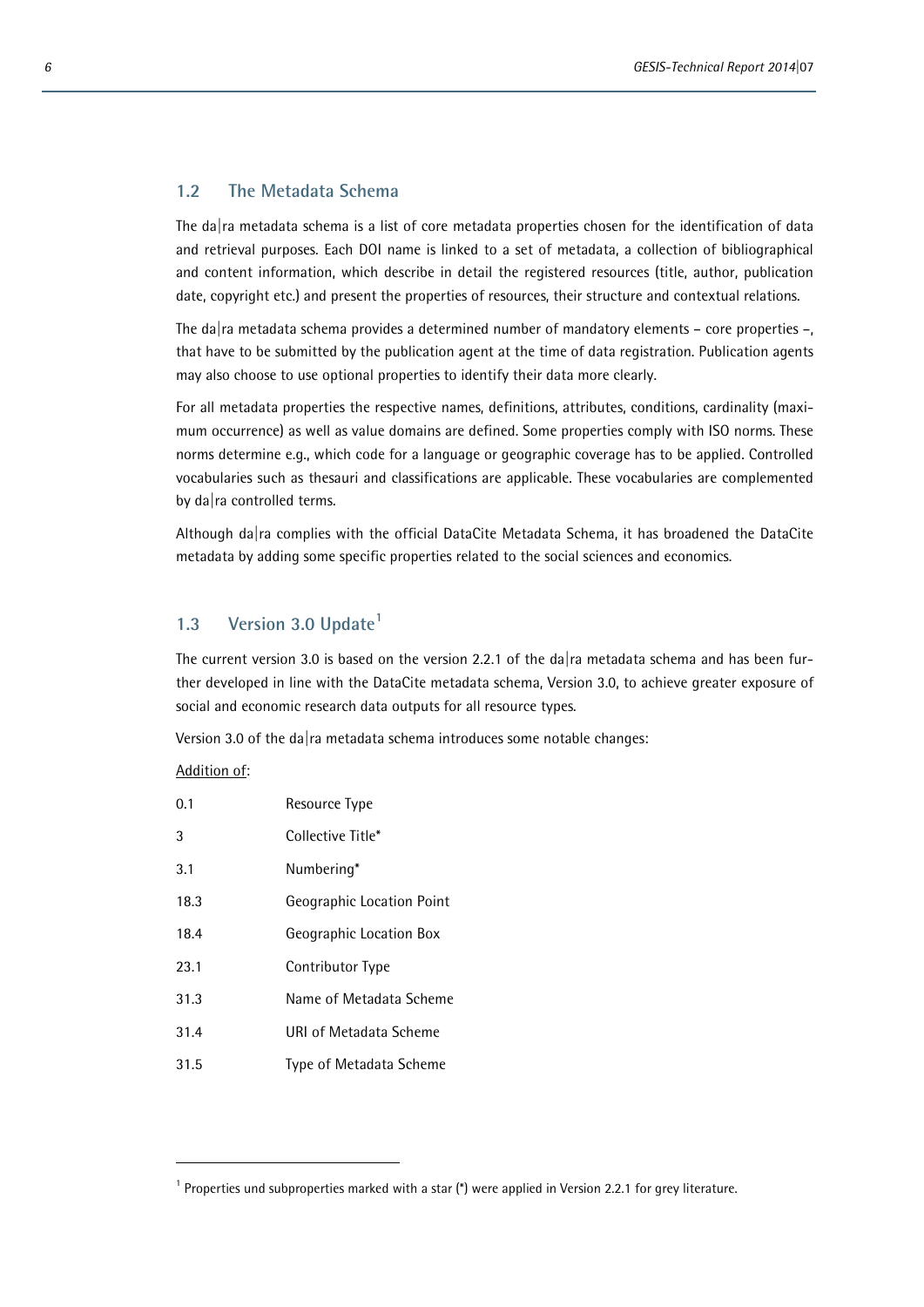#### Addition of new values to controlled lists:

| 0.1            | Resource Type: Audio, Video, Interactive Resource                                                                                                                                                                                                                                                                    |
|----------------|----------------------------------------------------------------------------------------------------------------------------------------------------------------------------------------------------------------------------------------------------------------------------------------------------------------------|
| 17.1           | Description Type: Methods                                                                                                                                                                                                                                                                                            |
| 23.1           | Contributor Type: DataCollector, DataManager, Distributor, Editor, Funder, Host-<br>ingInstitution, Producer, ProjectLeader, ProjectManager, ProjectMember, Registra-<br>tionAgency, RegistrationAuthority, RelatedPerson, Researcher, ResearchGroup,<br>RightsHolder, Sponsor, Supervisor, WorkPackageLeader, Other |
| 31.1           | Relation Type: Has Metadata, Is Metadata for, Is identical to                                                                                                                                                                                                                                                        |
| 31.2           | Identifier of Type: ISTC, PMID                                                                                                                                                                                                                                                                                       |
| Deletion of:   |                                                                                                                                                                                                                                                                                                                      |
| 38             | Editor (in Version 3.0 as a Contributor Type, see 23.1)                                                                                                                                                                                                                                                              |
| Renaming of:   |                                                                                                                                                                                                                                                                                                                      |
| 0              | General Resource Type (Version 2.2.1 - Resource Type)                                                                                                                                                                                                                                                                |
| 4              | Creator (Version 2.2.1 - Principal Investigator)                                                                                                                                                                                                                                                                     |
| 23             | Contributor (Version 2.2.1 Data Collector)                                                                                                                                                                                                                                                                           |
| Documentation: |                                                                                                                                                                                                                                                                                                                      |

The documentation of Version 3.0 of da ra Metadata Schema includes the following changes:

- Provision of greater detail, explanatory material and definitions for controlled lists
- Indication of recommended metadata, in addition to mandatory and optional
- Addition of more and more varied XML examples on the da|ra website
- Removal from documentation of information about administrative metadata (it is not part of the metadata set submitted by the publication agent).

#### **1.4 A Note about da|ra DOI Registration**

da|ra obtains the DOI names via the GESIS membership in DataCite. DataCite is accredited as an official DOI registration agency within the DOI foundation (IDF [http://www.doi.org\)](http://www.doi.org/).

TIB Hannover acts as a managing agent of DataCite and organizes the control of prefixes and the connection to IDF. The figuration of the suffixes is done by the publication agents and is determined in the Service Level Agreement.

da|ra governs the assignment of DOI names. It functions as the DOI allocation agency and is not commercially oriented. Besides the DOI allocation, da  $|ra|$  is responsible for the elaboration of the service agreement (Service Level Agreement) together with the publication agents as well as for the administration of metadata. For both the maintenance and the storage of metadata the data centres are responsible.

Ensuring that metadata is persistent does not exclude its modifiability: data producers have the opportunity to amend the metadata whenever and as often as needed.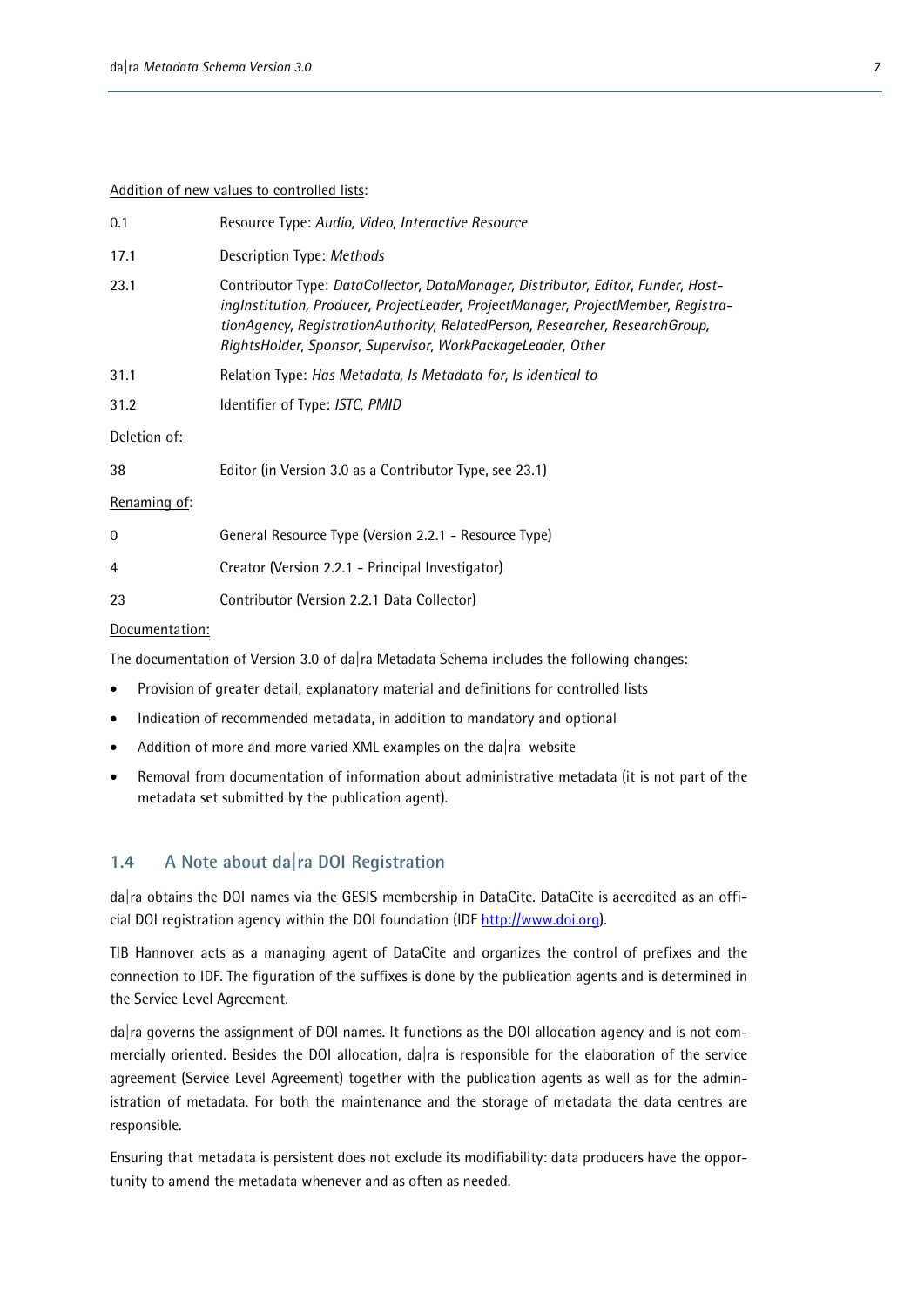# **2 da|ra Metadata Properties**

#### **2.1 Overview**

The tables below display in a simple manner the mandatory and optional properties of the metadata schema. Chapter 2.3 of this documentation provides more information about these properties. The documentation applies to all resource types. The properties listed in Table 1 *must* be supplied when submitting metadata. The optional properties listed in *Table 2 may* be supplied when submitting metadata.

*Table 1:* da|ra Mandatory Properties

| Nr.            | $da$ <sub>ra</sub> Property                                      |
|----------------|------------------------------------------------------------------|
| $\overline{0}$ | General Resource Type (with optional resource type sub-property) |
| 1              | Title (with optional title sub-properties)                       |
| 4              | Creator (with name identifier sub-properties)                    |
| 5              | Publication Agent (with optional attributes) <sup>2</sup>        |
| 6              | Registration Agency (with attributes) <sup>3</sup>               |
| 7              | <b>DOI</b>                                                       |
| 8              | URL                                                              |
| 10             | Version                                                          |
| 12             | <b>Publication Date</b>                                          |
| 28             | Availability                                                     |

<span id="page-7-0"></span> $2$  The details on the publication agent are generated from the user account. It is not part of the metadata set submitted by the publication agent.

<span id="page-7-1"></span><sup>&</sup>lt;sup>3</sup> The details on the registration agency are generated from the da|ra database. It is not part of the metadata set submitted by the publication agent.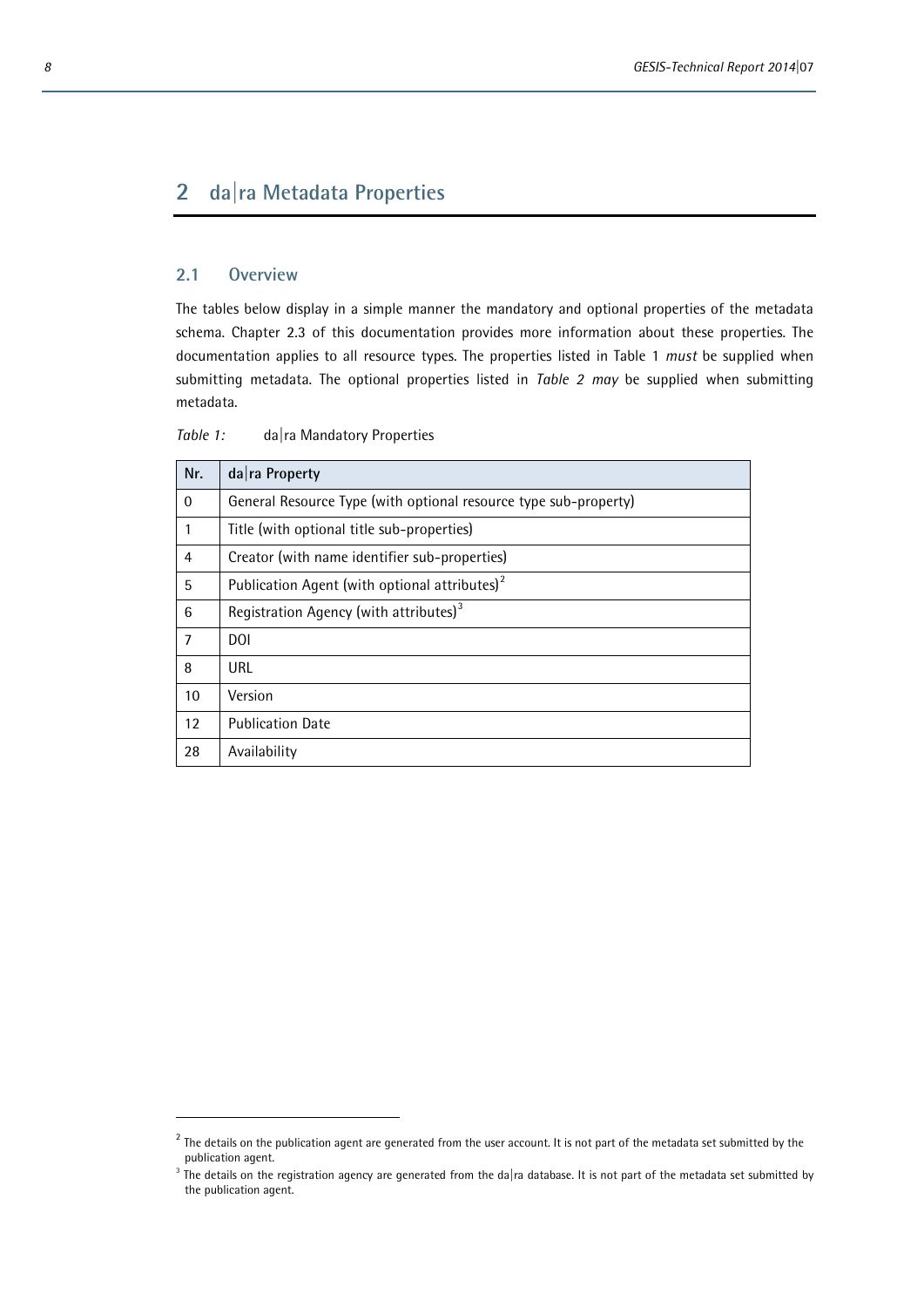| Nr.            | da ra Property                                              |
|----------------|-------------------------------------------------------------|
| $\overline{2}$ | Other Titles (with type sub-property)                       |
| 3              | Collective Title (with type sub-property)                   |
| 9              | DOI Proposal                                                |
| 10             | Version                                                     |
| 11             |                                                             |
| 13             | Language<br>Alternative Identifier (with type sub-property) |
|                |                                                             |
| 14             | Classification Internal (with scheme sub-property)          |
| 14A            | Classification External (with scheme sub-property)          |
| 15             | Keywords (controlled) (with scheme sub-property)            |
| 16             | Keywords (free)                                             |
| 17             | Description (with type sub-property)                        |
| 18             | Geographic Coverage (with point and box sub-properties)     |
| 19             | Sampled Universe                                            |
| 20             | Sampling                                                    |
| 21             | Temporal Coverage (with sub-properties)                     |
| 22             | Time Dimension (with sub-properties)                        |
| 23             | Contributor (with type and name identifier sub-properties)  |
| 24             | Collection Method (controlled)                              |
| 25             | Collection Method (free)                                    |
| 26             | Data (with sub-properties)                                  |
| 27             | <b>Notes</b>                                                |
| 29             | Availability (free)                                         |
| 30             | Rights                                                      |
| 31             | Relation (with type and relation type sub-properties)       |
| 32             | Publications                                                |
| 38             | <b>Publication Place</b>                                    |

*Table 2:* da|ra Recommended and Optional Properties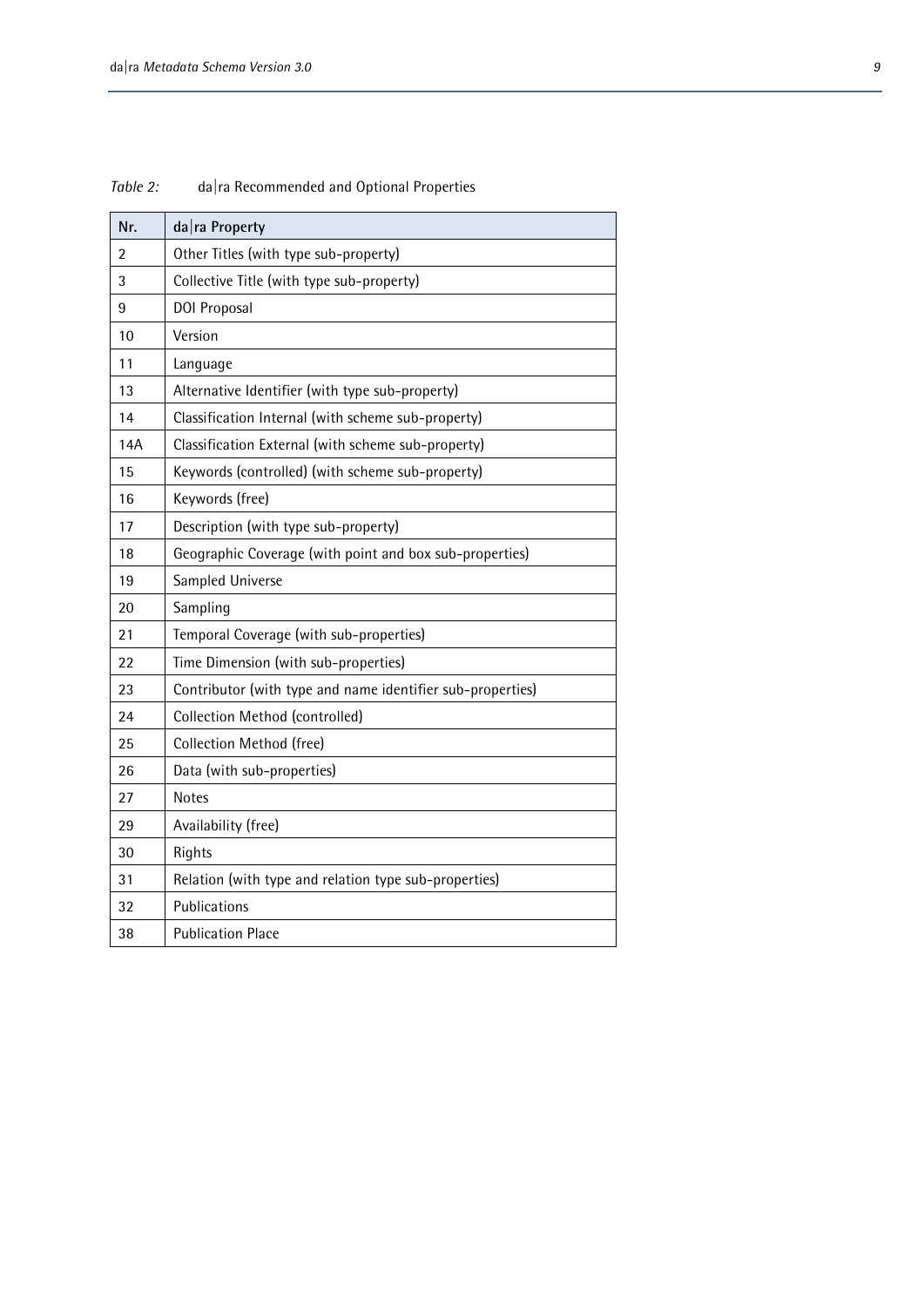#### **2.2 Citation**

Usage, analysis and publication of research data and research results require information on author,, location and identification of data. Correct and complete citation of a resource can be created using the following properties of the da|ra metadata schema 3.0 (March 2014):

#### **Creator (Publication Date): Title. Publication agent. Identifier**

**Creator:** The citation is limited to the first five names followed by 'et al.'. If an institution (or institutions) is/are provided as creator(s) only, these will be cited.

**Publication date:** The date refers only to the year of the publication of the resource.

**Title:** The title and, if applicable further titles of the resource.

**Publication agent:** The name of the institution/data centre that published the resource.

#### **Identifier:** DOI

It may also be desirable to include information (if applicable) from two optional properties, Version and Type of resource. If so, the recommended form is as follows:

#### **Creator (Publication Date): Title. Version. Publication agent. General Resource Type. Identifier**

For citation purposes, the Identifier may optionally appear both in its original format and in a linkable http format:

• In (offline-) media the identifier can be marked by a preceded lowercased "doi:" (analogue to protocols like "http:" or "ftp:"), for example "doi:10.4232/1.10770".

However, a respective entry in the address field of the browser will not automatically lead to the online source as browsers as yet do not recognize the protocol "doi" without an additional plug-in. The address is only dissolved properly, if the DOI name is entered into the text field of a DOI resolver service (e.g. at da|ra or DataCite).

• To directly link to the source of the object, the DOI name should therefore either be printed with the URL of the resolver (http://doi.org/doi:10.4232/1.10770) or highlighted with a hyperlink  $(doi:10.4232/1.10770)$  to save space.

#### **Examples of data citations**

These citation examples describe research data of the resource type "dataset" of da|ra publication agents and demonstrate effective data citation.

• Fahrenberg, Jochen (2010): Freiburger Beschwerdenliste FBL. Primärdaten der Normierungsstichprobe 1993. Version 1.0.0. ZPID - Leibniz-Zentrum für Psychologische Information und Dokumentation. doi:10.5160/psychdata.fgjn05an08. [http://doi.org/doi:](http://dx.doi.org/doi) 10.5160/psychdata.fgjn05an08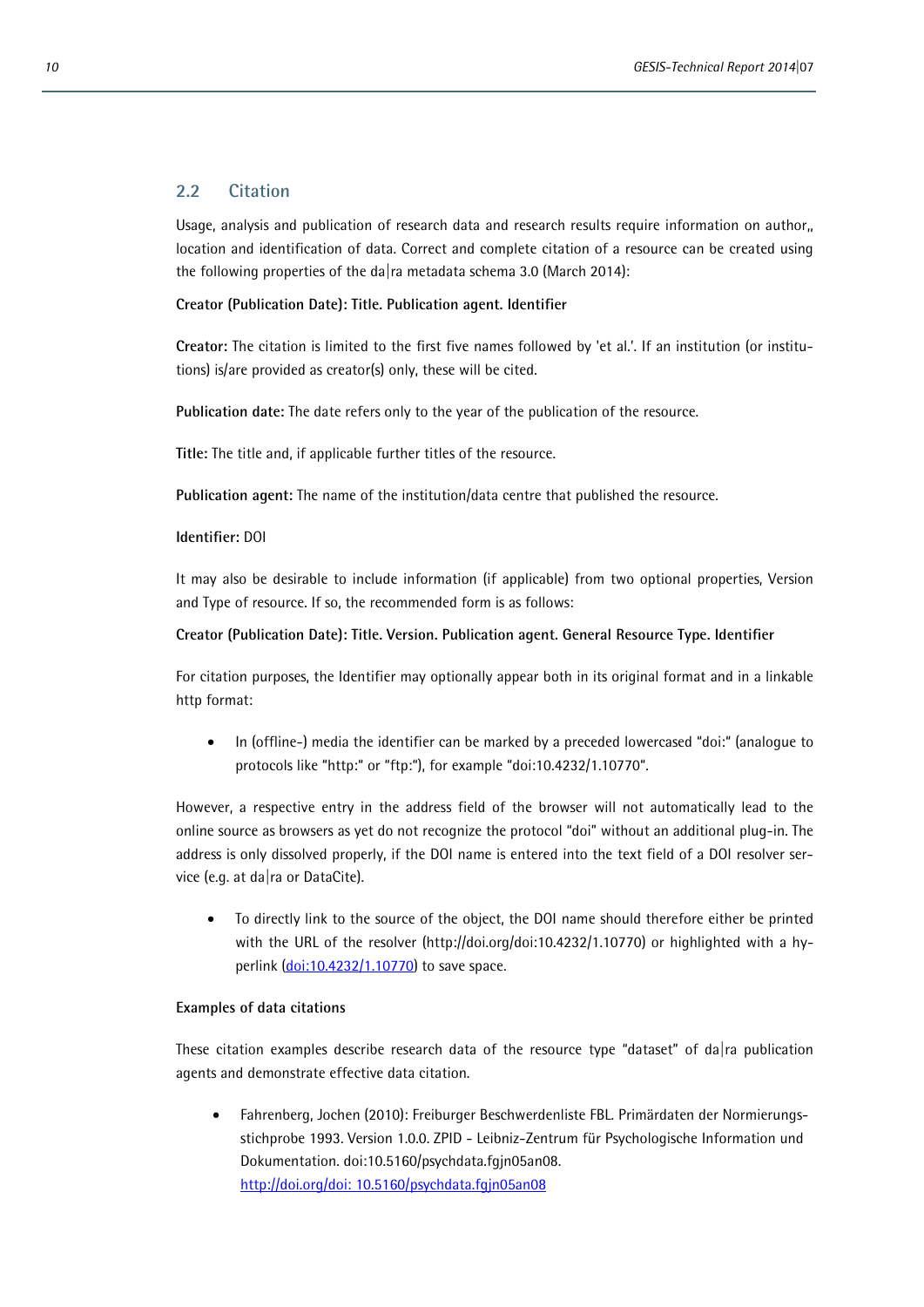- Schmitt-Beck, Rüdiger u.a. (2009): Wahlkampf-Panel (GLES). Version 3.0.0. GESIS Leibniz-Institut für Sozialwissenschaften. doi:10.4232/1.11131. http://doi.org/doi:10.4232/1.11131
- Weßels, Bernhard u.a. (2011): Landtagswahl Berlin 2011 (GLES). Version 1.0.0. GESIS Leibniz-Institut für Sozialwissenschaften. doi:10.4232/1.11054. [http://doi.org/doi:10.4232/1.11054](http://dx.doi.org/doi:10.4232/1.11054)

#### **2.3 da|ra Properties**

Table 3 below provides a detailed description of mandatory properties which must be submitted to da|ra by the publication agents. For an example of how to make a submission in XML format, please see the XML examples for all resource types provided on the da|ra website [http://www.da](http://www.da-ra.de/en/technical-information/doi-registration/)[ra.de/en/technical-information/doi-registration/.](http://www.da-ra.de/en/technical-information/doi-registration/) 

Table 4 provides a detailed description of da  $|a|$  recommended and optional properties.

The schema file (XSD) for the validation of XML files is available at [http://www.da|ra.de/fileadmin/media/da|ra.de/Technik/dara\\_v3.0\\_de\\_en\\_04032014.xsd.](http://www.da|ra.de/fileadmin/media/da|ra.de/Technik/dara_v3.0_de_en_04032014.xsd) The schema file contains vocabularies used by da  $ra$ .

The third column, Occurrence (Occ), indicates cardinality/quantity constraints for the properties as follows:

- $0-n =$  optional and repeatable
- $0-1 =$  optional, but not repeatable
- $1-n =$  required and repeatable
- $1 =$  required, but not repeatable

#### Reference:

XML provides a <language>element for description of language-dependent properties, e.g. Title, Sampled Universe, Sampling, Notes, Description, etc.

Allowed are English and German (according to ISO 639-1: en, de).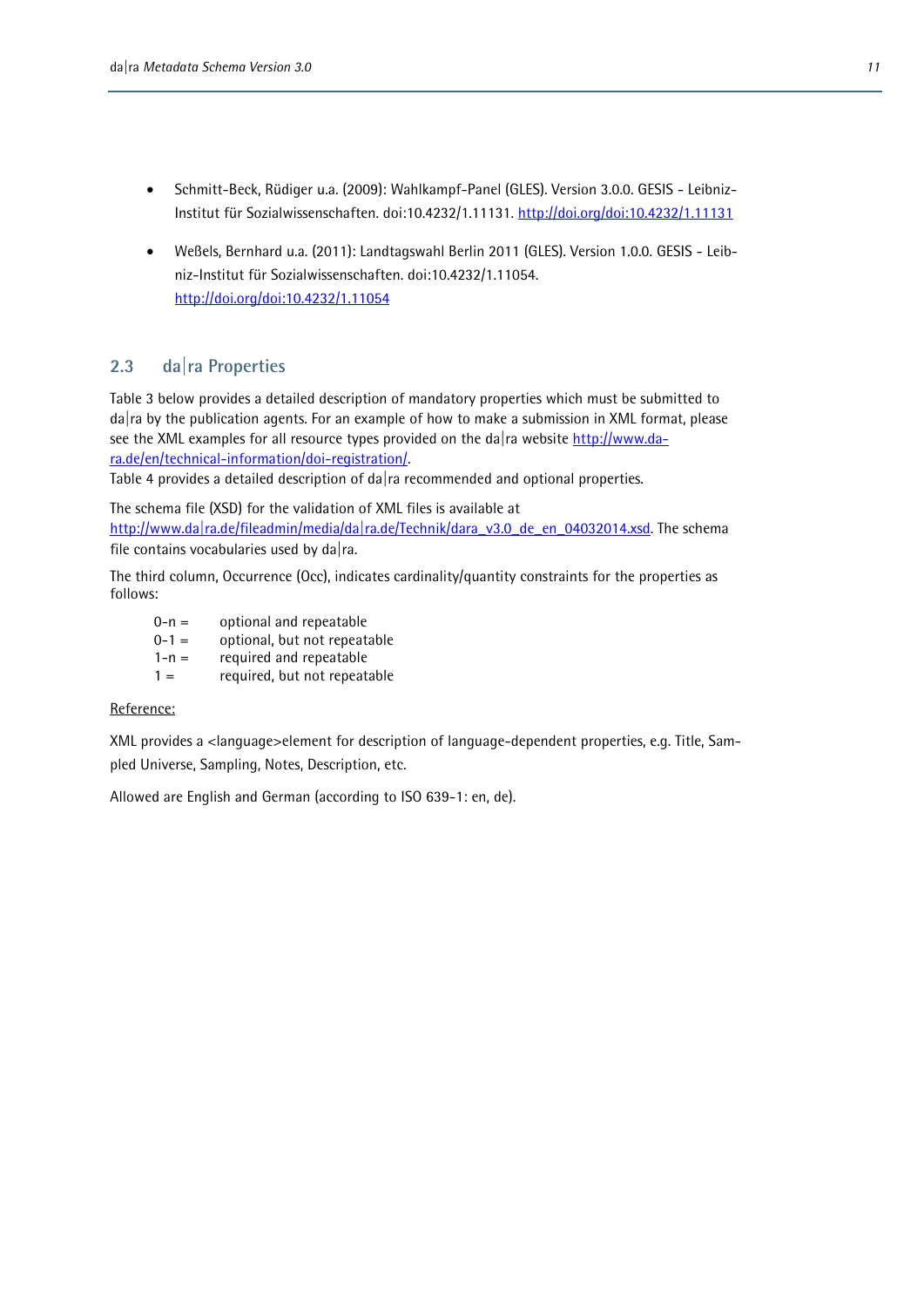| Nr.          | $da$ <sub>ra</sub> Property         | Definition                                                                                                                                                                                              | <b>Occ</b>   | Examples, allowed<br>values, other con-<br>straints                                                                                                                                        |
|--------------|-------------------------------------|---------------------------------------------------------------------------------------------------------------------------------------------------------------------------------------------------------|--------------|--------------------------------------------------------------------------------------------------------------------------------------------------------------------------------------------|
| 0            | General Resource<br>Type            | The general type of a re-<br>source.                                                                                                                                                                    | 1            | da ra controlled list.<br>See Appendix 3.1.1 for<br>definition.                                                                                                                            |
| 0.1          | Resource Type                       | A description of the re-<br>source. The format is open,<br>but the preferred format is a<br>single term of some detail so<br>that a pair can be formed<br>with the property "General<br>Resource Type". | $0 - 1$      | Example:<br>Text/Article;<br>Image/Animation                                                                                                                                               |
| $\mathbf{1}$ | Title                               | The title of a resource.                                                                                                                                                                                | $\mathbf{1}$ | Example:<br>EVS - European Values<br>Study 1999 - Germany                                                                                                                                  |
| 4            | Creator                             | The name of principal inves-<br>tigator or author. May be a<br>corporate/institutional or a<br>personal name. Either 4.1 or<br>4.2 or both.                                                             | $1 - n$      |                                                                                                                                                                                            |
| 4.1          | Person                              | The name of the person (First<br>name, Middle name, Last<br>Name)                                                                                                                                       | $\mathbf{1}$ | Example: Heiko Peters<br>Non-Latin types ac-<br>cording to ALA/LC<br>(http://www.loc.gov/cat<br>dir/cpso/roman.html                                                                        |
| 4.1.1        | Person ID                           | Unique identifier of the<br>person. May be supplement-<br>ed by da $ra$ if not submitted.                                                                                                               | $0 - n$      | Example:<br>ISNI ID: 5859 1764<br>(Heiko Peters)<br>Recommended for use.                                                                                                                   |
| 4.1.1.1      | Vocabulary of Per-<br>son ID        | The name of the person ID<br>scheme.                                                                                                                                                                    | $\mathbf{1}$ | Required if 4.1.1 is<br>used.<br>Examples: Virtual Inter-<br>national Authority File<br>(VIAF) http://viaf.org/<br>International Standard<br>Name Identifier (ISNI<br>http://www.isni.org) |
| 4.1.1.2      | <b>URI Name Authority</b><br>Record | The URI of the name identi-<br>fier scheme.                                                                                                                                                             | $0 - 1$      | http://www.isni.org                                                                                                                                                                        |
| 4.1.2        | Affiliation                         | The affiliation of the person.                                                                                                                                                                          | $0 - 1$      | Example:<br>Institute for Market<br>Research                                                                                                                                               |
| 4.1.2.1      | <b>Affiliation ID</b>               | Unique Identifier of the<br>affiliation according to vari-<br>ous schemes. May be sup-<br>plemented by da $ra$ if not<br>submitted                                                                      | $0 - n$      | Example:<br>ID 2014108-7                                                                                                                                                                   |
| 4.1.2.1.1    | Vocabulary Affilia-                 | The name of the institution                                                                                                                                                                             | $\mathbf{1}$ | Required if 4.1.2.1 is                                                                                                                                                                     |

# *Table 3:* Expanded da|ra Mandatory Properties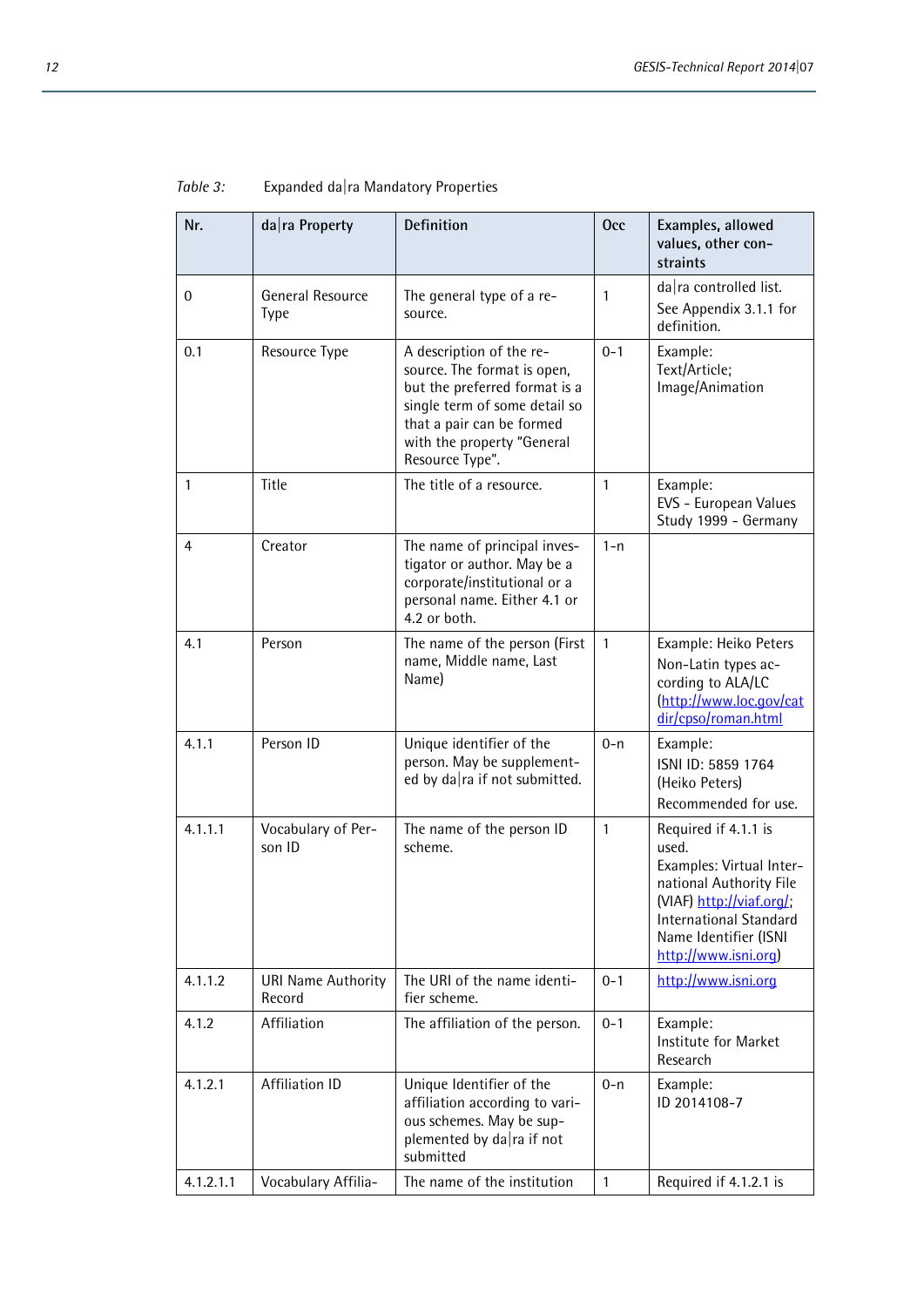| Nr.       | $da$ <sub>ra</sub> Property                       | <b>Definition</b>                                                                                                                                      | <b>Occ</b>   | Examples, allowed<br>values, other con-<br>straints                                                                                                                                      |
|-----------|---------------------------------------------------|--------------------------------------------------------------------------------------------------------------------------------------------------------|--------------|------------------------------------------------------------------------------------------------------------------------------------------------------------------------------------------|
|           | tion ID                                           | ID scheme.                                                                                                                                             |              | used.<br>Example:<br>GND (Gemeinsame<br>Normdatei/Universal<br>Authority File)                                                                                                           |
| 4.1.2.1.2 | <b>URI</b> Institution<br><b>Authority Record</b> | Persistent identifier of the<br>name of the institution ID<br>scheme.                                                                                  | $0 - 1$      | Example:<br>http://www.dnb.de/gnd                                                                                                                                                        |
| 4.2       | Institution                                       | The name of the institution.                                                                                                                           | $\mathbf{1}$ | Example:<br>Institute for Market<br>Research                                                                                                                                             |
| 4.2.1     | Institution ID                                    | Unique identifier of the<br>institution according to<br>various schemes. May be<br>supplemented by da $ra$ if not<br>submitted.                        | $0 - n$      | Recommended for use.<br>Example:<br>ID 2014108-7                                                                                                                                         |
| 4.2.1.1   | Vocabulary of Insti-<br>tution ID                 | The name of the institution<br>ID scheme.                                                                                                              | $\mathbf{1}$ | Required, if 4.2.1 is<br>applied.<br>Example: GND (Ge-<br>meinsame<br>Normdatei/Universal<br>Authority File)                                                                             |
| 4.2.1.2   | <b>URI</b> Institution<br><b>Authority Record</b> | Persistent identifier of the<br>name of the institution ID<br>scheme.                                                                                  | $0 - 1$      | Example:<br>http://www.dnb.de/gnd                                                                                                                                                        |
|           | <b>Publication Agent</b>                          | The name of a per-<br>son/institution responsible<br>for making the resource<br>available in its present form.                                         | $\mathbf{1}$ | The details on the pub-<br>lication agent are gen-<br>erated from the user<br>account. It is not part<br>of the metadata record<br>submitted by the publi-<br>cation agent.              |
| 6         | <b>Registration Agency</b>                        | Name of the registration<br>agency $(da ra)$ .                                                                                                         | 1            | The details on the reg-<br>istration agency are<br>generated from the<br>$da$ <sub>ra</sub> database. It is not<br>part of the metadata<br>record submitted by<br>the Publication Agent. |
| 7         | <b>DOI</b>                                        | Unique Digital Object Identi-<br>fier, consisting of a prefix<br>(allocated by the Interna-<br>tional DOI foundation within<br>DataCite) and a suffix. | $\mathbf{1}$ | Assignment by the<br>Publication Agent and<br>$da$ <sub>ra</sub> once a user ac-<br>count has been created.                                                                              |
| 8         | URL                                               | Each DOI name has an URL<br>to which it resolves. (Landing<br>Page)                                                                                    | $1 - n$      | Example:<br>http://info1.gesis.org/d<br>bkse-<br>arch13/sdesc2.asp?no=<br>4975&db=D                                                                                                      |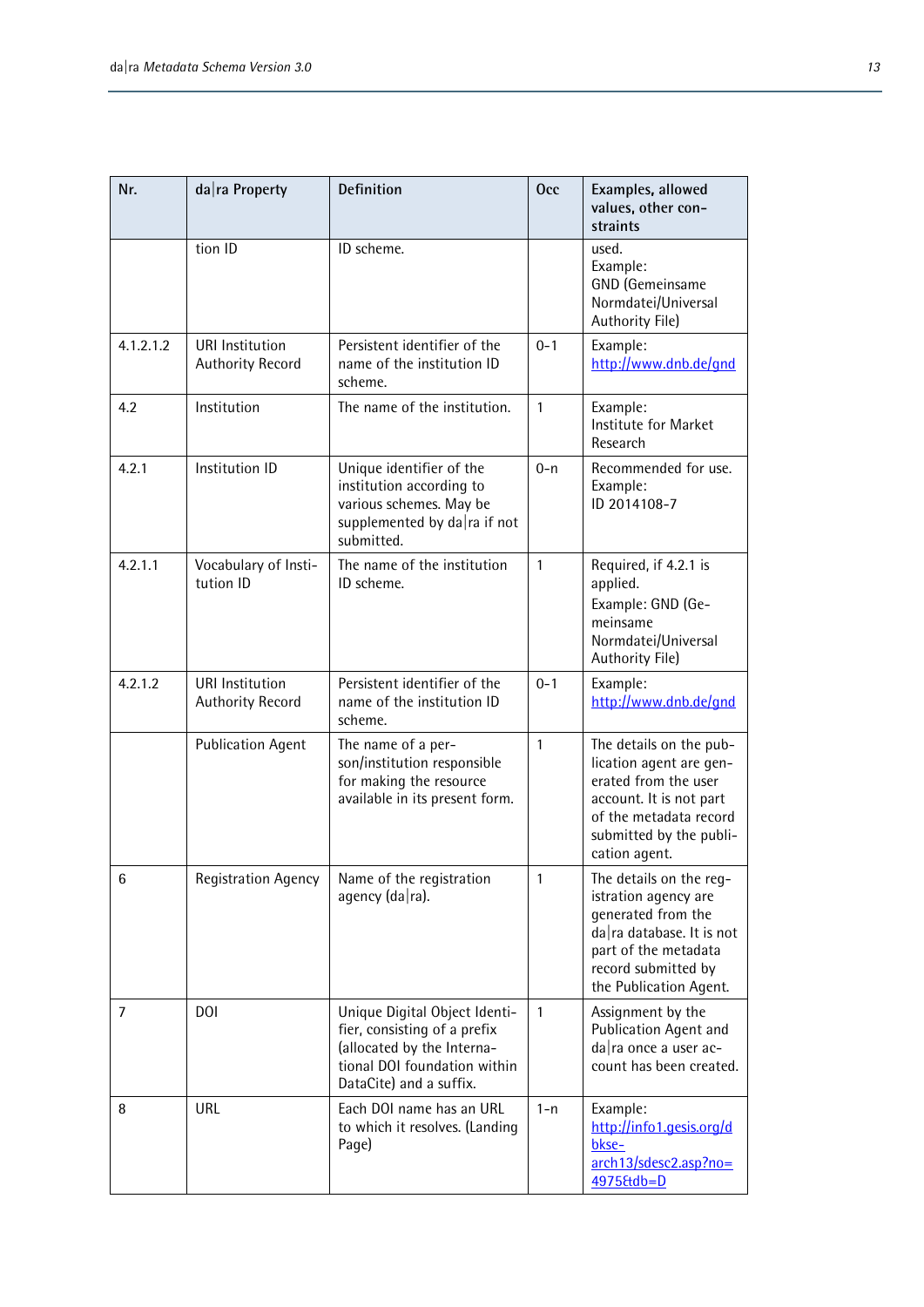| Nr. | $da$ <sub>ra</sub> Property    | <b>Definition</b>                                                                                                                                                                 | Occ. | Examples, allowed<br>values, other con-<br>straints                                                                        |
|-----|--------------------------------|-----------------------------------------------------------------------------------------------------------------------------------------------------------------------------------|------|----------------------------------------------------------------------------------------------------------------------------|
| 10  | Version                        | The version number of the<br>registered resource to which<br>the metadata record refers.<br>It will be generated auto-<br>matically if not submitted by<br>the Publication Agent. | 1    | Example: Version 1.0.0                                                                                                     |
| 12  | <b>Publication Date</b>        | The publication date of the<br>resource submitted by the<br>Publication Agent.                                                                                                    | 1    | ISO 8601 format: YYYY<br>or YYYY-MM-DD                                                                                     |
| 28  | Availability (con-<br>trolled) | Conditions governing the<br>access to primary resource.                                                                                                                           | 1    | $da$ <sub>ra</sub> controlled list;<br>Keywords in combina-<br>tion with traffic light<br>symbols. (see Appendix<br>3.1.3) |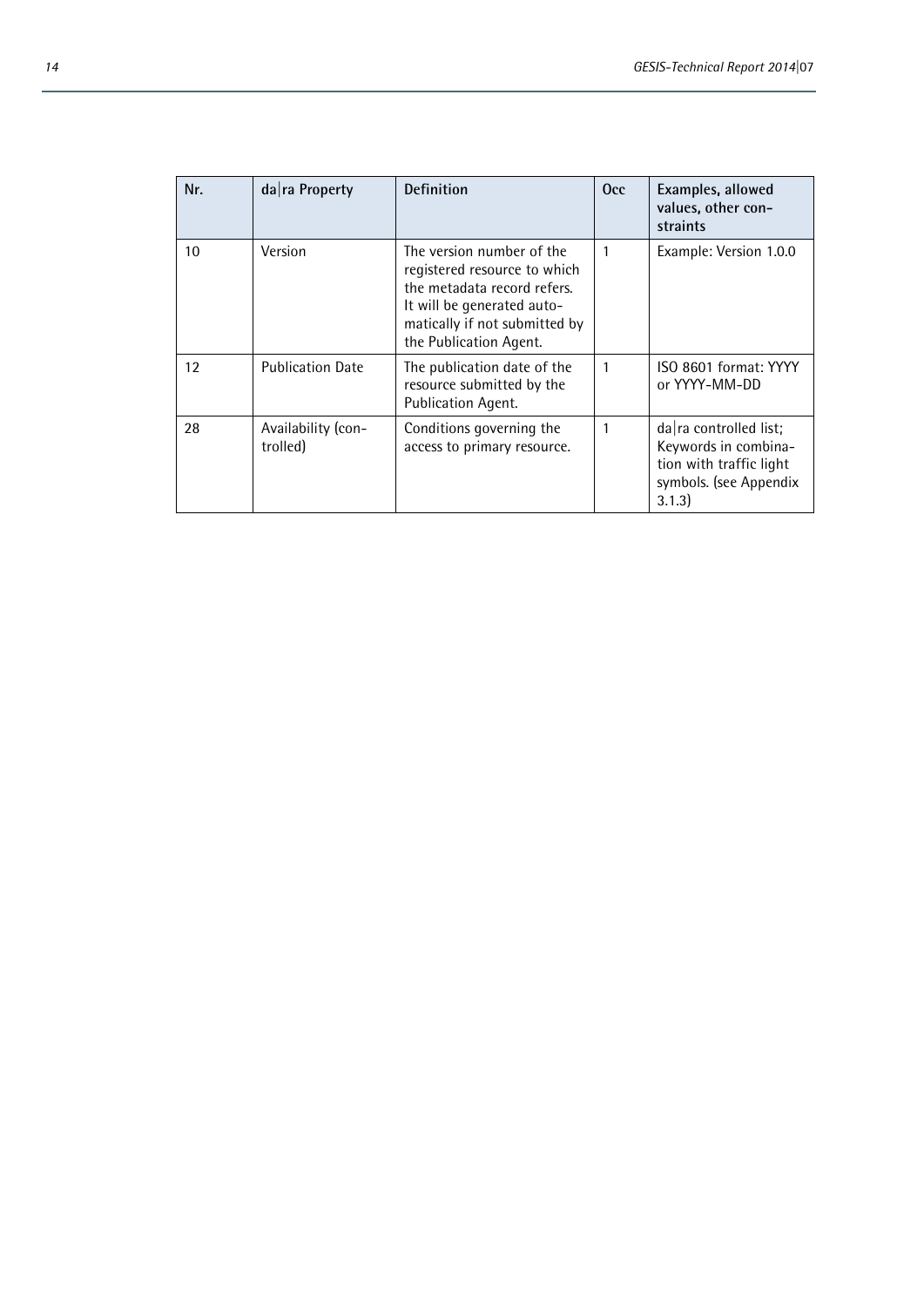| Nr.  | $da$ <sub>ra</sub> Property         | <b>Definition</b>                                                                                                                                                                                                          | <b>Occ</b>   | Examples, allowed<br>values, other con-<br>straints                                                                                                  |
|------|-------------------------------------|----------------------------------------------------------------------------------------------------------------------------------------------------------------------------------------------------------------------------|--------------|------------------------------------------------------------------------------------------------------------------------------------------------------|
| 2    | <b>Other Titles</b>                 | Further titles.                                                                                                                                                                                                            | $0 - n$      | A title in another lan-<br>quage, subtitles.                                                                                                         |
| 2.1  | Title Type                          | The type of other titles.                                                                                                                                                                                                  | $0 - n$      | Required, if 2 is used,<br>$da$ <sub>ra</sub> controlled list.<br>See Appendix 3.1.2 for<br>definitions.                                             |
| 3    | <b>Collective Title</b>             | A title of a book series,<br>working paper series, etc.                                                                                                                                                                    | $0 - 1$      | Example:<br>Schriftenreihe des<br>Bundesinstituts für<br>Bevölkerungsforschung                                                                       |
| 3.1  | Numbering                           | Indication of the source:<br>volume count - journal<br>number - page numbers.                                                                                                                                              | $0 - 1$      | Example:<br>Vol. 2                                                                                                                                   |
| 9    | <b>DOI Proposal</b>                 | The Publication Agent may<br>suggest a DOI name, if an<br>automatically generated DOI<br>name is not required.                                                                                                             | $0 - 1$      | Example:<br>doi:10.1787/unesco-<br>2011                                                                                                              |
| 11   | Language                            | The language in which the<br>resource is available at the<br><b>Publication Agent</b>                                                                                                                                      | $0 - 1$      | Recommended for use<br>according to ISO 639-<br>2; e. g. eng, ger                                                                                    |
| 13   | Alternative Identifi-<br>er         | An identifier other than the<br>primary identifier of the<br>registered resource. This may<br>be an identifier from the<br>information system of the<br>Publication Agent as well as<br>from other information<br>systems. | $0 - n$      | Recommended for use.<br>The dataset number or<br>a Handle from<br>Dataverse<br>hdl:1902.5/71M0016XC<br>B_F_1999                                      |
| 13.1 | Alternate Identifier<br><b>Type</b> | The type of the alternative<br>identifier.                                                                                                                                                                                 | $\mathbf{1}$ | Required, if 13 is used;<br>da ra controlled list.<br>See Appendix 3.1.10                                                                            |
| 14   | Classification Inter-<br>nal        | Subject class from GESIS-<br>Classification, ZA-<br>Classification and JEL (Jour-<br>nal of Economic Literature)<br>Classification.                                                                                        | $0 - n$      | To support the publica-<br>tion agents, three clas-<br>sifications are provided.<br>Example:<br>Demography.<br>Recommended for use.                  |
| 14.1 | Class ID                            | Unique identifier of the<br>subject class (no notation).                                                                                                                                                                   | $0 - 1$      | For each class only one<br>identifier (no use of<br>notations).<br>Example: 10300 (De-<br>mography GESIS-<br>Classification)<br>Recommended for use. |
| 14.2 | Vocabulary                          | The name of the applied<br>subject classification system                                                                                                                                                                   | $\mathbf{1}$ | Required, if 14.1 used,<br>Example:                                                                                                                  |

*Table 4:* Expanded da|ra Recommended and Optional Properties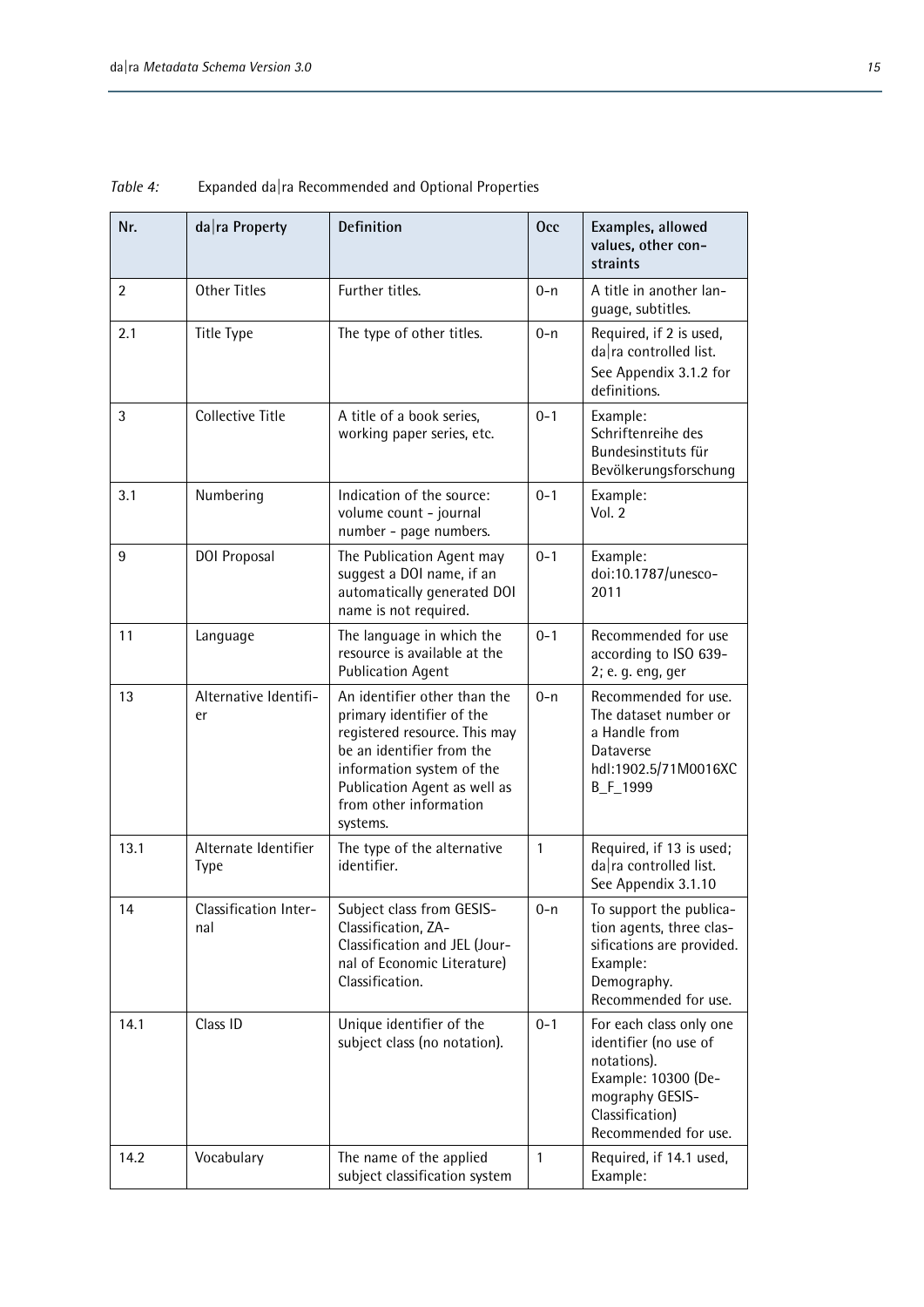| Nr.   | da ra Property                                             | <b>Definition</b>                                                                                                                  | <b>Occ</b>   | Examples, allowed<br>values, other con-<br>straints                                                                                                                                                                 |
|-------|------------------------------------------------------------|------------------------------------------------------------------------------------------------------------------------------------|--------------|---------------------------------------------------------------------------------------------------------------------------------------------------------------------------------------------------------------------|
|       |                                                            |                                                                                                                                    |              | GESIS-Classification                                                                                                                                                                                                |
| 14.3  | <b>URI Classification</b><br>Authority Record <sup>4</sup> | The URI of the subject iden-<br>tifier scheme.                                                                                     | $0 - 1$      | Example:<br>GESIS-Classification<br>http://www.gesis.org/u<br>nserangebot/recher-<br>chieren/thesauri-und-<br>klassifikationen/klassifi-<br>kationsozialwissen-<br>schaften/#c28441                                 |
| 14A   | Classification Exter-<br>nal                               | Subject class from the classi-<br>fication system of the Publi-<br>cation Agent.                                                   | $0 - n$      | Recommended for use.<br>Example:<br>Social Policy                                                                                                                                                                   |
| 14A.1 | Vocabulary                                                 | The name of the applied<br>classification system of the<br>Publication Agent.                                                      | 1            | Required, if 14A is used.<br>Example:<br>SOEP-Classification                                                                                                                                                        |
| 15    | Keywords (con-<br>trolled)                                 | Controlled keywords (The-<br>sauri or controlled vocabu-<br>lary lists) that describe the<br>content of the resource in<br>detail. | $0 - n$      | $da$ <sub>ra</sub> provides two<br>Thesauri: Thesaurus for<br>the Social Sciences<br>(TheSoz) and Thesaurus<br>for Economics (STW),<br>Example:<br><b>Agricultural Statistics</b><br>(STW).<br>Recommended for use. |
| 15.1  | Keyword ID                                                 | A unique identifier of the<br>keyword.                                                                                             | 1            | For each keyword one<br>identifier only.<br>Example:<br>451923902 (STW)<br>Recommended for use.                                                                                                                     |
| 15.2  | Vocabulary of Key-<br>word ID                              | The name of the applied<br>Thesauri or controlled vo-<br>cabulary lists.                                                           | $\mathbf{1}$ | Required, if 15.1 is<br>used, e.g. STW, TheSoz                                                                                                                                                                      |
| 15.3  | URI Keyword Au-<br>thority Record                          | Persistent Identifier of the<br>name of the applied Thesauri<br>or controlled vocabulary<br>lists.                                 | $0 - 1$      | Example:<br>STW-<br>http://zbw.eu/stw/versi<br>ons/latest/thsys/70012/<br>about                                                                                                                                     |
| 16    | Keywords (free)                                            | Free keywords describing the<br>content of the resource.                                                                           | $0 - n$      | Example:<br>health care reform                                                                                                                                                                                      |
| 17    | Description                                                | Description of the resource<br>content.                                                                                            | $0 - n$      | Recommended for use.                                                                                                                                                                                                |
| 17.1  | Description Type                                           | The type of the description.                                                                                                       | 1            | Required, if 17 is used.<br>Controlled da ra List.                                                                                                                                                                  |

<span id="page-15-0"></span> $^4$  URI Classification Authority Record is not part of the metadata set submitted by the publication agent and is provided by da|ra.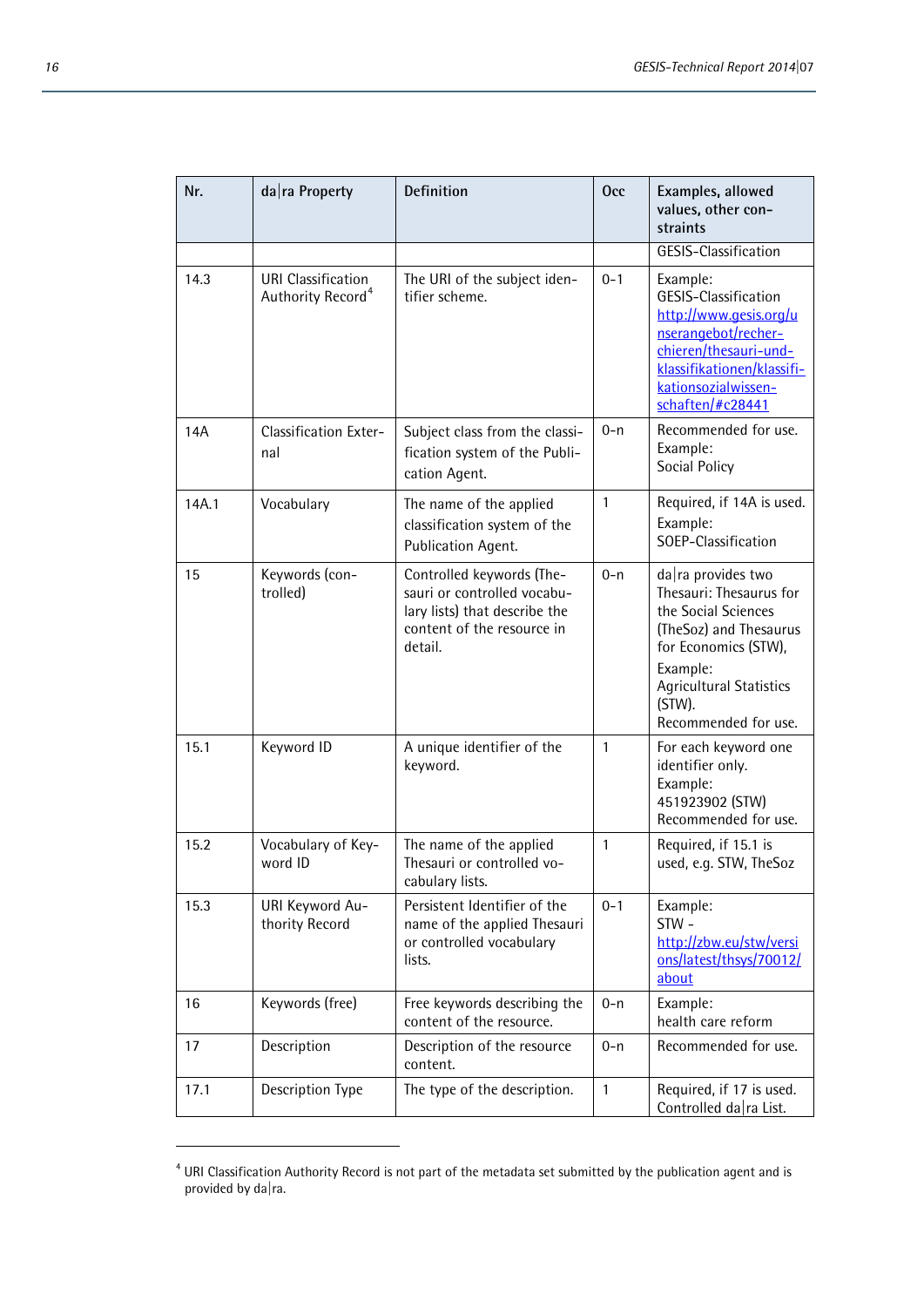| Nr.  | $da$ <sub>ra</sub> Property           | <b>Definition</b>                                                                                                                                                                         | <b>Occ</b> | Examples, allowed<br>values, other con-<br>straints                                                                                                                                                                                                                                                                                        |
|------|---------------------------------------|-------------------------------------------------------------------------------------------------------------------------------------------------------------------------------------------|------------|--------------------------------------------------------------------------------------------------------------------------------------------------------------------------------------------------------------------------------------------------------------------------------------------------------------------------------------------|
|      |                                       |                                                                                                                                                                                           |            | (see Appendix 3.1.4)                                                                                                                                                                                                                                                                                                                       |
| 18   | Geographic Cover-<br>age              | Generic term for 18.1 and<br>18.2                                                                                                                                                         | $0 - n$    |                                                                                                                                                                                                                                                                                                                                            |
| 18.1 | Geographic Cover-<br>age (controlled) | Spatial region or named<br>place where the data was<br>gathered or on which the<br>data is focused. ISO 3166<br>(Parts 1, 2 and 3) is com-<br>monly accepted Internation-<br>al Standard. | $0 - 1$    | Recommended for use.<br>ISO 3166-2/3.<br>Example:<br>DE / Germany, DE-BY<br>(Bayern)                                                                                                                                                                                                                                                       |
| 18.2 | Geographic Cover-<br>age (free)       | Geographic units on which<br>the resource focuses.<br>The option to indicate cer-<br>tain units, in case they can-<br>not be found in the con-<br>trolled vocabulary list.                | $0 - 1$    | Recommended for use.<br>Example:<br>Northern Germany or<br><b>FRG without West</b><br><b>Berlin</b><br>Labelling of the next<br>related higher-level<br>standard unit in the<br>linked field 18.1 (e.g.<br>Germany) is required.                                                                                                           |
| 18.3 | Geographic Loca-<br>tion Point        | A point location in space.                                                                                                                                                                | $0 - 1$    | Recommended for use.<br>A point contains a<br>single latitude-<br>longitude pair, separat-<br>ed by whitespace. e.g.<br>31.233000<br>$-67.302000$                                                                                                                                                                                          |
| 18.4 | Geographic Loca-<br>tion Box          | The spatial limits of a place.                                                                                                                                                            | $0 - 1$    | Recommended for use.<br>A box contains two<br>white space separated<br>latitude-longitude<br>pairs, with each pair<br>separated by<br>whitespace. The first<br>pair is the lower corner<br>(normally south west),<br>the second is the upper<br>corner (normally north<br>east), e.g.<br>41.090000<br>-71.032000 42.893000<br>$-68.211000$ |
| 19   | Sampled Universe                      | Elementary units about<br>which inferences are to be<br>drawn and to which analytic<br>results refer.                                                                                     | $0 - 1$    | Example:<br>Adults in Eastern and<br>Western Germany                                                                                                                                                                                                                                                                                       |
| 20   | Sampling                              | The type of the sample and<br>sample design used to select<br>the survey respondents to                                                                                                   | $0 - 1$    | Example:<br>Stratified sample or<br>quota sample.                                                                                                                                                                                                                                                                                          |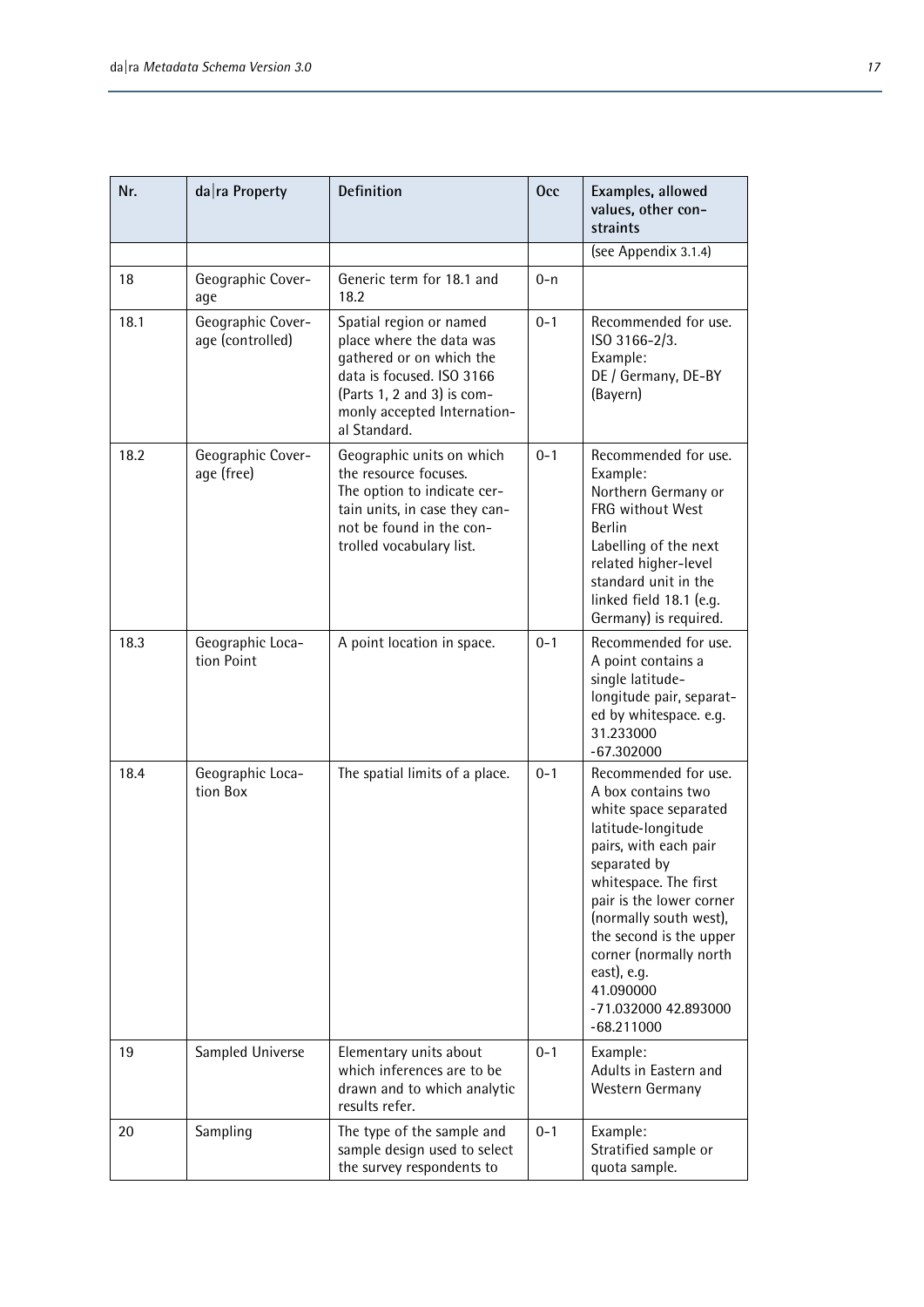| Nr.    | $da$ <sub>ra</sub> Property        | Definition                                                                                                                                                                                                           | <b>Occ</b> | Examples, allowed<br>values, other con-<br>straints                                                                                     |
|--------|------------------------------------|----------------------------------------------------------------------------------------------------------------------------------------------------------------------------------------------------------------------|------------|-----------------------------------------------------------------------------------------------------------------------------------------|
|        |                                    | represent the population.                                                                                                                                                                                            |            |                                                                                                                                         |
| 21     | <b>Temporal Coverage</b>           | Generic term for 21.1 und<br>21.2                                                                                                                                                                                    | $0 - n$    |                                                                                                                                         |
| 21.1   | Temporal Coverage<br>(controlled)  | Temporal coverage refers to<br>a time period during which<br>the data was collected or<br>observations made or to a<br>time period that an activity<br>or collection is linked to<br>intellectually or thematically. | $0 - 1$    | Calendar function,<br>option to leave the day<br>and /or month open.<br>Example:<br>1990-10-05 - 1991-<br>$10-09;$<br>2002-12; 2005     |
| 21.2   | <b>Temporal Coverage</b><br>(free) | Provides the possibility to<br>indicate the temporal cover-<br>age, if the calendar mode<br>cannot be applied or as a<br>supplement to 21.1.                                                                         | $0 - 1$    | Information on survey<br>waves, seasons, etc.<br>Example:<br>autumn 1989.                                                               |
| 22     | <b>Time Dimension</b>              | Generic term for 22.1-22.3                                                                                                                                                                                           | $0 - n$    |                                                                                                                                         |
| 22.1   | Time Dimension<br>(controlled)     | Describes the time dimension<br>of the data collection.                                                                                                                                                              | $0 - 1$    | $da$ <sub>ra</sub> controlled list<br>(see Appendix 3.1.5)                                                                              |
| 22.2   | <b>Time Dimension</b><br>(free)    | Describes the time dimension<br>of the data collection.                                                                                                                                                              | $0 - 1$    | Provides the possibility<br>to describe the time<br>dimension if there are<br>no equivalent terms in<br>the controlled vocabu-<br>lary. |
| 22.3   | Frequency                          | The time frequency at which<br>data is collected at regular<br>intervals.                                                                                                                                            | $0 - 1$    | Example:<br>annually                                                                                                                    |
| 23     | Contributor                        | The person or/and institution<br>responsible for collecting,<br>managing, distributing, or<br>otherwise contributing to                                                                                              | $0 - n$    | Recommended for use.<br>Example:<br>Smith, John                                                                                         |
|        |                                    | the development of the<br>resource.                                                                                                                                                                                  |            | Non-Latin types ac-<br>cording to ALA/LC                                                                                                |
| 23.1   | Contributor Type                   | The type of contributor of<br>the resource.                                                                                                                                                                          | 1          | Required, if 23 is used.<br>$da$ <sub>ra</sub> controlled list<br>(see Appendix 3.1.6)                                                  |
| 23.2   | Contributor ID                     | Uniquely identifies an indi-<br>vidual or legal entity, ac-<br>cording to various schemes.<br>May be supplemented by<br>$da$ <sub>ra</sub> if not submitted.                                                         | $0 - n$    | Recommended for use.<br>Example:<br>ISNI 0000 0000 3894<br>2993 (John Smith)                                                            |
| 23.2.1 | Vocabulary Con-<br>tributor ID     | The name of the contributor<br>ID scheme.                                                                                                                                                                            | 1          | Required, if 23.2 is<br>used.<br>Example:<br>International Standard<br>Name Identifier (ISNI)                                           |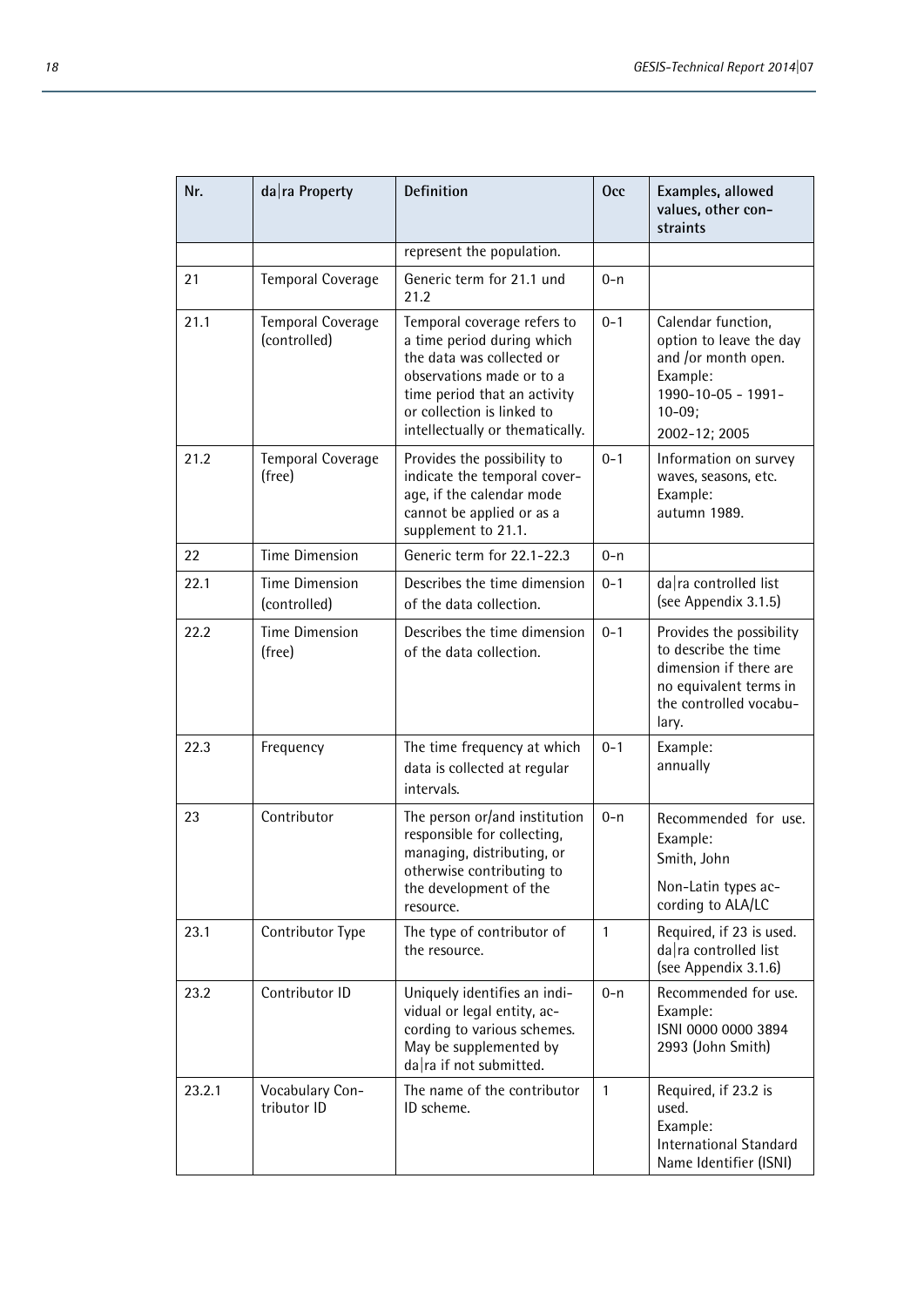| Nr.    | $da ra$ Property                    | Definition                                                                                                                                                       | <b>Occ</b> | Examples, allowed<br>values, other con-<br>straints                                                                                                       |
|--------|-------------------------------------|------------------------------------------------------------------------------------------------------------------------------------------------------------------|------------|-----------------------------------------------------------------------------------------------------------------------------------------------------------|
| 23.2.2 | <b>URI Name Authority</b><br>Record | The URI of the name of the<br>contributor ID scheme.                                                                                                             | $0 - 1$    | http://www.isni.org                                                                                                                                       |
| 24     | Collection mode<br>(controlled)     | The method used to collect<br>the data.                                                                                                                          | $0 - 1$    | da ra controlled list<br>(see Appendix 3.1.7)                                                                                                             |
| 25     | Collection mode<br>(free)           | The method used to collect<br>the data                                                                                                                           | $0 - 1$    | Possibility to describe<br>the collection mode if<br>there are no appropri-<br>ate terms in the con-<br>trolled vocabulary.                               |
| 26     | Dataset                             | Generic term for 26.1 - 26.9                                                                                                                                     | $0 - n$    |                                                                                                                                                           |
| 26.1   | Type of Units                       | Describes the entity being<br>analysed or observed in the<br>resource.                                                                                           | 1          | Required if 26.2 is used;<br>da ra controlled list<br>(see Appendix 3.1.8)                                                                                |
| 26.2   | Number of Units                     | The number of units being<br>analysed or observed in the<br>resource.                                                                                            | $0 - 1$    | Example:<br>3759                                                                                                                                          |
| 26.3   | Number of Variables                 | The number of variables used<br>in the resource.                                                                                                                 | $0 - 1$    | Example:<br>210                                                                                                                                           |
| 26.4   | Type of Data                        | The type of collected data                                                                                                                                       | $0 - 1$    | Example:<br>aggregated data, clini-<br>cal data                                                                                                           |
| 26.5   | File Name                           | The name of the file of the<br>resource to which the re-<br>spective fingerprint (see<br>26.8) refers (if necessary<br>indicating the name of the<br>directory). | $0 - n$    | An identified object<br>can contain multiple<br>files with related sepa-<br>rated fingerprints.<br>Allocation via file<br>name: e.g.<br>brpr91os99_pd.txt |
| 26.6   | File Format                         | The technical format of the<br>data file.                                                                                                                        | $0 - n$    | Example:<br>STATA, SPSS, SAS, CSV,<br>TXT                                                                                                                 |
| 26.7   | Size                                | Size information on the data<br>file.                                                                                                                            | $0 - n$    | Recommended for use.<br>Example:<br>5 MB                                                                                                                  |
| 26.8   | Data Fingerprint                    | The checksum which con-<br>firms the authenticity of the<br>file.                                                                                                | $0 - n$    | Recommended for use.<br>Example:<br>00994e0caa89bc6bf39<br>4c12d9a2e72e6                                                                                  |
| 26.9   | Method Fingerprint                  | Technical procedure gener-<br>ating data fingerprints (if<br>necessary indicating the<br>name of the directory).                                                 | $0 - n$    | Recommended for use.<br>Example:<br>MD <sub>5</sub>                                                                                                       |
| 27     | <b>Notes</b>                        | References to further rele-<br>vant information on a re-<br>source.                                                                                              | $0 - 1$    | Example:<br>number of cases per<br>geographic unit, etc.                                                                                                  |
| 29     | Availability (free)                 | Additional specification of                                                                                                                                      | $0 - 1$    | Example:                                                                                                                                                  |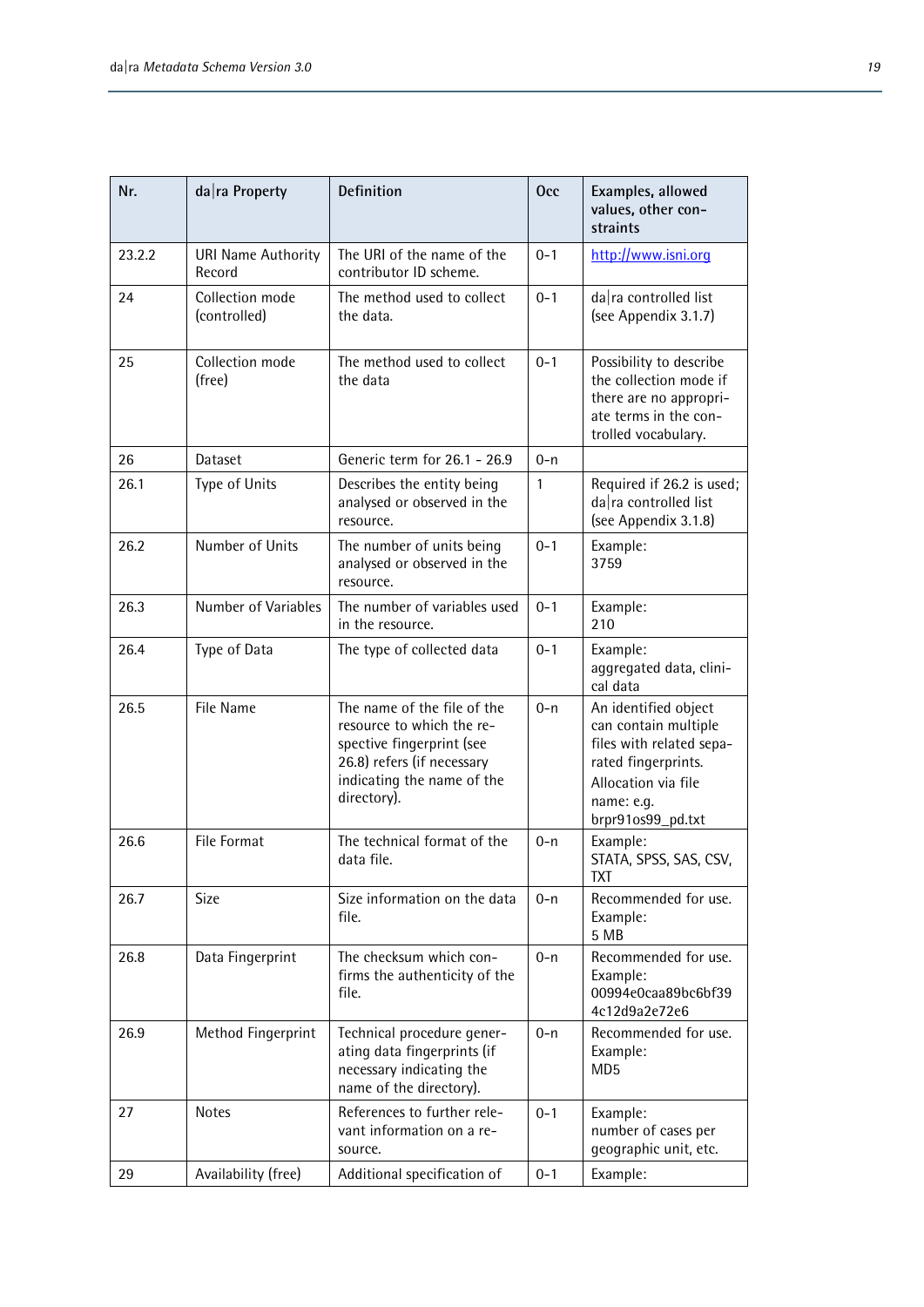| Nr.    | da ra Property                            | Definition                                                                                             | Occ          | Examples, allowed<br>values, other con-<br>straints                                                                                              |
|--------|-------------------------------------------|--------------------------------------------------------------------------------------------------------|--------------|--------------------------------------------------------------------------------------------------------------------------------------------------|
|        |                                           | data availability.                                                                                     |              | Data usage is subject to<br>written data privacy<br>agreement.                                                                                   |
| 30     | Rights                                    | Any rights information for<br>the resource.                                                            | $0 - 1$      | Example:<br>Copyright                                                                                                                            |
| 31     | Relation                                  | Identifier of related re-<br>sources.                                                                  | $0 - n$      | Example:<br>urn:nbn:de:bsz:21-<br>opus-2971                                                                                                      |
| 31.1   | Kind of Relation                          | The relationship of the re-<br>source being registered and<br>the related resource.                    | $\mathbf{1}$ | Required, if 31 is used,<br>$da$ <sub>ra</sub> controlled list<br>(see Appendix 3.1.9)                                                           |
| 31.2   | Identifier Type                           | The type of the related iden-<br>tifier.                                                               | $\mathbf{1}$ | Required, if 31.1 is<br>used. da ra controlled<br>list (see Appendix<br>3.1.10                                                                   |
| 31.3   | Name of Metadata<br>Scheme                | The name of Metadata<br>Scheme.                                                                        | $0 - 1$      | Use only with this rela-<br>tion pair: HasMetada-<br>ta/IsMetadataFor                                                                            |
| 31.4   | <b>URI of Metadata</b><br>Scheme          | The URI of the related<br>Metadata Scheme.                                                             | $0 - 1$      | Use only with this rela-<br>tion pair: HasMetada-<br>ta/IsMetadataFor                                                                            |
| 31.5   | Type of Metadata<br>Scheme                | The type of the related<br>Metadata Scheme, linked<br>with the schemeURI.                              | $0 - 1$      | Use only with this rela-<br>tion pair: HasMetada-<br>ta/IsMetadataFor<br>Examples: XSD, DDT,<br>Turtle                                           |
| 32     | Publications                              | Scientific publications relat-<br>ing to the registered re-<br>source in terms of content.             | $0 - n$      |                                                                                                                                                  |
| 32.1   | Structured record-<br>ing of publications | Structured recording of<br>publications relating to the<br>registered resource in terms<br>of content. | $0 - n$      |                                                                                                                                                  |
| 32.1.1 | Author                                    | The name of the author(s) or<br>of the editor(s).                                                      | $0 - n$      | Example:<br>Peter Karl Wellenberg<br>Non-Latin types ac-<br>cording to ALA/LC<br>Either the author or the<br>editor name has to be<br>submitted. |
| 32.1.2 | Editor                                    | The name of the institu-<br>tion(s) or person(s).                                                      | $0 - n$      | Either the author or the<br>editor name has to be<br>submitted.                                                                                  |
| 32.1.3 | Title                                     | The title of the publication.                                                                          | $\mathbf{1}$ | Example:<br>East Germans and West<br>Germans in the mirror<br>of three questionnaire<br>tests.                                                   |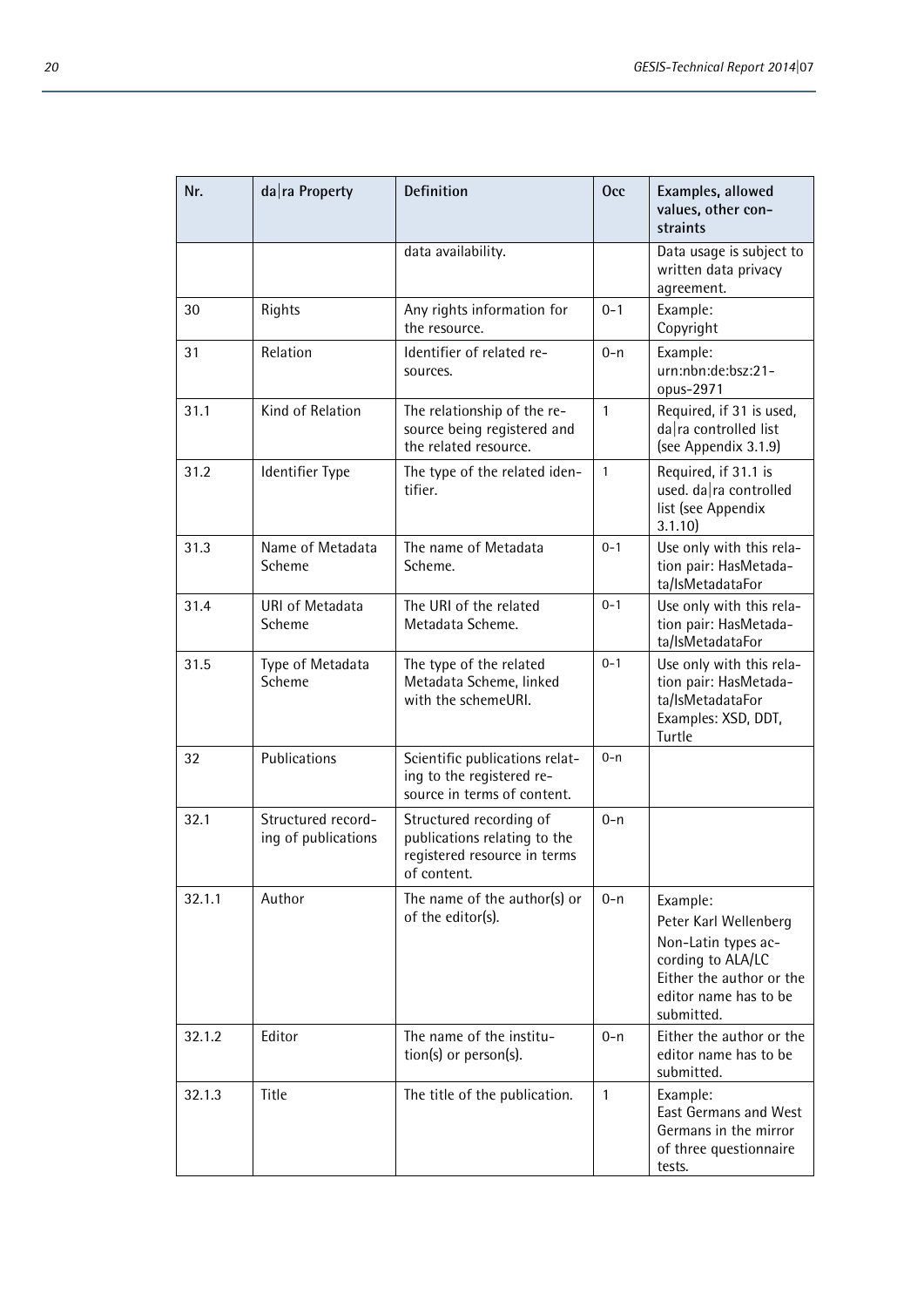| Nr.       | $da$ <sub>ra</sub> Property                     | <b>Definition</b>                                                                                                                                                                   | <b>Occ</b>   | Examples, allowed<br>values, other con-<br>straints                                       |
|-----------|-------------------------------------------------|-------------------------------------------------------------------------------------------------------------------------------------------------------------------------------------|--------------|-------------------------------------------------------------------------------------------|
| 32.1.4    | Year                                            | The year of publication.                                                                                                                                                            | $0 - 1$      | 2004                                                                                      |
| 32.1.5    | Publisher                                       | The name of the publisher.                                                                                                                                                          | $0 - 1$      | Springer                                                                                  |
| 32.1.6    | <b>Publication Place</b>                        | The place of publication.                                                                                                                                                           | $0 - n$      | Heidelberg, Berlin                                                                        |
| 32.1.7    | Journal/Series                                  | The name of the jour-<br>nal/series.                                                                                                                                                | $0 - 1$      | The European Journal<br>of Social Science Re-<br>search                                   |
| 32.1.8    | Volume                                          | The volume of the jour-<br>nal/series.                                                                                                                                              | $0 - 1$      | 3                                                                                         |
| 32.1.9    | Issue                                           | The issue of the jour-<br>nal/series.                                                                                                                                               | $0 - 1$      | $Jq. 3-4$                                                                                 |
| 32.1.10   | Anthology                                       | The name of the anthology.                                                                                                                                                          | $0 - 1$      | Example:<br>in: Jahrbuch für Wirt-<br>schaftsgeschichte                                   |
| 32.1.11   | Page                                            | The number of pages.                                                                                                                                                                | $0 - 1$      | 258 p. or pp.135-167                                                                      |
| 32.1.12   | <b>ISBN</b>                                     | <b>International Standard Book</b><br>Number                                                                                                                                        | $0 - 1$      | 978-3-8329-0905-5                                                                         |
| 32.1.13   | <b>ISSN</b>                                     | <b>International Standard Serial</b><br>Number                                                                                                                                      | $0 - 1$      | 10131-469 (print)<br>10131-470 (online)                                                   |
| 32.1.14   | Document Type                                   | The type of the publication.                                                                                                                                                        | $0 - 1$      | da ra controlled list<br>(see Appendix 3.1.11)                                            |
| 32.1.15   | sowiport ID                                     | The internal sowiport identi-<br>fier used to import and dis-<br>play literature metadata<br>from SOLIS, SSOAR, etc.<br>May be supplemented by<br>$da$ <sub>ra</sub> if applicable. | $0 - 1$      | The internal element in<br>$da ra$ , repeatable in line<br>with the complex 32.           |
| 32.1.16   | PID                                             | Further Persistent Identifier<br>related to the publication.                                                                                                                        | $0 - n$      | Example:<br>DOI, URN, Handle, PURL                                                        |
| 32.1.16.1 | Identifier Type                                 | The type of a further Persis-<br>tent Identifier.                                                                                                                                   | $\mathbf{1}$ | Required, if 32.1.16 is<br>applied. da ra con-<br>trolled list (see Appen-<br>dix 3.1.10) |
| 32.2      | Unstructured Re-<br>cording of Publica-<br>tion | Unstructured bibliographic<br>information                                                                                                                                           | $0 - n$      |                                                                                           |
| 32.2.1    | <b>PID</b>                                      | Further Persistent Identifier<br>related to publications                                                                                                                            | $0 - n$      | Example:<br>DOI, URN, Handle, PURL                                                        |
| 32.2.1.1  | Identifier Type                                 | The type of a further Persis-<br>tent Identifier                                                                                                                                    | $\mathbf{1}$ | Required, if 32.2.1 is<br>used. da ra controlled<br>list (see Appendix<br>3.1.10          |
| 38        | <b>Publication Place</b>                        | Place of Publication                                                                                                                                                                | $0 - n$      | Applies only to General<br>Resource Type: Text                                            |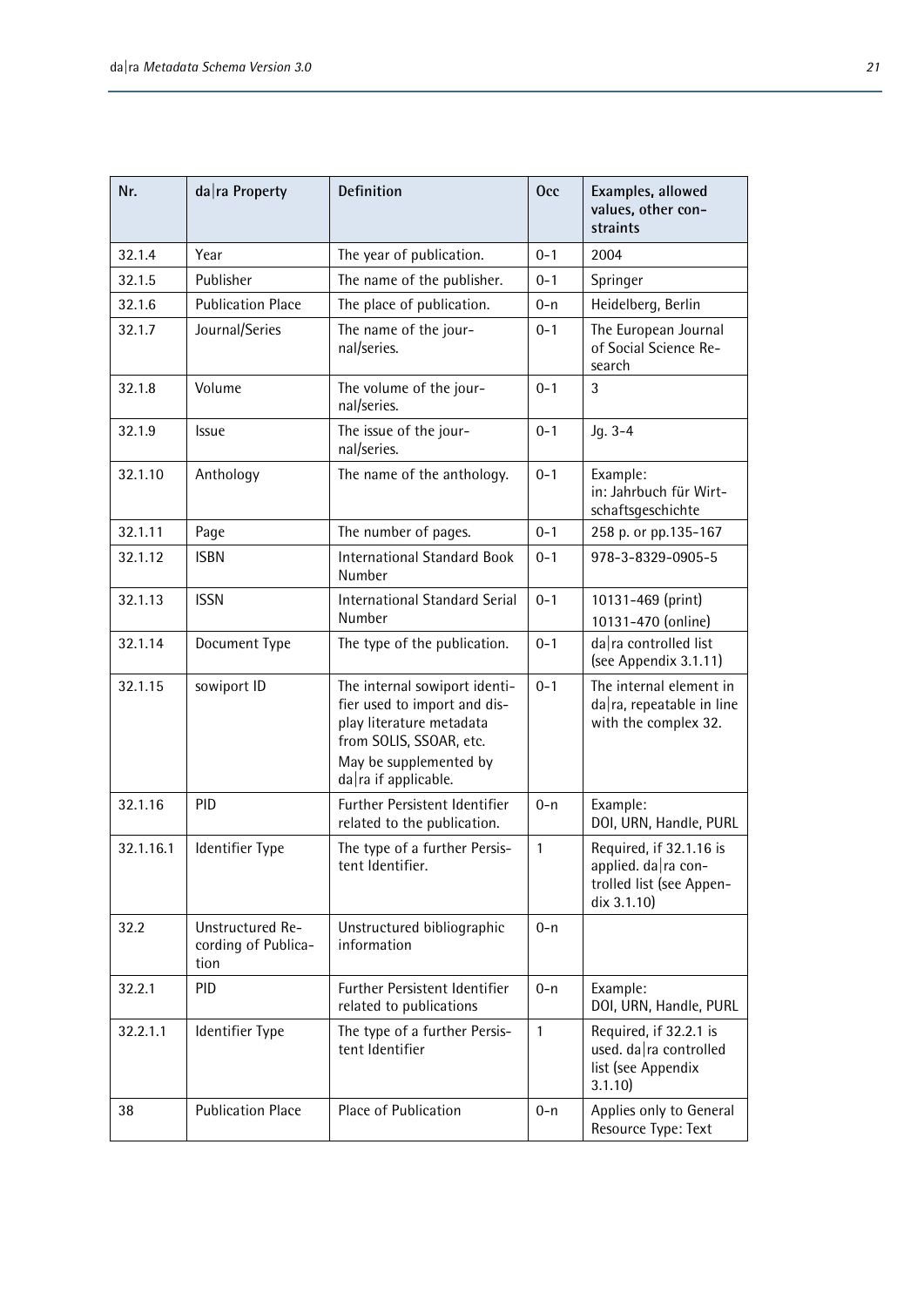#### **2.4 XML Example**

Examples for various resource types can be found at: <http://www.da-ra.de/en/technical-information/doi-registration/>

#### **2.5 XSD Schema**

The XML Schema is available here: <http://www.da-ra.de/en/technical-information/doi-registration/> doi: 10.4232/10.mdsxsd.3.0 Note that the schema and this documentation will always have the same version number.

### **2.6 Other da|ra Services**

For information about other da|ra services that pertain to da|ra metadata records, including the Metadata Upload, the da|ra web service (API), Metadata Search and the Service Level Agreement (SLA), please visit da|ra homepage at [http://www.da-ra.de.](http://www.da-ra.de/)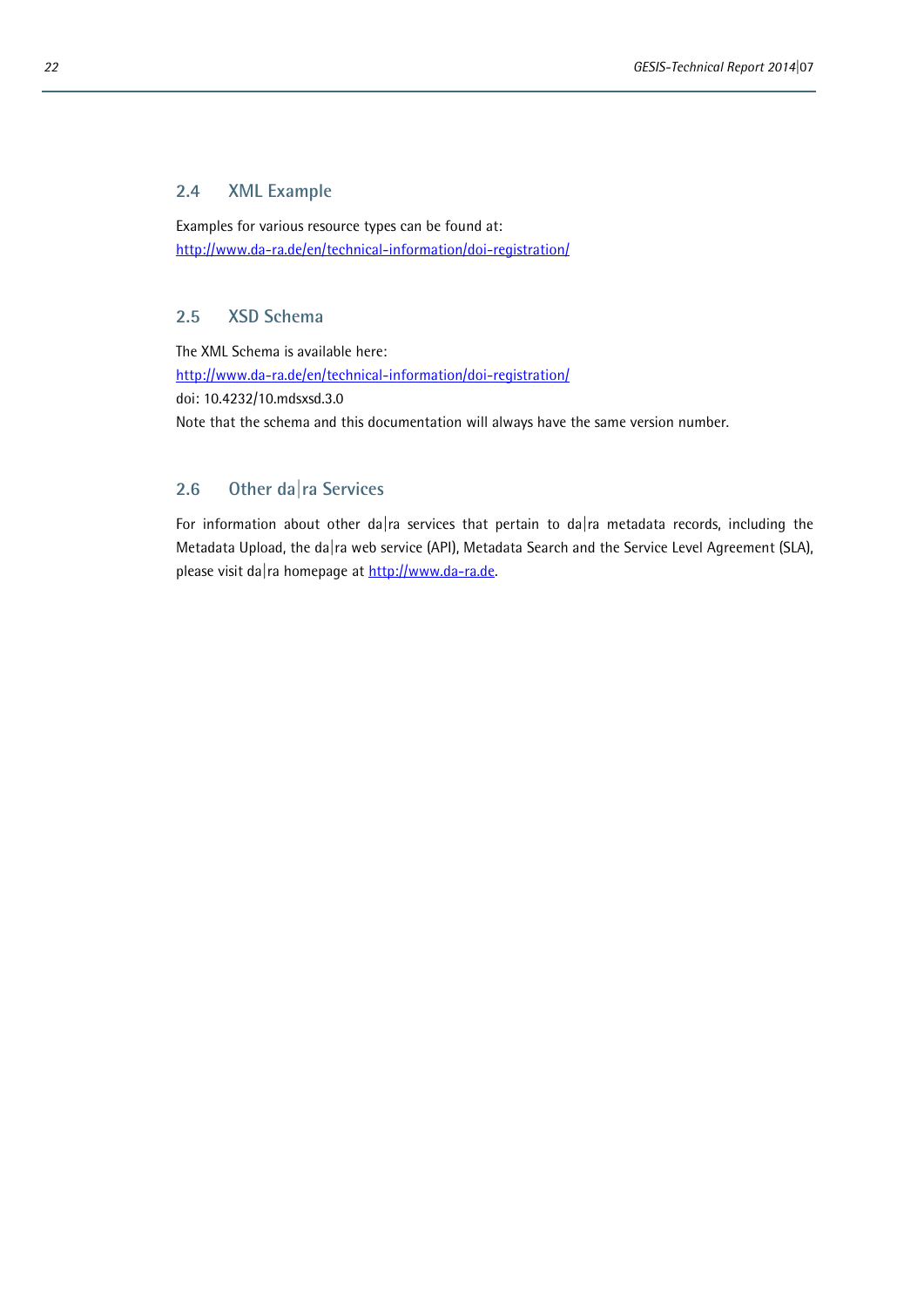# **3 Appendices**

# **3.1 Appendix 1: da|ra Controlled Vocabulary Definitions**

#### **3.1.1 General Resource Type**

| Identifier     | <b>Type</b>          | Definition <sup>5</sup>                                                                                                                                                                                                                                         |
|----------------|----------------------|-----------------------------------------------------------------------------------------------------------------------------------------------------------------------------------------------------------------------------------------------------------------|
|                | Collection           | An aggregation of resources of various types. If a collec-<br>tion exists of a single type, use the single type to describe<br>it.                                                                                                                              |
| $\mathfrak{p}$ | Dataset              | Data encoded in a defined structure. Structured infor-<br>mation encoded in lists, tables, databases, etc., which will<br>normally be in a format available for direct machine<br>processing. Unstructured numbers and words are usually<br>registered as text. |
| 3              | Text                 | A resource consisting primarily of words for reading.<br>Note that facsimiles or images of texts are still of the<br>genre text.                                                                                                                                |
| 4              | Video                | The recording, reproducing, or broadcasting of moving<br>visual images.                                                                                                                                                                                         |
| 5              | Image                | A visual representation other than text.<br>Note that facsimiles or images of texts are still of the<br>genre text.                                                                                                                                             |
| 6              | Audio                | A resource whose content is primarily audio or intended<br>to be realized in audio.                                                                                                                                                                             |
| 7              | Interactive Resource | A resource requiring interaction from the user to be<br>understood, executed, or experienced.                                                                                                                                                                   |

#### **3.1.2 Title Type**

 $\overline{a}$ 

| Identifier | vpe                     | Definition <sup>6</sup>                                 |
|------------|-------------------------|---------------------------------------------------------|
|            | Alternative Title       | An alternative identifying name given to the resource.  |
| 2          | <b>Translated Title</b> | The translation of the title into another language.     |
| 3          | Subtitle                | A secondary, usually explanatory title of the resource. |
| 4          | Original Title          | A former title, if there was a change of title.         |

<span id="page-22-0"></span> $^5$  da|ra General Resource Type definitions have been borrowed from the DCMI Type Vocabulary. See: <http://dublincore.org/documents/dcmi-terms/#H7>

<span id="page-22-1"></span><sup>&</sup>lt;sup>6</sup> Definitions originate from the Oxford English Dictionar[y http://www.oxforddictionaries.com/](http://www.oxforddictionaries.com/)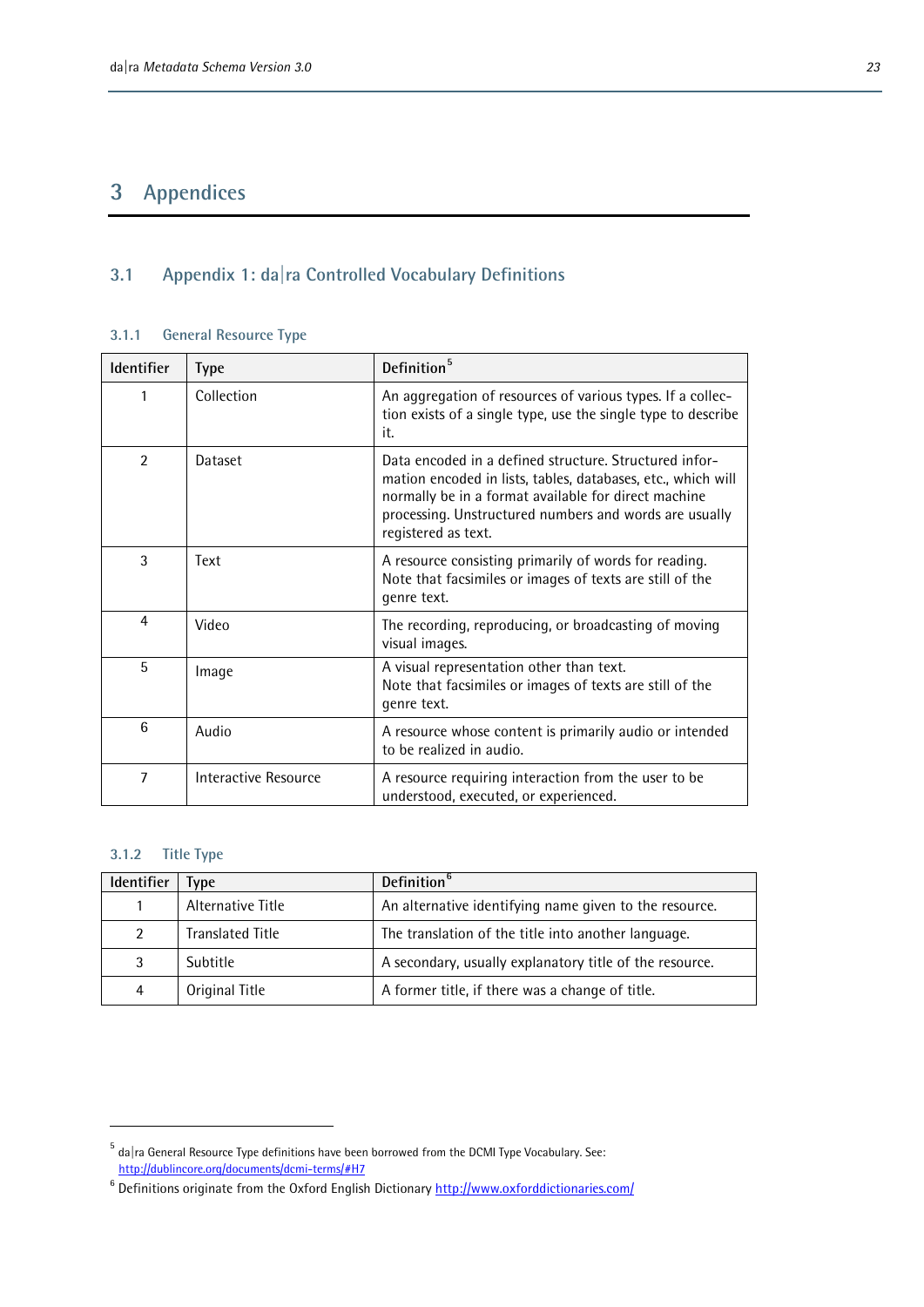| <b>Identifier</b> | vpe           | Definition                                     |
|-------------------|---------------|------------------------------------------------|
|                   | Download      | Data and documents are released for everybody. |
| 2                 | Delivery      | Data and documents can be delivered.           |
| 3                 | On-site       | Data and documents can be used on-site only.   |
| 4                 | Not available | Data and documents are not available.          |
| 5                 | Jnknown       | No information is provided.                    |

#### **3.1.3 Availability controlled**

#### **3.1.4 Description Type**

| <b>Identifier</b> | <b>Type</b>       | Definition <sup>7</sup>                                                                   |
|-------------------|-------------------|-------------------------------------------------------------------------------------------|
|                   | Abstract          | A brief description of the resource and the context in<br>which the resource was created. |
| 2                 | SeriesInformation | Information about a repeating series, such as volume,<br>issue, number, pages.            |
| 3                 | TableOfContents   | A listing of a table of Contents.                                                         |
| 4                 | <b>Methods</b>    | The technology methodology employed for the study or<br>research.                         |
| 5                 | 0ther             | Other description information that does not fit into an<br>existing category.             |

#### **3.1.5 Time Dimension**

| <b>Identifier</b> | Descriptor                             | Definition <sup>8</sup>                                                                                                                                                                                                                                                    |
|-------------------|----------------------------------------|----------------------------------------------------------------------------------------------------------------------------------------------------------------------------------------------------------------------------------------------------------------------------|
|                   | Longitudinal                           | Data collected repeatedly over time to<br>study change in a population.                                                                                                                                                                                                    |
| $\overline{2}$    | Longitudinal.CohortEventBased          | Data collected over time about a group<br>of individuals that are connected in<br>some way or have shared some signifi-<br>cant experience within a given period.<br>Examples: birth, disease, education,<br>employment, family formation, partici-<br>pation in an event. |
| 3                 | Longitudinal.TrendRepeatedCrossSection | Studies different samples/different<br>groups of people from the same popu-<br>lation at several points in time, using<br>the same set of questions/variables.<br>Conclusions are drawn for the popula-<br>tion. Examples: public opinion polls,                           |

<span id="page-23-0"></span><sup>7</sup> da|ra definitions of Description Type have been borrowed from the DataCite Metadata Schema descriptions. See:<br>http://schema.datacite.org/meta/kernel-3/doc/DataCite-MetadataKernel\_v3.0.pdf(last updated January, 2014)

<span id="page-23-1"></span> $^8$  da|ra definitions of Time Dimension have been borrowed from the DDI Controlled Vocabulary for Time Method. See: [http://www.ddialliance.org/Specification/DDI-CV/TimeMethod\\_1.1.html](http://www.ddialliance.org/Specification/DDI-CV/TimeMethod_1.1.html)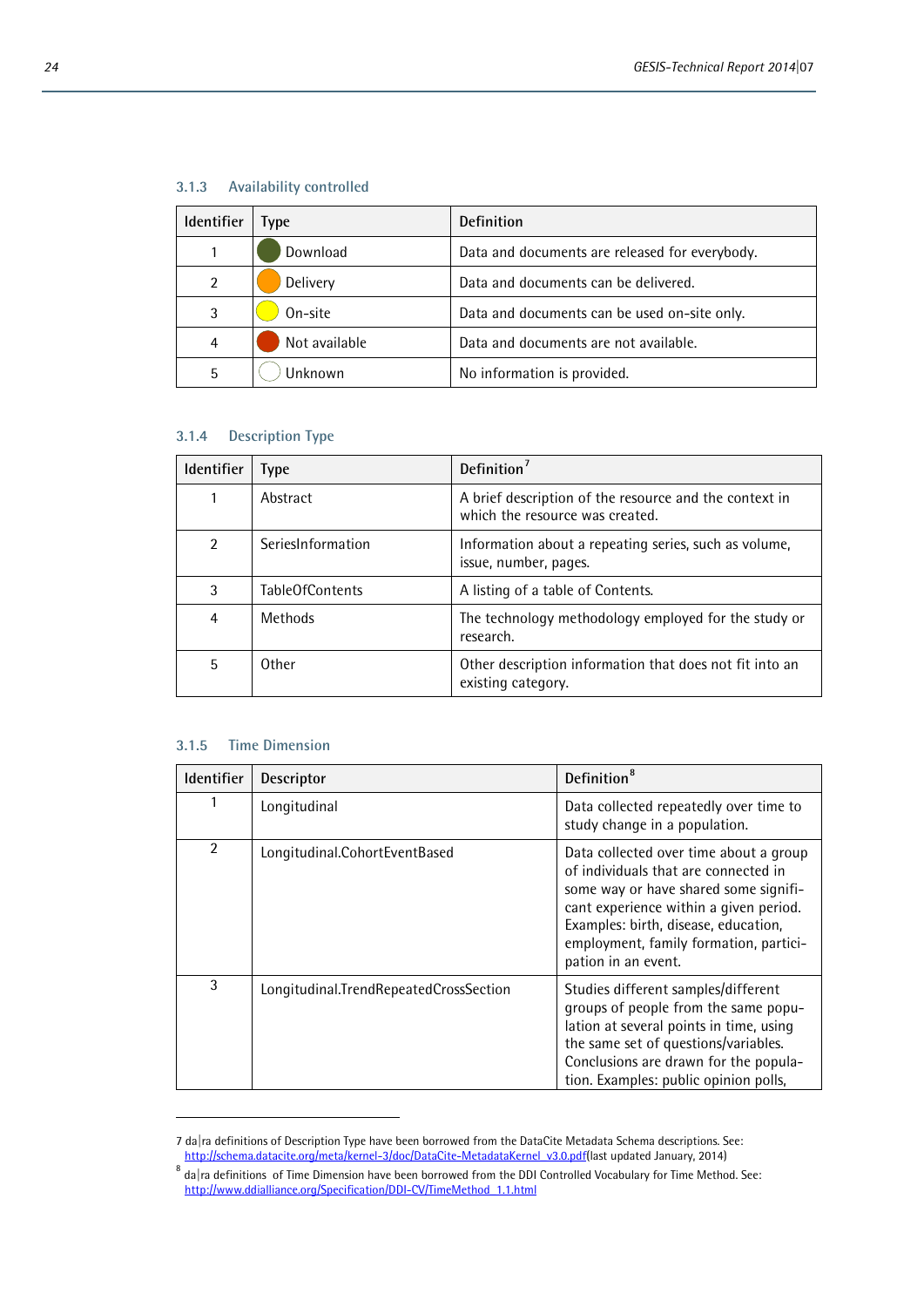|                |                                | elections studies, etc.                                                                                                                                                                                                                                                                                                                                    |
|----------------|--------------------------------|------------------------------------------------------------------------------------------------------------------------------------------------------------------------------------------------------------------------------------------------------------------------------------------------------------------------------------------------------------|
| 4              | Longitudinal.Panel             | Data collected over time from, or about,<br>the same sample of respondents.                                                                                                                                                                                                                                                                                |
| 5              | Longitudinal.Panel.Continuous  | Reports from the panel are collected on<br>a regular basis.                                                                                                                                                                                                                                                                                                |
| 6              | Longitudinal: Panel: Interval  | Measurements are taken only when<br>information is needed.                                                                                                                                                                                                                                                                                                 |
| $\overline{7}$ | <b>Time Series</b>             | Data collected repeatedly over time to<br>study change in observations. These are<br>typically "objective" measurements of<br>phenomena that can be observed ex-<br>ternally, as opposed to atti-<br>tudes/opinions or feelings. Examples<br>may include economic/financial indica-<br>tors, natural/meteorological phenome-<br>na, vital statistics, etc. |
| 8              | TimeSeries: Continuous         | Phenomena are measured at every<br>instant in time. Examples: lie detectors,<br>electrocardiograms, etc.                                                                                                                                                                                                                                                   |
| 9              | TimeSeries: Discrete           | Measurements are taken at (usually<br>regularly) spaced intervals. Examples:<br>macroeconomics (weekly share prices,<br>monthly profits, sales); meteorology<br>(hourly temperature); measurements of<br>individuals (blood pressure, weight,<br>height); sociology (crime figures, em-<br>ployment figures), etc.                                         |
| 10             | Cross-section                  | Data about a population are obtained<br>only once.                                                                                                                                                                                                                                                                                                         |
| 11             | Cross-section ad-hoc follow-up | Data collected at one point in time to<br>complete information collected in a<br>previous cross-sectional study; the<br>decision to collect follow-up data is not<br>included in the study design.                                                                                                                                                         |
| 12             | Other                          | Use if the time method is known, but<br>not found in the list.                                                                                                                                                                                                                                                                                             |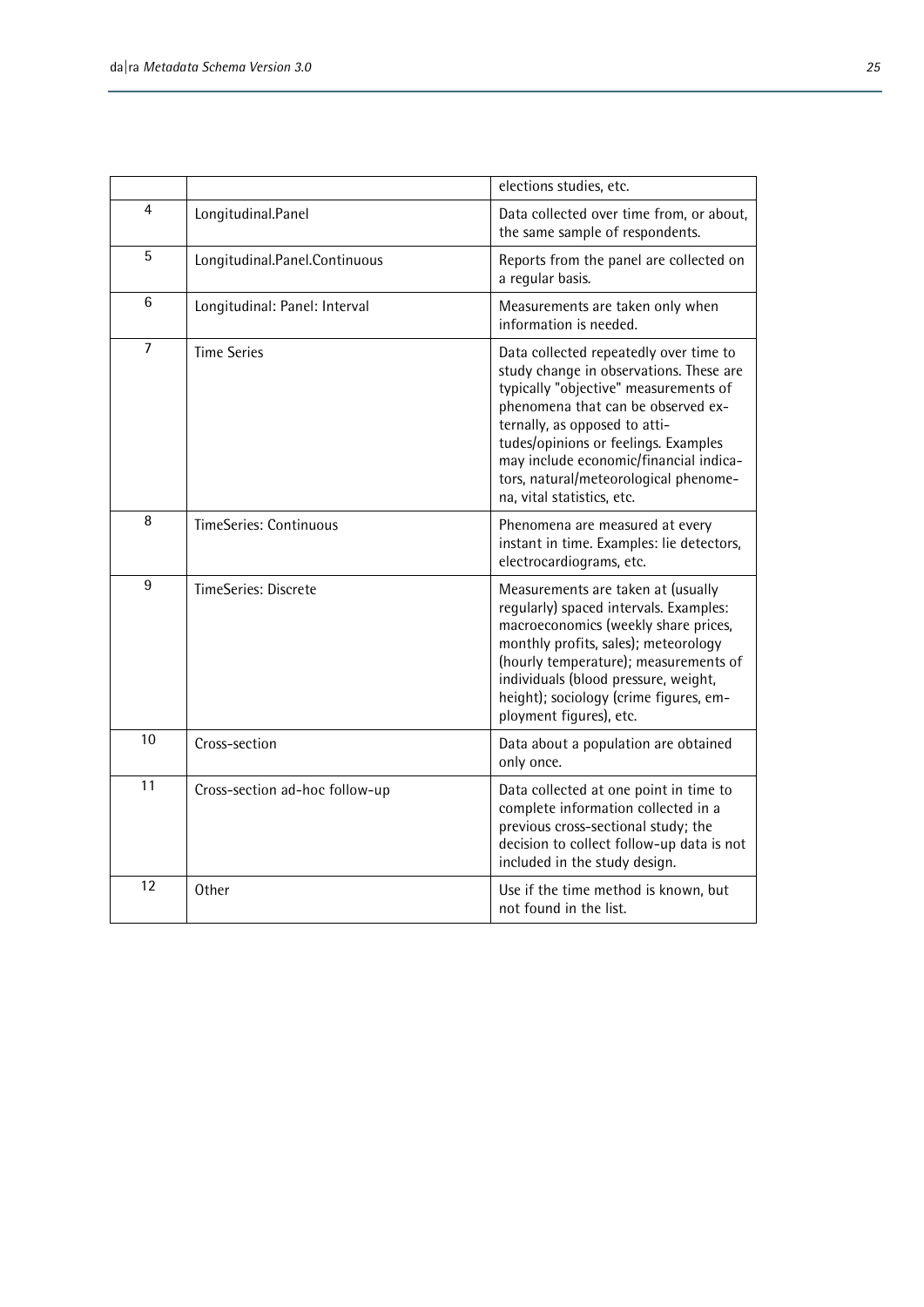#### **3.1.6 Contributor Type**

| Identifier      | <b>Type</b>           | Definition <sup>9</sup>                                                                                                                                                                                                                   |
|-----------------|-----------------------|-------------------------------------------------------------------------------------------------------------------------------------------------------------------------------------------------------------------------------------------|
| 1               | ContactPerson         | Person with knowledge of how to access, troubleshoot, or<br>otherwise field issues related to the resource.                                                                                                                               |
| $\overline{2}$  | DataCollector         | Person/institution responsible for finding, gather-<br>ing/collecting data under the guidelines of the author(s) or<br>Principal Investigator (PI).                                                                                       |
| 3               | DataManager           | Person (or organization with a staff of data managers, such<br>as a data center) responsible for maintaining the finished<br>resource.                                                                                                    |
| 4               | Distributor           | Institution tasked with responsibility to gener-<br>ate/disseminate copies of the resource in either electronic or<br>print form.                                                                                                         |
| 5               | Editor                | A person who oversees the details related to the publication<br>format of the resource.                                                                                                                                                   |
| $6\phantom{1}6$ | Funder                | Institution that provided financial support for the develop-<br>ment of the resource.                                                                                                                                                     |
| $\overline{7}$  | HostingInstitution    | Typically, the organization allowing the resource to be avail-<br>able on the Internet through the provision of its hard-<br>ware/software/operating support.                                                                             |
| 8               | Producer              | Typically a person or organization responsible for the artist-<br>ry and form of a media product.                                                                                                                                         |
| 9               | ProjectLeader         | Person officially designated as head of project team or sub-<br>project team instrumental in the work necessary to devel-<br>opment of the resource.                                                                                      |
| 10              | ProjectManager        | Person officially designated as manager of a project. Project<br>may consist of one or many project teams and sub-teams.                                                                                                                  |
| 11              | ProjectMember         | Person on the membership list of a designated pro-<br>ject/project team.                                                                                                                                                                  |
| 12              | RegistrationAgency    | Institution/organization officially appointed by a Registra-<br>tion Authority to handle specific tasks within a defined area<br>of responsibility.                                                                                       |
| 13              | RegistrationAuthority | A standards-setting body from which Registration Agencies<br>obtain official recognition and quidance.                                                                                                                                    |
| 14              | RelatedPerson         | A person without a specifically defined role in the develop-<br>ment of the resource, but who is someone the author wishes<br>to recognize.                                                                                               |
| 15              | Researcher            | A person involved in analyzing data or the results of an<br>experiment or formal study. May indicate an intern or assis-<br>tant to one of the authors who helped with research but<br>who was not so "key" as to be listed as an author. |
| 16              | ResearchGroup         | Typically refers to a group of individuals with a lab, depart-<br>ment, or division; the group has a particular, defined focus                                                                                                            |

<span id="page-25-0"></span> $^9$  da|ra definitions of Contributor Type have been borrowed from the DataCite Metadata Schema descriptions. See[: http://schema.datacite.org/meta/kernel-3/doc/DataCite-MetadataKernel\\_v3.0.pdf](http://schema.datacite.org/meta/kernel-3/doc/DataCite-MetadataKernel_v3.0.pdf) (last updated January, 2014)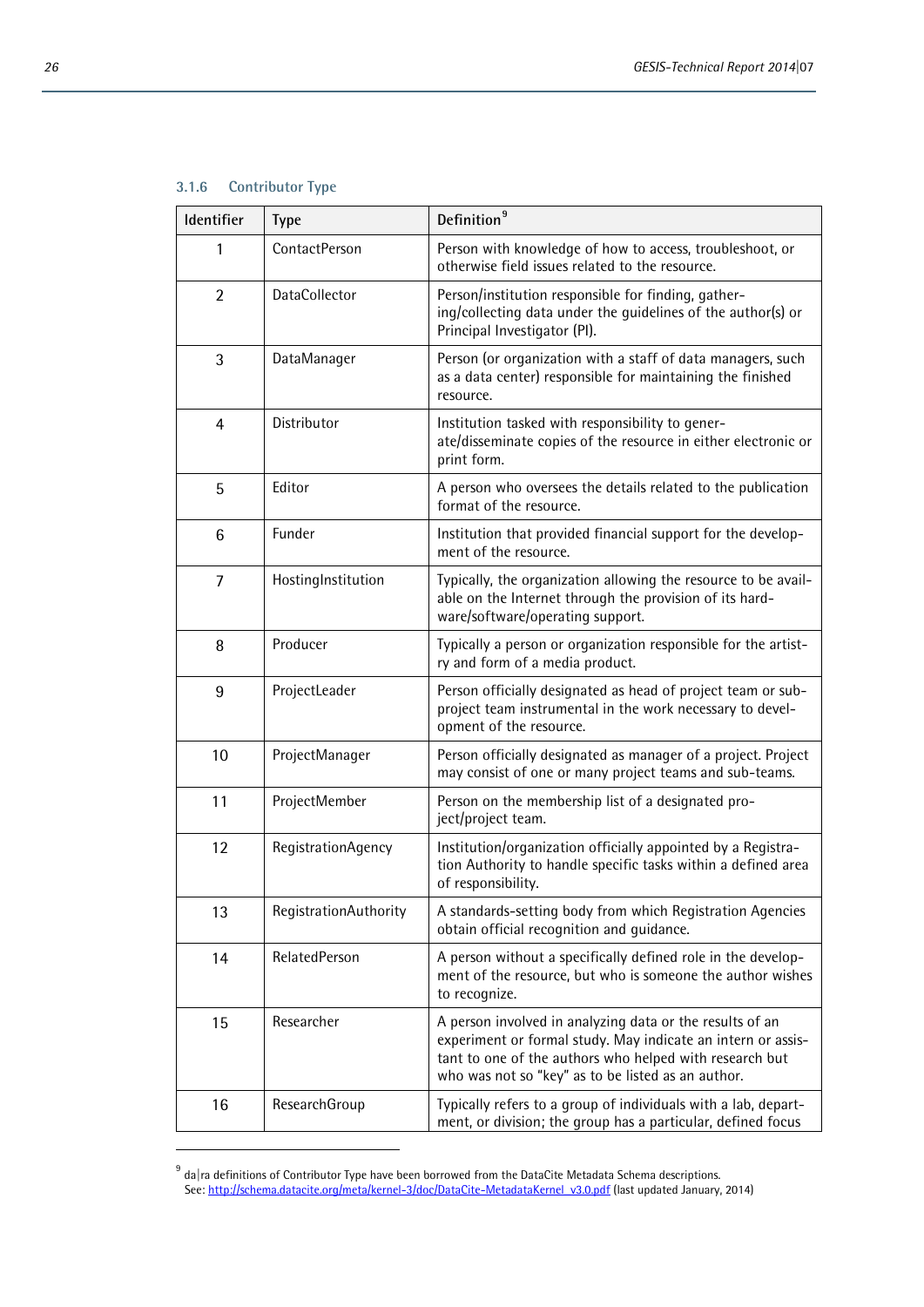|    |                   | of activity.                                                                                                                                                                                                                                                                                                                                         |
|----|-------------------|------------------------------------------------------------------------------------------------------------------------------------------------------------------------------------------------------------------------------------------------------------------------------------------------------------------------------------------------------|
| 17 | RightsHolder      | Person or institution owning or managing property rights,<br>including intellectual property rights over the resource.                                                                                                                                                                                                                               |
| 18 | Sponsor           | Person or organization that issued a contract or under the<br>auspices of which a work has been written, printed, pub-<br>lished, developed, etc.                                                                                                                                                                                                    |
| 19 | Supervisor        | Designated administrator over one or more groups/teams<br>working to produce a resource or over one or more steps of<br>a development process.                                                                                                                                                                                                       |
| 20 | WorkPackageLeader | A Work Package is a recognized data product, not all of<br>which is included in publication. The package, instead, may<br>include notes, discarded documents, etc.<br>The Work Package Leader is responsible for ensuring the<br>comprehensive contents, versioning, and availability of the<br>Work Package during the development of the resource. |
| 21 | Other             | Any person or institution making a significant contribution<br>to the development and/or maintenance of the resource, but<br>whose contribution does not "fit" other controlled vocabu-<br>lary for contributorType.                                                                                                                                 |

#### **3.1.7 Collection Mode**

L

| Identifier     | Descriptor                                      | Definition <sup>10</sup>                                                                                                |
|----------------|-------------------------------------------------|-------------------------------------------------------------------------------------------------------------------------|
| 1              | Interview                                       | The purpose of a research interview is to collect<br>information to be used in the answering of a<br>research question. |
| 2              | Interview: Face-to-face                         | An interview in which an interviewer and a<br>respondent are in a direct face-to-face interac-<br>tion.                 |
| 3              | Interview: Telephone                            | An interview in which an interviewer and a<br>respondent communicate per telephone.                                     |
| $\overline{4}$ | Interview: F-mail                               | A method of data collection that consists of<br>sending questionnaire to a respondent by email.                         |
| 5              | Interview: CATI                                 | Computer Assisted Telephone Interviewing                                                                                |
| 6              | Interview: CAPI                                 | Computer Assisted Personal Interviewing                                                                                 |
| $\overline{7}$ | Self-completed questionnaire                    | Self-completed questionnaires are surveys that<br>respondents complete for themselves.                                  |
| 8              | Self-completed questionnaire: Pa-<br>per/pencil | Questionnaire handed directly to the respond-<br>ent who completes it on the spot and hands it<br>back.                 |
| 9              | Self-completed questionnaire: Web-<br>based     | Questionnaires completed on the Web.                                                                                    |

<span id="page-26-0"></span> $10$  da  $|$ ra descriptions of Collection Mode correspond to the descriptions of the Standard Dictionary of the Social Sciences: Wolfgang J. Koschnick. München, London, New York, Paris 1992.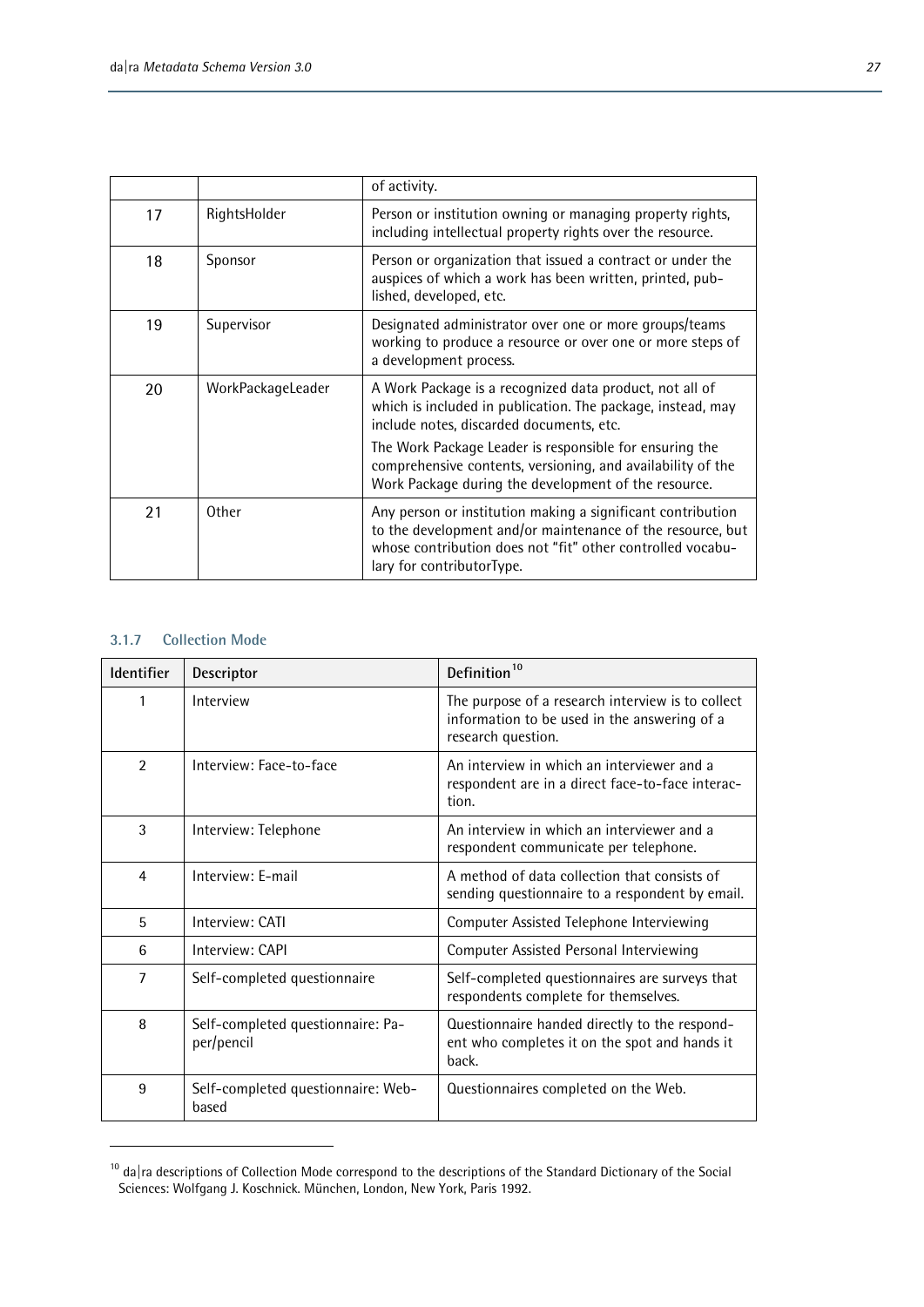| 10 | Self-completed questionnaire: CASI  | Computer assisted self-interviewing (CASI) is a<br>technique for survey data collection in which<br>the respondent uses a computer to complete<br>the survey questionnaire without an interviewer<br>administering it to the respondent.                                                                                                                                                                        |
|----|-------------------------------------|-----------------------------------------------------------------------------------------------------------------------------------------------------------------------------------------------------------------------------------------------------------------------------------------------------------------------------------------------------------------------------------------------------------------|
| 11 | Self-completed questionnaire: ACASI | ACASI is designed as a self-administered ques-<br>tionnaire on a computer. The computer displays<br>the text of each question and its answer alter-<br>natives while presenting a pre-recorded inter-<br>viewer's voice, which reads these to the re-<br>spondent, who listens privately through head-<br>phones. Respondents answer by touching the<br>appropriate response option on the computer<br>monitor. |
| 12 | Coding                              | Coding refers to an analytical process in which<br>data, in both quantitative form (such as ques-<br>tionnaires results) and qualitative (such as inter-<br>view transcripts) are categorised to facilitate<br>analysis.                                                                                                                                                                                        |
| 13 | Transcription                       | Transcription is a specific kind of data entry that<br>means turning oral language into written form.<br>This means listening to an audio or video re-<br>cording (or possibly live speech in realtime tran-<br>scription) and then typing it as a written tran-<br>script.                                                                                                                                     |
| 14 | Compilation                         | The raw data must be compiled so that the<br>taxonomic analysis can be performed and data<br>can be broken up into respective parts and<br>segments.                                                                                                                                                                                                                                                            |
| 15 | Synthesis                           | The combination of elements into a whole.                                                                                                                                                                                                                                                                                                                                                                       |
| 16 | Recording                           | Recordings of respondents' or test persons'<br>answers or responses.                                                                                                                                                                                                                                                                                                                                            |
| 17 | Simulation                          | Simulation involves creation of an artificial<br>situation similar to the actual life situation.                                                                                                                                                                                                                                                                                                                |
| 18 | Observation                         | Observational studies attempt to understand<br>cause-and-effect relationships.                                                                                                                                                                                                                                                                                                                                  |
| 19 | <b>Observation: Field</b>           | Field observations are a method where people<br>are observed in 'real' locations and situations,<br>such as workplaces, homes, etc.                                                                                                                                                                                                                                                                             |
| 20 | Observation: Laboratory             | Laboratory observation means observing the<br>individual (s) in a laboratory setting, paying<br>close attention to his/her reaction or behavior.                                                                                                                                                                                                                                                                |
| 21 | Observation: Participant            | A research technique designed to collect infor-<br>mation within a non-laboratory context that is<br>at least partially determined by the observer's<br>presence.                                                                                                                                                                                                                                               |
| 22 | Experiments                         | An experiment is a controlled study in which<br>the researcher attempts to understand cause-<br>and-effect relationships. The study is "con-                                                                                                                                                                                                                                                                    |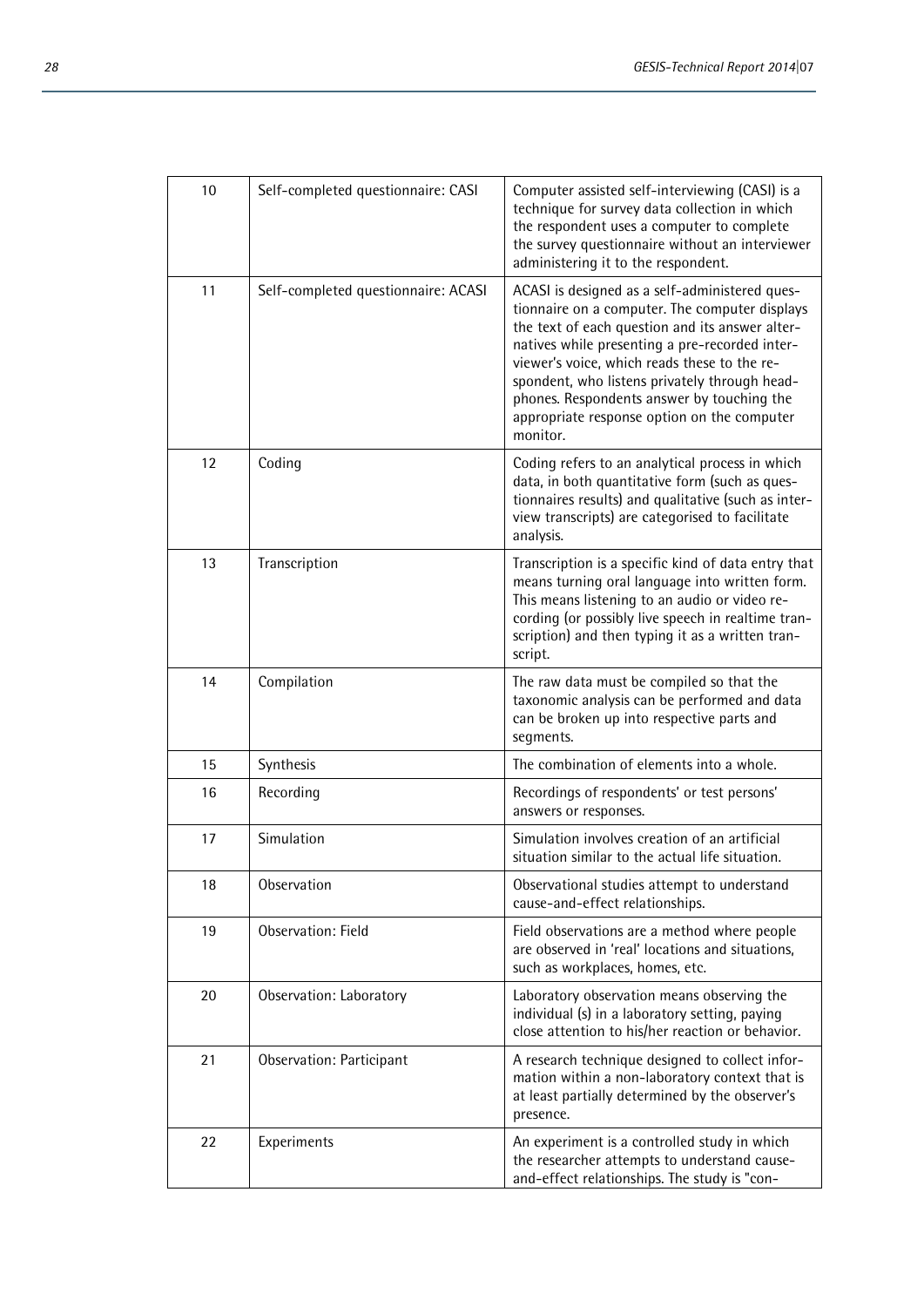|    |             | trolled" in the sense that the researcher controls<br>(1) how subjects are assigned to groups and (2)<br>which treatments each group receives.                                                                                                                                                                                                                                       |
|----|-------------|--------------------------------------------------------------------------------------------------------------------------------------------------------------------------------------------------------------------------------------------------------------------------------------------------------------------------------------------------------------------------------------|
| 23 | Focus Group | A special type of group in terms of purpose,<br>size, composition, and procedures. A focus<br>group is typically composed of seven to twelve<br>participants who are unfamiliar with each other<br>and conducted by a trained interviewer. These<br>participants are selected because they have<br>certain characteristics in common that relate to<br>the topic of the focus group. |
| 24 | Other       | Use if the collection mode is known, but not<br>found in the list.                                                                                                                                                                                                                                                                                                                   |

#### **3.1.8 Type of Units**

L

| Identifier     | <b>Type</b>              | Definition <sup>11</sup>                                                                                                                                                                                                                                                                                        |  |  |
|----------------|--------------------------|-----------------------------------------------------------------------------------------------------------------------------------------------------------------------------------------------------------------------------------------------------------------------------------------------------------------|--|--|
|                | Individual               | Any individual person, irrespective of demo-<br>graphic characteristics, professional, social or<br>legal status, or affiliation.                                                                                                                                                                               |  |  |
| $\overline{2}$ | Organization             | Any kind of formal administrative and function-<br>al structure - includes associations, institutions,<br>agencies, businesses, political parties, schools,<br>etc.                                                                                                                                             |  |  |
| 3              | Family                   | Two or more people related by blood, marriage<br>(including step-relations), adoption or fostering<br>and who may or may not live together. For<br>example, used when researching the extent to<br>which people provide support and assistance for<br>their relatives.                                          |  |  |
| $\overline{4}$ | Family: Household family | A more specific term, refers only to related<br>people who live in the same household at a<br>point in time. If not known whether the analysis<br>unit is "Family" or "Household family", use<br>"Family".                                                                                                      |  |  |
| 5              | Household                | A person or a group of persons who share the<br>same dwelling unit and common living ar-<br>rangements. These common living arrangements<br>may include pooling some, or all, of their in-<br>come and wealth, and consuming certain types<br>of goods and services collectively, mainly hous-<br>ing and food. |  |  |
| 6              | <b>Housing Unit</b>      | A housing unit is a house, an apartment, a mo-<br>bile home, a group of rooms, or a single room<br>that is occupied (or if vacant, is intended for<br>occupancy) as separate living quarters.                                                                                                                   |  |  |

<span id="page-28-0"></span> $11$  da  $\vert$ ra definitions of Type of Units have been borrowed from DDI Controlled Vocabulary for Analyses Unit [http://www.ddialliance.org/Specification/DDI-CV/AnalysisUnit\\_1.0.0.html](http://www.ddialliance.org/Specification/DDI-CV/AnalysisUnit_1.0.0.html)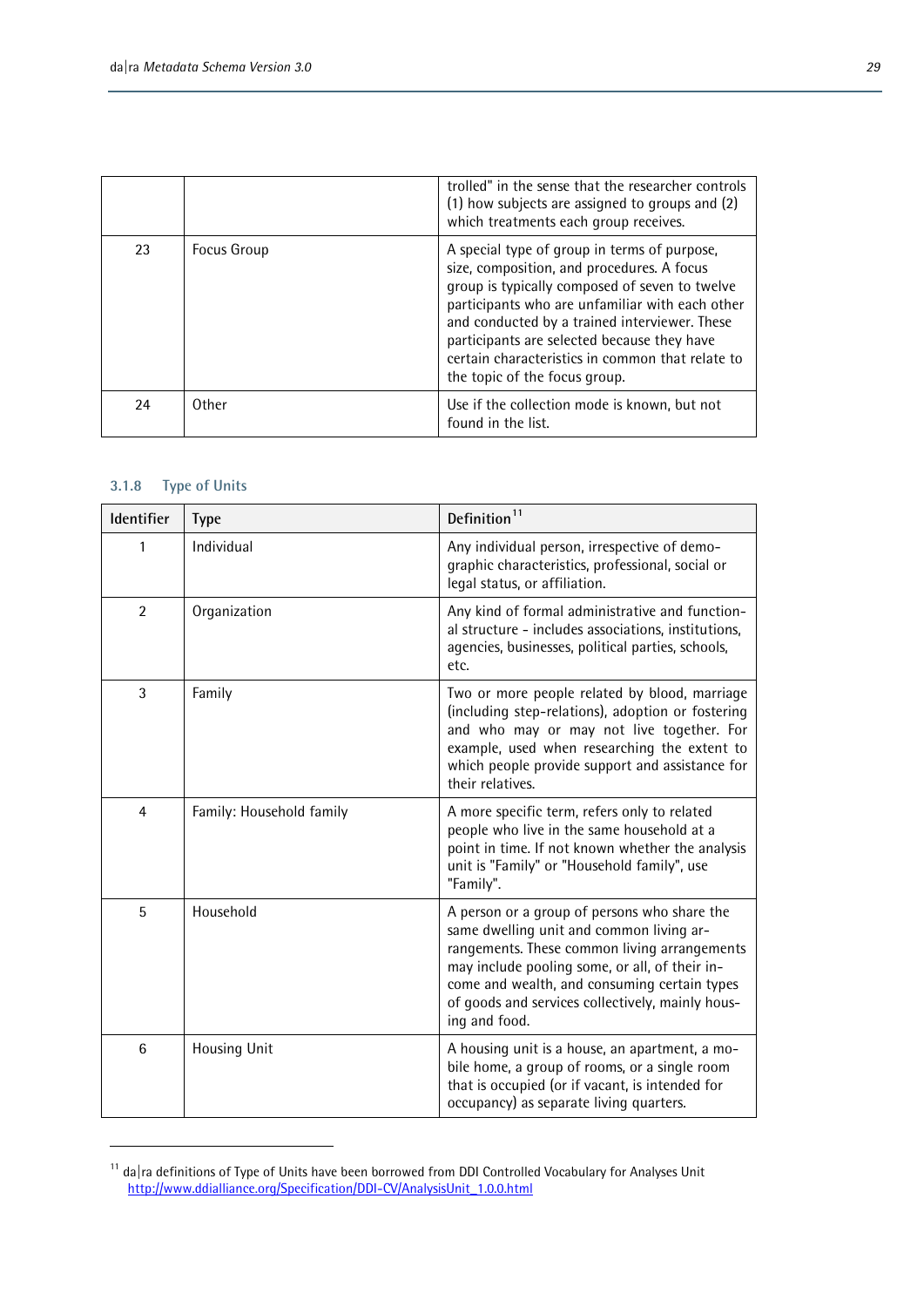| $\overline{7}$  | Event/Process    | Any type of incident, occurrence, or activity.<br>Events are usually one-time, individual occur-<br>rences, with a limited or short duration. Exam-<br>ples: criminal offenses, riots, meetings, elec-<br>tions, sports competitions, terrorist attacks,<br>natural disasters like floods, etc. Processes typi-<br>cally take place over time, and may include<br>multiple "events" or gradual changes that ulti-<br>mately lead, or are projected to lead, to a par-<br>ticular result. Examples: court trials, criminal<br>investigations, political campaigns, medical<br>treatments, education, athletes' training, etc. |
|-----------------|------------------|------------------------------------------------------------------------------------------------------------------------------------------------------------------------------------------------------------------------------------------------------------------------------------------------------------------------------------------------------------------------------------------------------------------------------------------------------------------------------------------------------------------------------------------------------------------------------------------------------------------------------|
| 8               | Geographic Unit  | Any entity that can be spatially defined as a<br>geographic area, with either natural (physical)<br>or administrative boundaries.                                                                                                                                                                                                                                                                                                                                                                                                                                                                                            |
| 9               | <b>Time Unit</b> | Any period of time: year, week, month, day, or<br>bimonthly or quarterly periods, etc.                                                                                                                                                                                                                                                                                                                                                                                                                                                                                                                                       |
| 10 <sup>1</sup> | <b>Text Unit</b> | Books, articles, any written piece/entity.                                                                                                                                                                                                                                                                                                                                                                                                                                                                                                                                                                                   |
| 11              | Group            | Two or more individuals assembled together or<br>having some unifying relationship.                                                                                                                                                                                                                                                                                                                                                                                                                                                                                                                                          |
| 12              | Object           | Anything material, but inanimate, that has an<br>independent existence and may be perceived by<br>the senses. Examples: objects of art (paintings,<br>sculptures, etc.) or weapons, or vehicles, etc.                                                                                                                                                                                                                                                                                                                                                                                                                        |
| 13              | Other            | Use if the unit of analysis is known, but not<br>found in the list.                                                                                                                                                                                                                                                                                                                                                                                                                                                                                                                                                          |

#### **3.1.9 Kind of Relation**

| Identifier     | <b>Type</b>             | Definition <sup>12</sup>                                                                   |
|----------------|-------------------------|--------------------------------------------------------------------------------------------|
| 1              | <b>IsCitedBy</b>        | indicates that B includes A in a citation                                                  |
| 2              | Cites                   | indicates that A includes B in a citation                                                  |
| 3              | IsSupplementedTo        | indicates that A is a supplement to B                                                      |
| 4              | <b>IsSupplementedBy</b> | indicates that B is a supplement to A                                                      |
| 5              | <b>IsContinuedBy</b>    | indicates that A is continued by the work B                                                |
| 6              | Continues               | indicates A is a continuation of the work B                                                |
| $\overline{7}$ | IsNewVersionOf          | indicates A is a new edition of B, where the new edi-<br>tion has been modified or updates |
| 8              | IsPreviousVersionOf     | indicates A is a previous edition of B                                                     |
| 9              | IsPartOf                | indicates A is a portion of B; may be used for ele-<br>ments of a series                   |
| 10             | HasPart                 | indicates A includes the part B                                                            |

<span id="page-29-0"></span> $12$  da|ra definitions of Kind of Relation have been borrowed from the DataCite Metadata Schema descriptions. See: [http://schema.datacite.org/meta/kernel-3/doc/DataCite-MetadataKernel\\_v3.0.pdf](http://schema.datacite.org/meta/kernel-3/doc/DataCite-MetadataKernel_v3.0.pdf) (last updated January, 2014)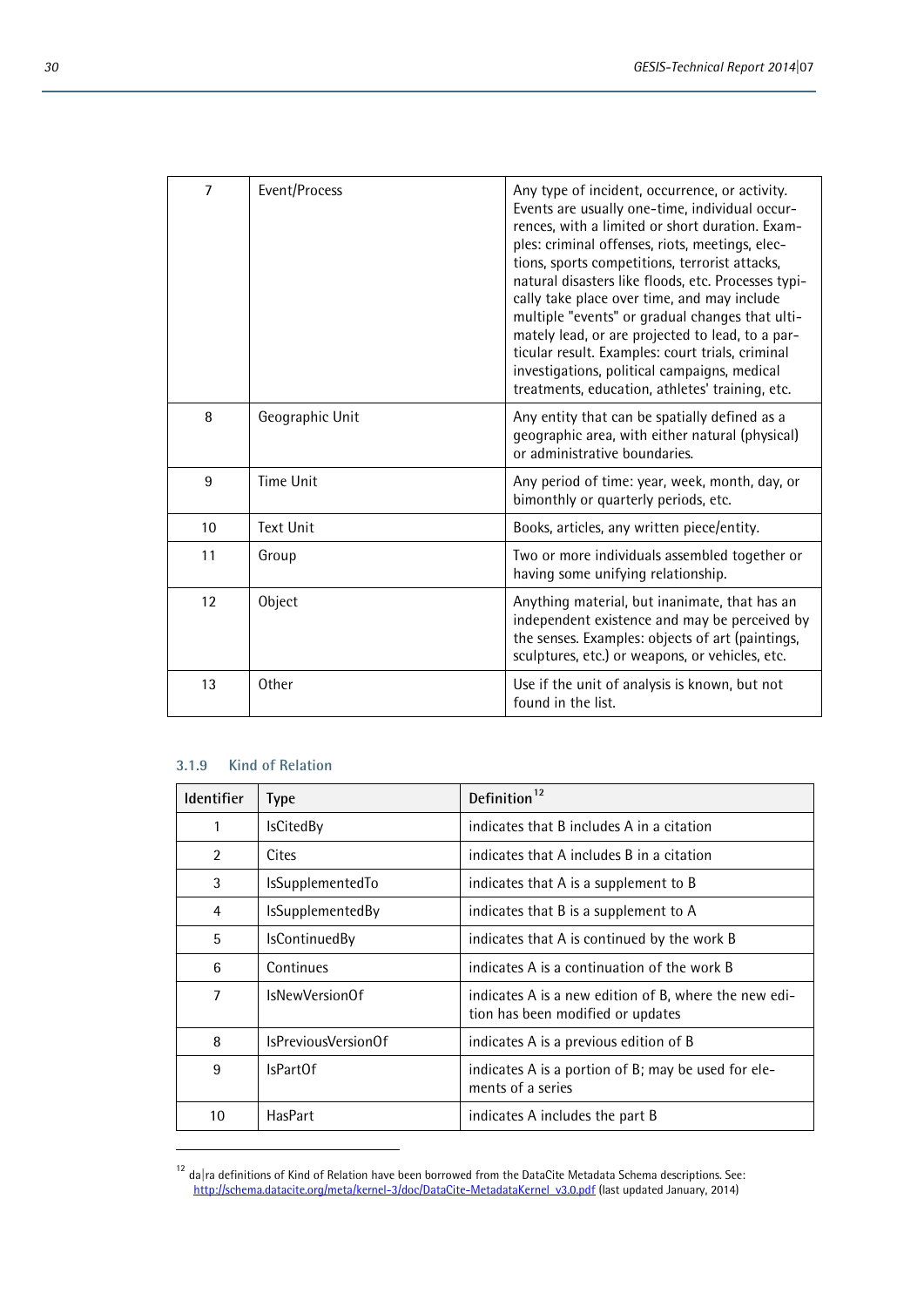| 11 | <b>IsReferencedBy</b>  | indicates A is used as a source of information by B                                                                            |
|----|------------------------|--------------------------------------------------------------------------------------------------------------------------------|
| 12 | References             | indicates B is used as a source of information for A                                                                           |
| 13 | <b>IsDocumentedBy</b>  | indicates B is documentation about/explaining A                                                                                |
| 14 | Documents              | indicates A is documentation about/explaining B                                                                                |
| 15 | isCompiledBy           | indicates B is used to compile or create A                                                                                     |
| 16 | Compiles               | indicates B is the result of a compile or creation event<br>using A                                                            |
| 17 | <b>IsVariantFormOf</b> | indicates A is a variant or different form of B, e.g.<br>calculated or calibrated form or different packaging                  |
| 18 | IsOriginalFormOf       | indicates A is the original form of B                                                                                          |
| 19 | HasMetadata            | indicates A relates to an external file of additional<br>metadata B                                                            |
| 20 | <b>IsMetadataFor</b>   | indicates A is additional metadata for a work or re-<br>source B                                                               |
| 21 | IsldenticalTo          | indicates that A is identical to B, for use when there is<br>a need to register two separate instances of the same<br>resource |

#### **3.1.10 Identifier Type**

L

| <b>Type</b>       | Definition <sup>13</sup>                                                                                                                                                                                              |
|-------------------|-----------------------------------------------------------------------------------------------------------------------------------------------------------------------------------------------------------------------|
| <b>ARK</b>        | Archival Resource Key;<br>URL designed to support long-term access to information objects. In general, ARK<br>syntax is of the form (brackets indicates [optional] elements:<br>[http//NMA/Jark:/NAAN/Name/Qualifier] |
| <b>DOI</b>        | Digital Object Identifier;<br>a character string used to uniquely identify an object. A DOI name is divided into two<br>parts, a prefix and a suffix, separated by a slash.                                           |
| EAN <sub>13</sub> | European Article Number, now renamed International Article Number,<br>is a 13-digit barcoding standard which is a superset of the original 12-digit Universal<br>Product Code (UPC) system.                           |
| EISSN             | Electronic International Standard Serial Number;<br>ISSN used to identify periodicals in an electronic form (eISSN or e-ISSN).                                                                                        |
| Handle            | A handle is an abstract reference to a resource.                                                                                                                                                                      |
| <b>ISBN</b>       | International Standard Book Number;<br>a unique numeric book identifier. There are two formats: a 10-digit ISBN format and<br>a 13-digit ISBN.                                                                        |
| <b>ISSN</b>       | International Standard Serial Number;<br>a unique 8-digit number used to identify a print or electronic periodical publication.                                                                                       |
| <b>ISTC</b>       | International Standard Text Code; a unique number assigned to a textual work. An                                                                                                                                      |

<span id="page-30-0"></span> $13$  da|ra definitions of Identifier Type have been borrowed from the DataCite Metadata Schema descriptions. See: [http://schema.datacite.org/meta/kernel-3/doc/DataCite-MetadataKernel\\_v3.0.pdf](http://schema.datacite.org/meta/kernel-3/doc/DataCite-MetadataKernel_v3.0.pdf) (last updated January, 2014)

 $\overline{\phantom{a}}$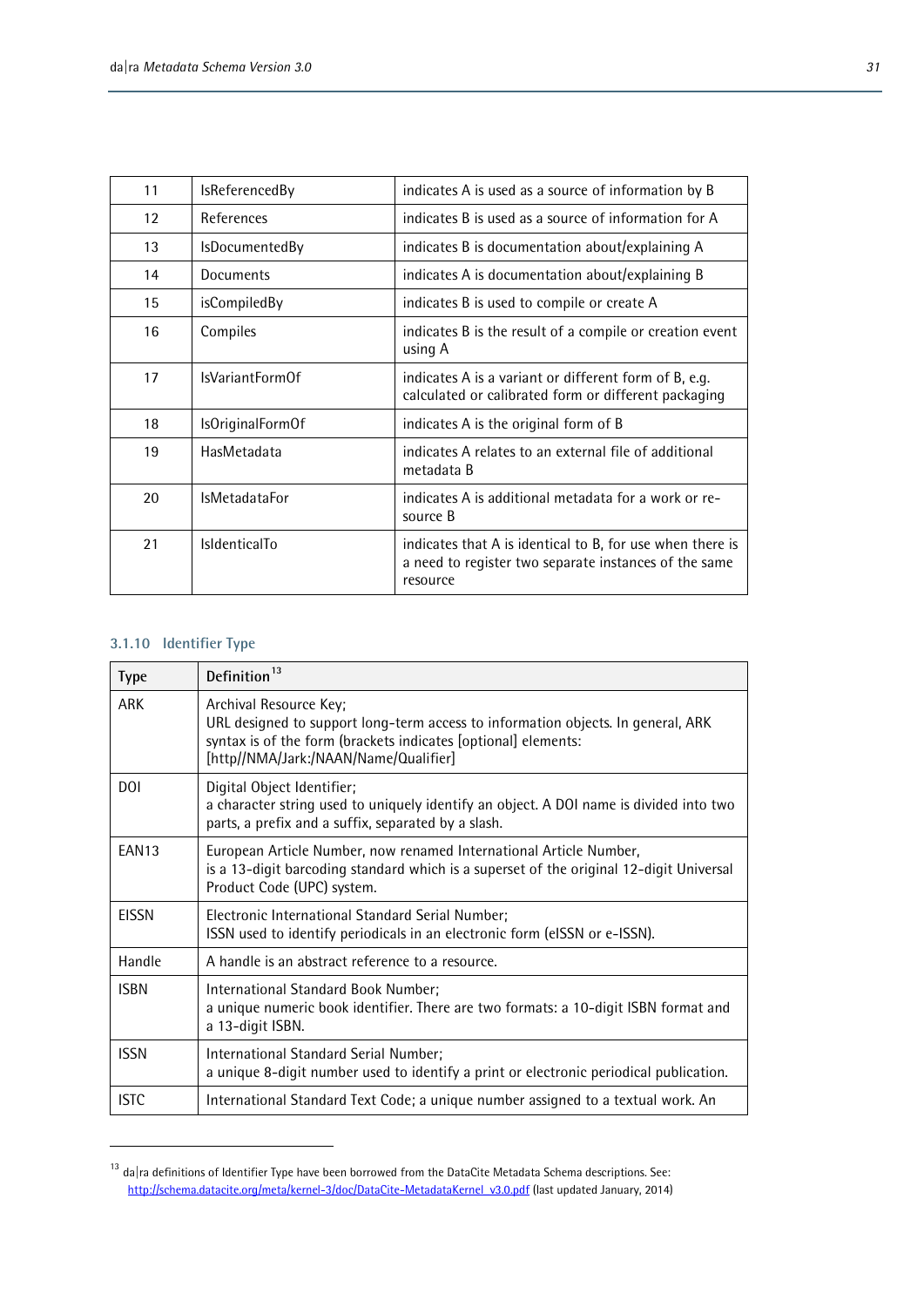|             | ISTC consists of 16 numbers and/or letters.                                                                                                                                                                                                                                                                             |
|-------------|-------------------------------------------------------------------------------------------------------------------------------------------------------------------------------------------------------------------------------------------------------------------------------------------------------------------------|
| LISSN       | The linking ISSN of ISSN-L enables collocation or linking among different media ver-<br>sions of a continuing resource.                                                                                                                                                                                                 |
| <b>LISD</b> | Life Science Identifiers;a unique identifier for data in the Life Science domain. For-<br>mat: urn:Isid:authority:namespace:identifier:revision                                                                                                                                                                         |
| <b>PMID</b> | PubMed identifier; a unique number assigned to each PubMed record.                                                                                                                                                                                                                                                      |
| <b>PURL</b> | Persistent Uniform Resource Locator.<br>A PURL has three parts: (1) a protocol, (2) a resolver address, and (3) a name.                                                                                                                                                                                                 |
| <b>UPC</b>  | Universal Product Code is a barcode symbology used for tracking trade items in<br>stores. Its most common form, the UPC-A, consists of 12 numerical digits.                                                                                                                                                             |
| URL         | Uniform Resource Locator, also known as web address,<br>is a specific character string that constitutes a reference to a resource.<br>The syntax is: scheme://domain:port/path?query_string#fragment_id.                                                                                                                |
| URN         | Uniform Resource Name;<br>is a unique and persistent Identifier of an electronic document.<br>The syntax is: urn: <nid>:<nss><br/>The leading <math>urn:</math> sequence is case-intensive, <math>\langle NID \rangle</math> is the namespace identifier,<br/><nss> is the namespace-specific string.</nss></nss></nid> |

# **3.1.11 Document Type**

L

| Identifier     | <b>Type</b>          | Definition <sup>14</sup>                                                                                                                                                                                                    |
|----------------|----------------------|-----------------------------------------------------------------------------------------------------------------------------------------------------------------------------------------------------------------------------|
|                | <b>Working Paper</b> | A preliminary scientific or technical paper released for input<br>and critique (most often grey literature).                                                                                                                |
| $\mathfrak{p}$ | Article              | A nonfictional literary composition that forms an independent<br>part of a publication e. g. in a journal or magazine.                                                                                                      |
| 3              | Report               | A written account of something that one has observed, heard,<br>done, or investigated and that is prepared on ad hoc, periodic,<br>recurring, regular, or as required basis.                                                |
| $\overline{4}$ | Book/Monograph       | A set of written, printed, illustrated or blank sheets that con-<br>join into one literary work. A monograph is a non-serial publi-<br>cation on a single subject or an aspect of a subject, usually by<br>a single author. |
| 5              | Manuscript           | A book, document, or other composition written by hand as<br>well as text submitted to the publisher or printer in prepara-<br>tion for publication, regardless of the format.                                              |
| 6              | Reference Book       | A book, such as a dictionary or encyclopaedia, to which one<br>can refer for authoritative information and intended primarily<br>for consultation rather than for consecutive reading.                                      |
| $\overline{7}$ | Review               | An evaluation of e. g. a publication, theory or synthesis of<br>research on a topic at that moment in time.                                                                                                                 |
| 8              | <b>Series</b>        | A (regularly) sequence of publications like books or journal<br>articles that have (roughly) the same subject.                                                                                                              |

<span id="page-31-0"></span><sup>&</sup>lt;sup>14</sup> Definitions originate from the Oxford English Dictionar[y http://www.oxforddictionaries.com/.](http://www.oxforddictionaries.com/)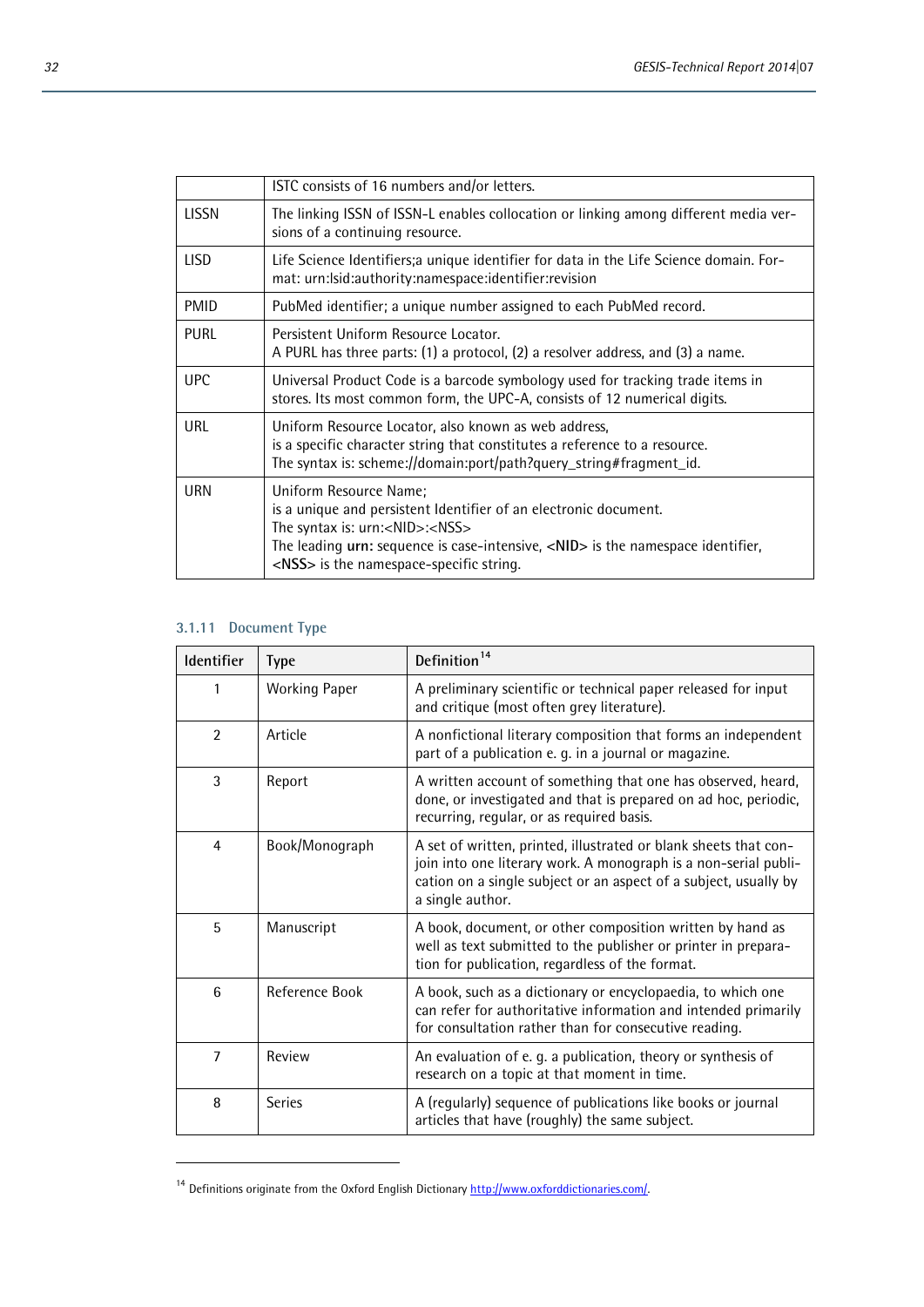| 9  | Journal   | Newspaper or magazine that deals with a particular subject or<br>professional activity and that is issued in a regular cycle.                                          |
|----|-----------|------------------------------------------------------------------------------------------------------------------------------------------------------------------------|
| 10 | Newspaper | A printed publication (usually issued daily or weekly) consist-<br>ing of folded unstapled sheets and containing news, articles,<br>advertisements and correspondence. |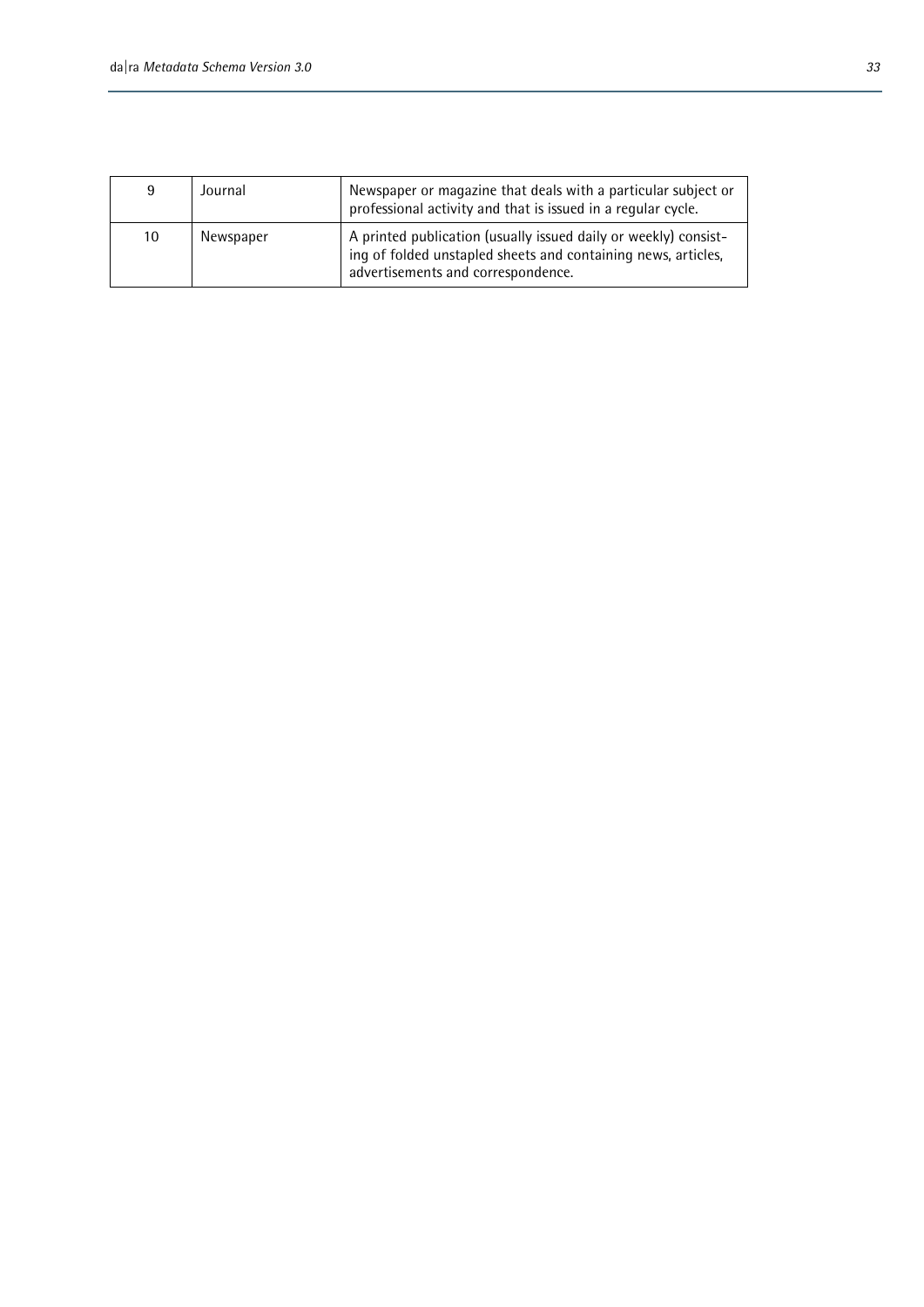# **3.2 Appendix 2: Mappings**

| No.            | Property (da ra<br>2.2.1)                            | XSD-element (da ra<br>2.2.1                 | No.            | Property (da ra<br>3.0                               | XSD-element<br>(da ra 3.0)                         |
|----------------|------------------------------------------------------|---------------------------------------------|----------------|------------------------------------------------------|----------------------------------------------------|
| $\bf{0}$       | Resource Type                                        | resourceType                                | $\bf{0}$       | General Re-<br>source Type                           | resourceType                                       |
| $\mathbf{1}$   | Title                                                | titleName                                   | $\mathbf{1}$   | Title                                                | titleName                                          |
| $\overline{2}$ | <b>Other Titles</b>                                  | titleName                                   | $\overline{2}$ | Other Titles                                         | titleName                                          |
| 2.1            | <b>Title Type</b>                                    | titleType                                   | 2.1            | Title Type                                           | titleType                                          |
| 3              | <b>Collective Title</b>                              | titleName                                   | 3              | Collective Title                                     | collectiveTitle                                    |
| 3.1            | Numbering                                            | numbering                                   | 3.1            | Numbering                                            | numbering                                          |
| 4              | Principal Inves-<br>tigator                          | principallnvestigator                       | 4              | Creator                                              | creator                                            |
| 4.1            | Person (First<br>Name, Middle<br>Name, Last<br>Name) | person (firstName,<br>middleName, lastName) | 4.1            | Person (First<br>Name, Middle<br>Name, Last<br>Name) | person (first-<br>Name, middle-<br>Name, lastName) |
| 4.1.1          | Person ID                                            | identifier                                  | 4.1.1          | Person ID                                            | identifier                                         |
| 4.1.1.1        | Vocabulary of<br>Person ID                           | identifierSchema                            | 4.1.1.1        | Vocabulary of<br>Person ID                           | identifierSchema                                   |
| 4.1.1.2        | URI Name Au-<br>thority Record                       | schemaURI                                   | 4.1.1.2        | URI Name Au-<br>thority Record                       | schemaURI                                          |
| 4.1.2          | Affiliation                                          | name                                        | 4.1.2          | Affiliation                                          | name                                               |
| 4.1.2.1        | Affiliation ID                                       | identifier                                  | 4.1.2.1        | Affiliation ID                                       | identifier                                         |
| 4.1.2.2        | Vocabulary<br><b>Affiliation ID</b>                  | identifierSchema                            | 4.1.2.1.1      | Vocabulary<br><b>Affiliation ID</b>                  | identifierSchema                                   |
| 4.1.2.3        | URI Vocabulary<br>Affiliation ID                     | schemaURI                                   | 4.1.2.1.2      | <b>URI</b> Institution<br>Authority Rec-<br>ord      | schemaURI                                          |
| 4.2            | Institution                                          | name                                        | 4.2            | Institution                                          | name                                               |
| 4.2.1          | Institution ID                                       | identifier                                  | 4.2.1          | Institution ID                                       | identifier                                         |
| 4.2.2          | Vocabulary of<br>Institution ID                      | identifierSchema                            | 4.2.1.1        | Vocabulary of<br>Institution ID                      | identifierSchema                                   |
| 4.2.3          | <b>URI</b> Institution<br>Authority Rec-<br>ord      | schemaURI                                   | 4.2.1.2        | <b>URI</b> Institution<br>Authority Rec-<br>ord      | schemaURI                                          |
| 5              | Publication<br>Agent                                 |                                             | 5              | Publication<br>Agent                                 | $\overline{\phantom{a}}$                           |
| 6              | Registration<br>Agency                               | $\qquad \qquad -$                           | $6\phantom{1}$ | Registration<br>Agency                               | $\overline{\phantom{a}}$                           |
| 6.1            | Homepage<br>Registration<br>Agency                   | $\overline{a}$                              | 6.1            | Homepage<br>Registration<br>Agency                   | $\blacksquare$                                     |
| 6.2            | Contact Regis-<br>tration Agency                     | $\overline{a}$                              | 6.2            | Contact Regis-<br>tration Agency                     | $\overline{\phantom{a}}$                           |
| 6.3            | E-Mail Registra-<br>tion Agency                      | $\overline{\phantom{a}}$                    | 6.3            | E-Mail Registra-<br>tion Agency                      | $\overline{\phantom{a}}$                           |

# **3.2.1 da|ra version 2.2.1 to da|ra version 3.0**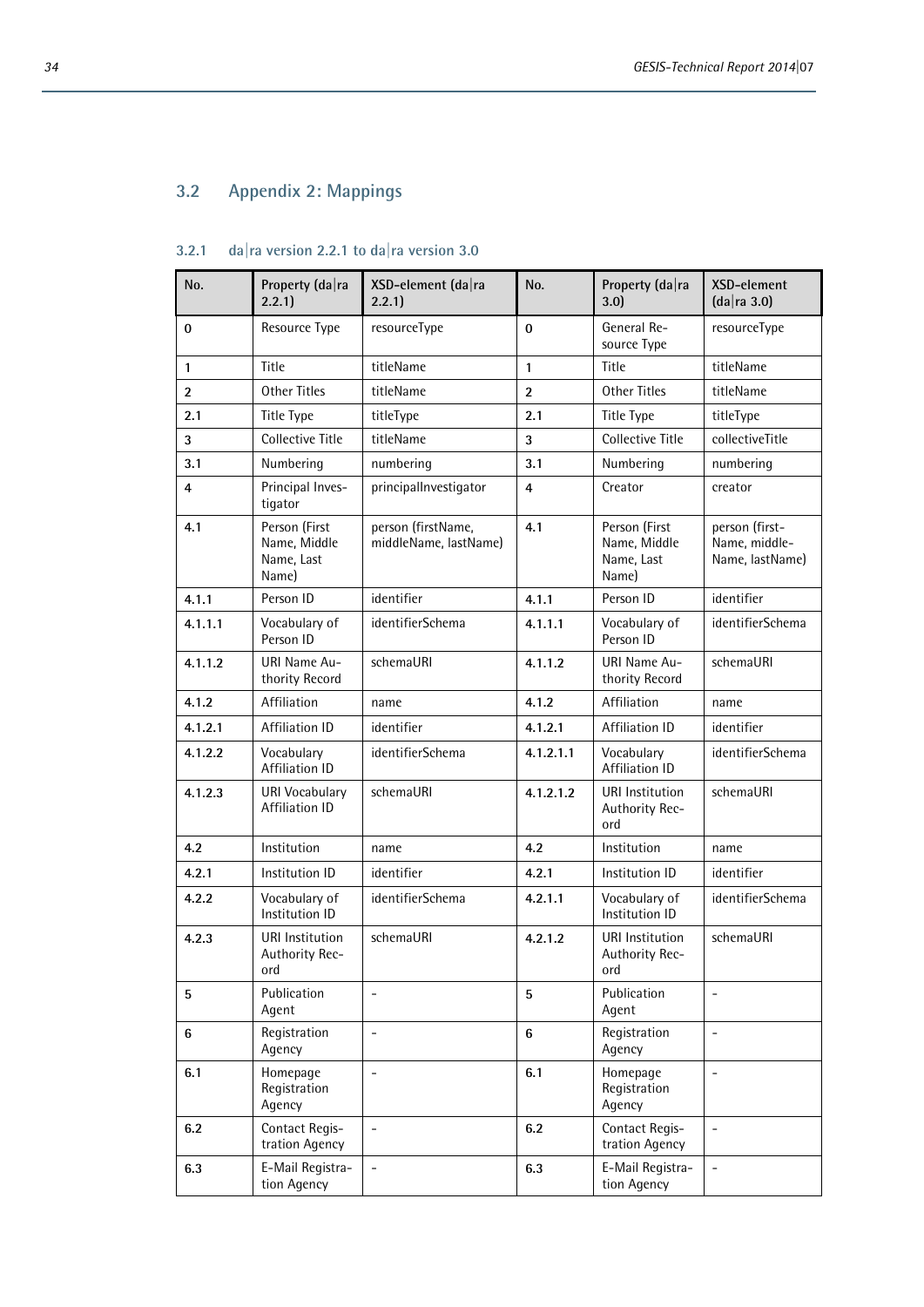| No.            | Property (da ra<br>2.2.1)                   | $XSD$ -element (da ra<br>2.2.1    | No.            | Property (da ra<br>3.0)                            | XSD-element<br>(da ra 3.0)        |
|----------------|---------------------------------------------|-----------------------------------|----------------|----------------------------------------------------|-----------------------------------|
| 6.4            | Registration<br>Agency ID                   |                                   | 6.4            | Registration<br>Agency ID                          |                                   |
| $\overline{7}$ | DOI.                                        | $\overline{\phantom{a}}$          | $\overline{7}$ | DOI                                                | $\overline{a}$                    |
| 8              | URL                                         | dataURL                           | 8              | URL                                                | dataURL                           |
| 9              | DOI Proposal                                | doiProposal                       | 9              | DOI Proposal                                       | doiProposal                       |
| 10             | Version                                     | currentVersion                    | 10             | Version                                            | currentVersion                    |
| 11             | Language                                    | resourceLanguage                  | 11             | Language                                           | resourceLanguage                  |
| 12             | <b>Publication Date</b>                     | publicationDate                   | 12             | <b>Publication Date</b>                            | publicationDate                   |
| 13             | Alternative<br>Identifier                   | identifier                        | 13             | Alternative<br>Identifier                          | identifier                        |
| 13.1           | Alternate Iden-<br>tifier Type              | type                              | 13.1           | Alternate Iden-<br>tifier Type                     | type                              |
| 14             | Classification<br>Internal                  | classificationInternal            | 14             | Classification<br>Internal                         | clssificationInter-<br>nal        |
| 14.1           | Class ID                                    | identifier                        | 14.1           | Class ID                                           | identifier                        |
| 14.2           | Vocabulary                                  | schema                            | 14.2           | Vocabulary                                         | schema                            |
| 14.3           | URI Classifica-<br>tion Authority<br>Record | $\overline{a}$                    | 14.3           | <b>URI Classifica-</b><br>tion Authority<br>Record | $\overline{a}$                    |
| 14.A           | Classification<br>External                  | term                              | 14.A           | Classification<br>External                         | term                              |
| 14.A.1         | Vocabulary                                  | schema                            | 14.A.1         | Vocabulary                                         | schema                            |
| 15             | Keywords (con-<br>trolled)                  | controlledKeyword                 | 15             | Keywords (con-<br>trolled)                         | controlledKey-<br>word            |
| 15.1           | Keyword ID                                  | identifier                        | 15.1           | Keyword ID                                         | identifier                        |
| 15.2           | Vocabulary of<br>Keyword ID                 | schema                            | 15.2           | Vocabulary of<br>Keyword ID                        | schema                            |
| 15.3           | URI Keyword<br>Authority Rec-<br>ord        | $\overline{a}$                    | 15.3           | URI Keyword<br>Authority Rec-<br>ord               | $\overline{a}$                    |
| 16             | Keywords (free)                             | keyword                           | 16             | Keywords (free)                                    | keyword                           |
| 17             | Description                                 | freetext                          | 17             | Description                                        | freetext                          |
| 17.1           | Description Type                            | type                              | 17.1           | Description Type                                   | type                              |
| 18             | Geographic<br>Coverage                      | geographicCoverage                | 18             | Geographic<br>Coverage                             | qeographicCover-<br>age           |
| 18.1           | Geographic<br>Coverage (con-<br>trolled)    | geographicCoverage-<br>Controlled | 18.1           | Geographic<br>Coverage (con-<br>trolled)           | qeographicCover-<br>ageControlled |
| 18.2           | Geographic<br>Coverage (free)               | freetext                          | 18.2           | Geographic<br>Coverage (free)                      | freetext                          |
| 19             | Sampled Uni-<br>verse                       | sampled                           | 19             | Sampled Uni-<br>verse                              | sampled                           |
| 20             | Sampling                                    | method                            | 20             | Sampling                                           | method                            |
| 21             | Temporal Cover-<br>aqe                      | temporalCoverage                  | 21             | Temporal Cover-<br>age                             | temporalCover-<br>age             |
| 21.1           | Temporal Cover-                             | startDate/date                    | 21.1           | Temporal Cover-                                    | startDate/date                    |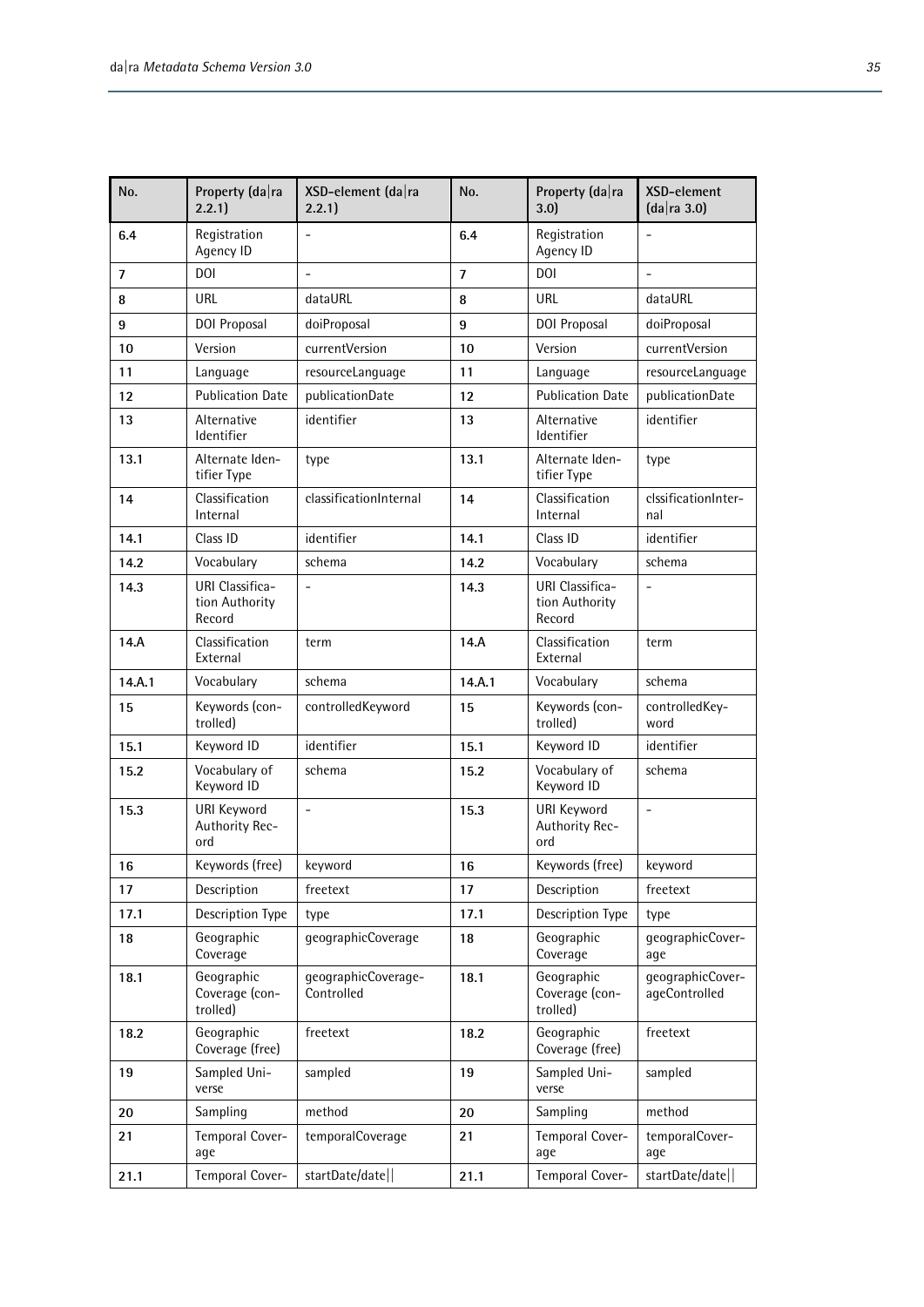| No.  | Property (da ra<br>2.2.1)                 | XSD-element (da ra<br>2.2.1)                                        | No.                          | Property (da ra<br>3.0                 | XSD-element<br>(da ra 3.0)                                                          |
|------|-------------------------------------------|---------------------------------------------------------------------|------------------------------|----------------------------------------|-------------------------------------------------------------------------------------|
|      | age (controlled)                          | monthyear   year & &   <br>endDate/date  <br>monthyear   year       |                              | age (controlled)                       | monthyear   year<br>H <sup>3</sup><br>endDate/date  <br>monthyear   year            |
| 21.2 | Temporal Cover-<br>age (free)             | temporalCoverageFree                                                | 21.2                         | Temporal Cover-<br>age (free)          | temporalCover-<br>ageFree                                                           |
| 22   | Time Dimension                            | timeDimension                                                       | 22                           | <b>Time Dimension</b>                  | timeDimension                                                                       |
| 22.1 | Time Dimension<br>(controlled)            | timeDimensionCon-<br>trolled                                        | 22.1                         | Time Dimension<br>(controlled)         | timeDimension-<br>Controlled                                                        |
| 22.2 | <b>Time Dimension</b><br>(free)           | timeDimensionFree                                                   | 22.2                         | <b>Time Dimension</b><br>(free)        | timeDimension-<br>Free                                                              |
| 22.3 | Frequency                                 | frequency                                                           | 22.3                         | Frequency                              | frequency                                                                           |
| 23   | Data Collector                            | person/firstName  <br>middleName   lastName<br>institutionName/name | 23                           | Contributor                            | per-<br>son/firstName  <br>middleName  <br>lastName   <br>institution-<br>Name/name |
| 23.1 | Data Collector<br>ID                      | identifier                                                          | 23.2                         | Contributor ID                         | identifier                                                                          |
| 23.2 | Vocabulary of<br>Data Collector<br>ID     | identifierSchema                                                    | 23.2.1                       | Vocabulary of<br>Contributor ID        | identifierSchema                                                                    |
| 23.3 | URI Name Au-<br>thority Record            | schemaURI                                                           | 23.2.2                       | URI Name Au-<br>thority Record         | schemaURI                                                                           |
| 24   | <b>Collection Mode</b><br>(controlled)    | collectionModeCon-<br>trolled                                       | 24                           | <b>Collection Mode</b><br>(controlled) | collectionMode-<br>Controlled                                                       |
| 25   | <b>Collection Mode</b><br>(free)          | modeFree                                                            | 25                           | <b>Collection Mode</b><br>(free)       | modeFree                                                                            |
| 26   | Dataset                                   | dataSet                                                             | 26                           | Dataset                                | dataSet                                                                             |
| 26.1 | Type of Units                             | unitType                                                            | 26.1                         | Type of Units                          | unitType                                                                            |
| 26.2 | Number of Units                           | numberUnits                                                         | 26.2                         | Number of Units                        | numberUnits                                                                         |
| 26.3 | Number of<br>Variables                    | numberVariables                                                     | 26.3                         | Number of<br>Variables                 | numberVariables                                                                     |
| 26.4 | Type of Data                              | dataType                                                            | 26.4                         | Type of Data                           | dataType                                                                            |
| 27   | Technical De-<br>scription of the<br>Data | file                                                                | $\qquad \qquad \blacksquare$ | $\overline{\phantom{a}}$               | $\overline{\phantom{0}}$                                                            |
| 27.1 | File Name                                 | name                                                                | 26.5                         | File Name                              | name                                                                                |
| 27.2 | File Format                               | format                                                              | 26.6                         | File Format                            | format                                                                              |
| 27.3 | Size                                      | size                                                                | 26.7                         | Size                                   | size                                                                                |
| 27.4 | Data Fingerprint                          | fingerprint                                                         | 26.8                         | Data Fingerprint                       | fingerprint                                                                         |
| 27.5 | Method Finger-<br>print                   | fingerprintMethod                                                   | 26.9                         | Method Finger-<br>print                | fingerprintMeth-<br>od                                                              |
| 28   | Notes                                     | text                                                                | 27                           | <b>Notes</b>                           | text                                                                                |
| 29   | Availability<br>(controlled)              | availabilityControlled                                              | 28                           | Availability<br>(controlled)           | availabilityCon-<br>trolled                                                         |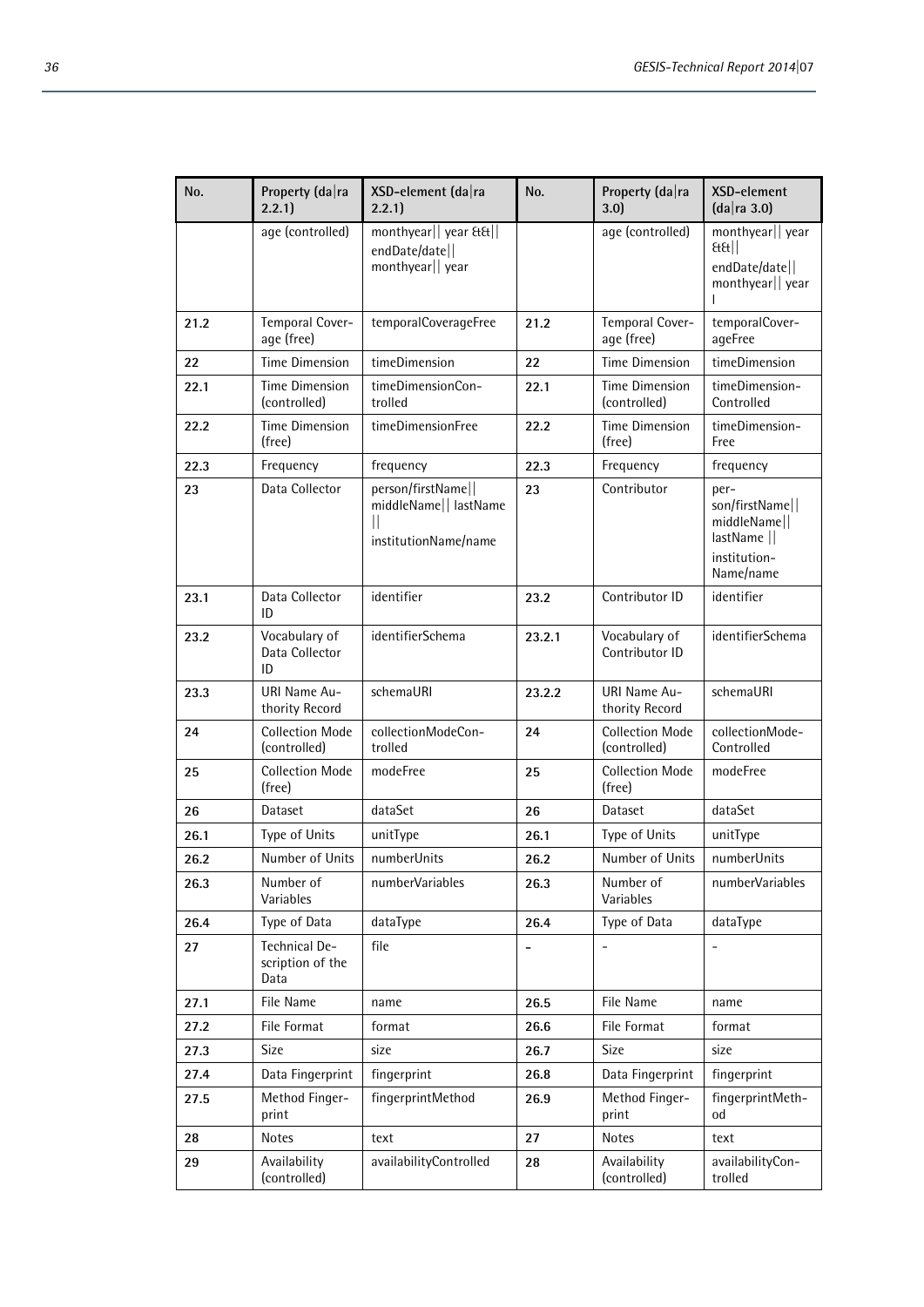| No.       | Property (da ra<br>2.2.1)                   | $XSD$ -element (da ra<br>2.2.1)             | No.       | Property (da ra<br>3.0)                     | XSD-element<br>(da ra 3.0)                                                          |
|-----------|---------------------------------------------|---------------------------------------------|-----------|---------------------------------------------|-------------------------------------------------------------------------------------|
| 30        | Availability<br>(free)                      | availabilityText                            | 29        | Availability<br>(free)                      | availabilityText                                                                    |
| 31        | Rights                                      | rightsText                                  | 30        | Rights                                      | rightsText                                                                          |
| 32        | Relation                                    | identifier                                  | 31        | Relation                                    | identifier                                                                          |
| 32.1      | Kind of Relation                            | relationType                                | 31.1      | Kind of Relation                            | relationType                                                                        |
| 32.2      | Identifier Type                             | identifierType                              | 31.2      | Identifier Type                             | identifierType                                                                      |
| 33        | Publications                                | publication                                 | 32        | Publications                                | publication                                                                         |
| 33.1      | Structured<br>Recording of<br>Publication   | structuredPublication                       | 32.1      | Structured<br>Recording of<br>Publication   | structuredPubli-<br>cation                                                          |
| 33.1.1    | Author                                      | author/firstName  <br>middleName   lastName | 32.1.1    | Author                                      | $au -$<br>thor/firstName  <br>middleName  <br>lastName                              |
| 33.1.2    | Editor                                      | name                                        | 32.1.2    | Editor                                      | name                                                                                |
| 33.1.3    | Title                                       | title                                       | 32.1.3    | Title                                       | title                                                                               |
| 33.1.4    | Year                                        | year                                        | 32.1.4    | Year                                        | year                                                                                |
| 33.1.5    | Publisher                                   | publisher                                   | 32.1.5    | Publisher                                   | publisher                                                                           |
| 33.1.6    | Publication<br>Place                        | places                                      | 32.1.6    | Publication<br>Place                        | places                                                                              |
| 33.1.7    | Journal/Series                              | journal                                     | 32.1.7    | Journal/Series                              | journal                                                                             |
| 33.1.8    | Volume                                      | volume                                      | 32.1.8    | Volume                                      | volume                                                                              |
| 33.1.9    | Issue                                       | issue                                       | 32.1.9    | Issue                                       | issue                                                                               |
| 33.1.10   | Anthology                                   | anthology                                   | 32.1.10   | Anthology                                   | anthology                                                                           |
| 33.1.11   | Pages                                       | pages                                       | 32.1.11   | Pages                                       | pages                                                                               |
| 33.1.12   | <b>ISBN</b>                                 | isbn                                        | 32.1.12   | <b>ISBN</b>                                 | isbn                                                                                |
| 33.1.13   | <b>ISSN</b>                                 | issn                                        | 32.1.13   | <b>ISSN</b>                                 | issn                                                                                |
| 33.1.14   | Document Type                               | doctype                                     | 32.1.14   | Document Type                               | doctype                                                                             |
| 33.1.15   | sowiport ID <sup>15</sup>                   | sowiportID                                  | 32.1.15   | sowiport ID                                 | sowiportID                                                                          |
| 33.1.16   | PID                                         | ID                                          | 32.1.16   | PID                                         | ID                                                                                  |
| 33.1.16.1 | Identifier Type                             | pidType                                     | 32.1.16.1 | PID Type                                    | pidType                                                                             |
| 33.2      | Unstructured<br>Recording of<br>Publication | freetext                                    | 32.2      | Unstructured<br>Recording of<br>Publication | freetext                                                                            |
| 33.2.1    | PID                                         | ID                                          | 32.2.1    | PID                                         | ID                                                                                  |
| 33.2.1.1  | Identifier Type                             | pidType                                     | 32.2.1.1  | Identifier Type                             | pidType                                                                             |
| 38        | Editor                                      | name/firstName   mid-<br>dleName   lastName | 23.1      | Contributor<br>Type: Editor                 | per-<br>son/firstName  <br>middleName  <br>lastName   <br>institution-<br>Name/name |

<span id="page-36-0"></span> $15$  The internal Identifier of the publication available at the social science portal sowiport.

 $\overline{a}$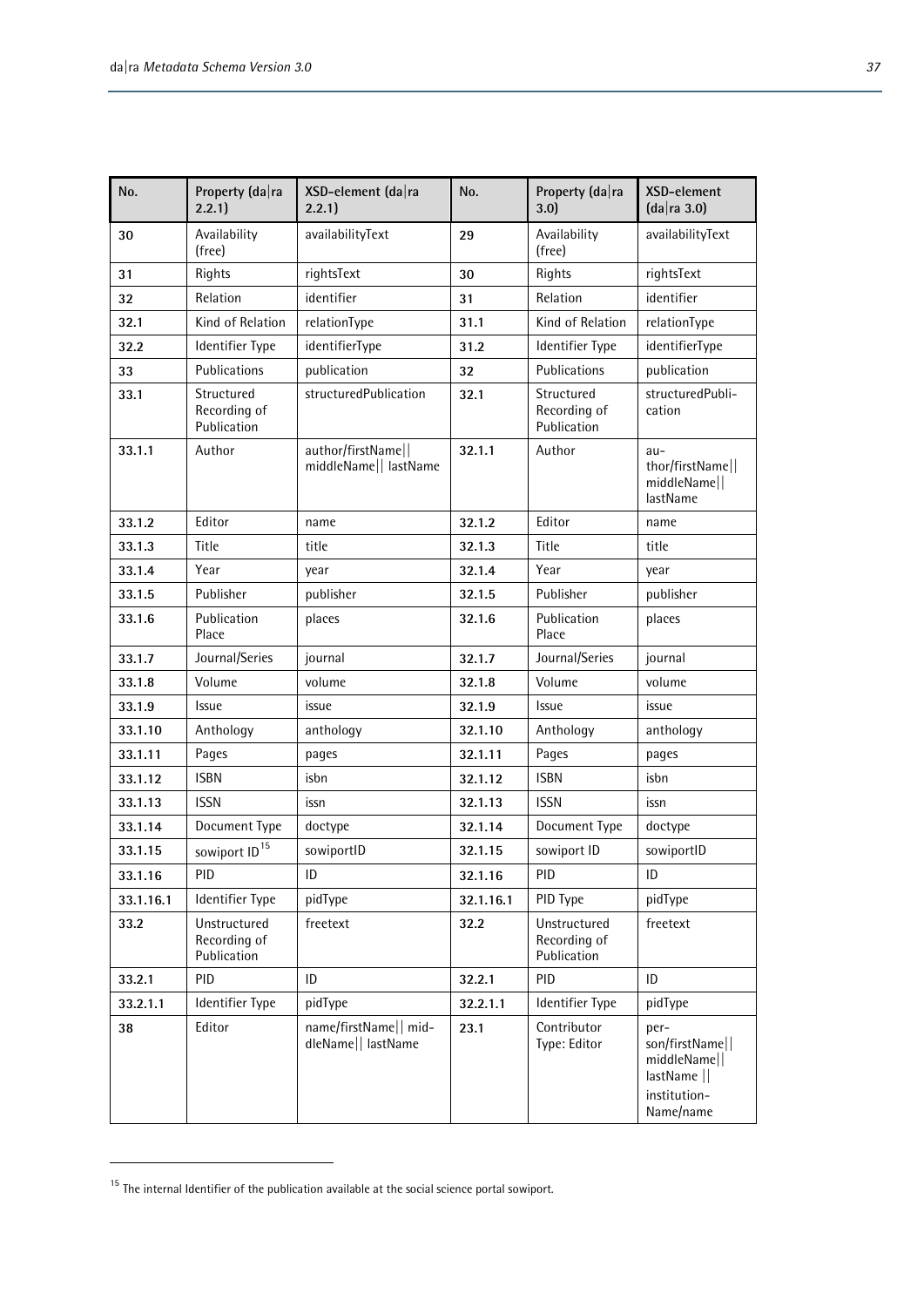| No.    | Property (da ra<br>2.2.1        | XSD-element (da ra<br>2.2.1 | No.    | Property (da ra<br>3.0          | XSD-element<br>(da ra 3.0) |
|--------|---------------------------------|-----------------------------|--------|---------------------------------|----------------------------|
| 38.1   | Editor ID                       | identifier                  | 23.2   | Contributor ID                  | identifier                 |
| 38.1.1 | Vocabulary of<br>Editor ID      | identifierSchema            | 23.2.1 | Vocabulary of<br>Contributor ID | identifierSchema           |
| 38.1.2 | <b>URI Authority</b><br>Dataset | schemaURI                   | 23.2.2 | URI Name Au-<br>thority Record  | schemaURI                  |
| 39     | Publication<br>Place            | glPlace                     | 38     | Publication<br>Place            | glPlace                    |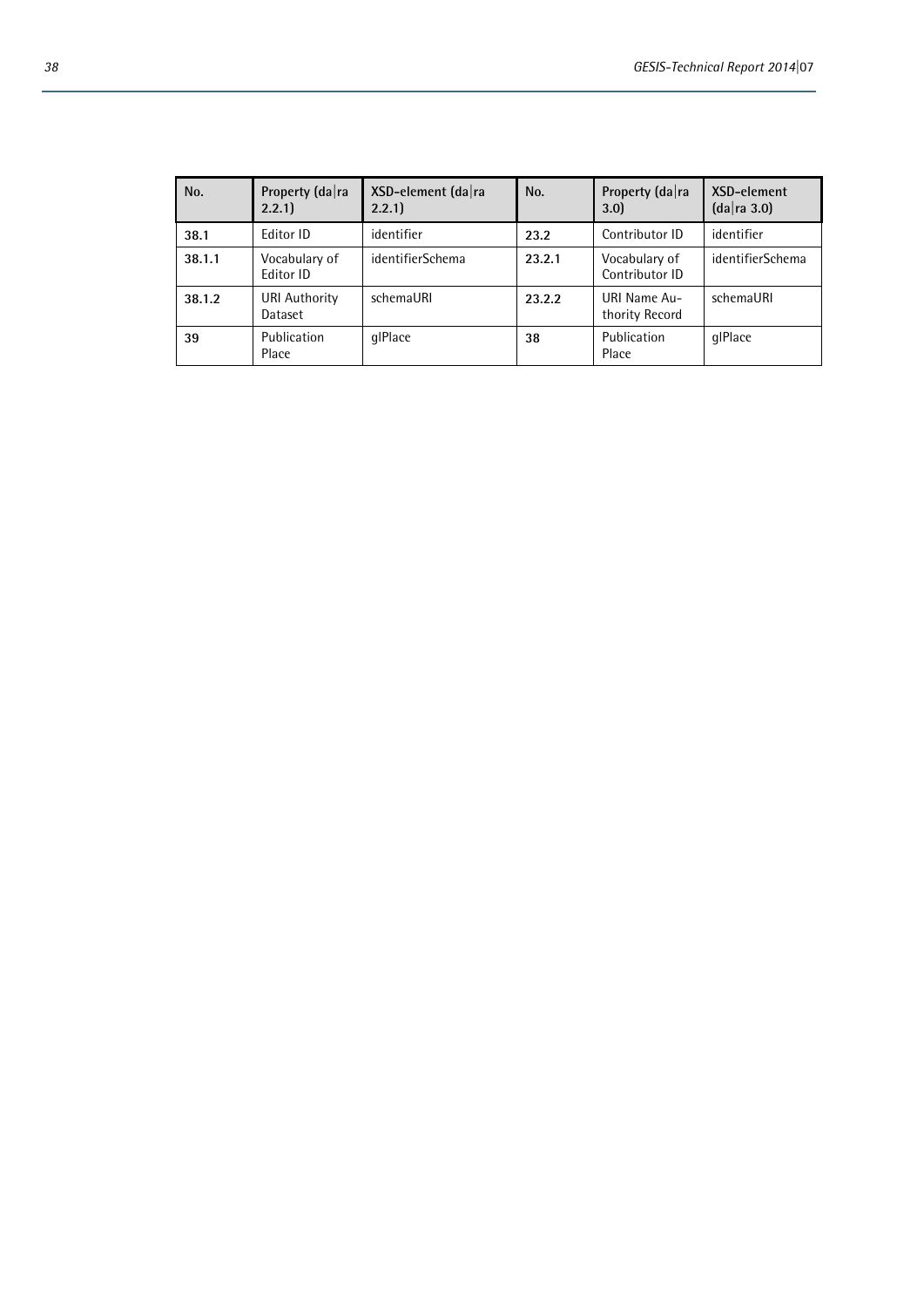| No.            | XSD-element (da ra 3.0)                 | No.                          | DataCite 3.0                                               |  |
|----------------|-----------------------------------------|------------------------------|------------------------------------------------------------|--|
| $\bf{0}$       | resourceType                            | 10.1                         | resourceTypeGeneral                                        |  |
| 0.1            | typeName                                | 10                           | ResourceType                                               |  |
| $\mathbf{1}$   | titleName                               | 3                            | Title                                                      |  |
| $\overline{2}$ | titleName                               | 3                            | Title                                                      |  |
| 2.1            | titleType                               | 3.1                          | titleType                                                  |  |
| 3              | titleName                               | 17                           | Description (description-<br>Type:Seriesinformation 17.1)  |  |
| 3.1            | numbering                               | 17                           | Description (descriptionType: Seriesin-<br>formation 17.1) |  |
| $\overline{4}$ | creator                                 | $\overline{2}$               | Creator                                                    |  |
| 4.1            | firstName, middleName, lastName         | 2.1                          | creatorName                                                |  |
| 4.1.1          | identifier                              | 2.2                          | nameldentifier                                             |  |
| 4.1.1.1        | identifierSchema                        | 2.2.1                        | nameldentifierScheme                                       |  |
| 4.1.1.2        | schemaURI                               | 2.2.2                        | schemeURI                                                  |  |
| 4.1.2          | name                                    | $\overline{a}$               | $\overline{a}$                                             |  |
| 4.1.2.1        | identifier                              | -                            | $\blacksquare$                                             |  |
| 4.1.2.1.1      | identifierSchema                        | -                            | $\overline{\phantom{a}}$                                   |  |
| 4.1.2.1.2      | schemaURI                               | $\overline{a}$               | $\bar{\phantom{a}}$                                        |  |
| 4.2            | name                                    | 2.1                          | creatorName                                                |  |
| 4.2.1          | identifier                              | 2.2                          | nameldentifier                                             |  |
| 4.2.1.1        | identifierSchema                        | 2.2.1                        | nameldentifierScheme                                       |  |
| 4.2.1.2        | schemaURI                               | 2.2.2                        | schemeURI                                                  |  |
| 5              | $\overline{\phantom{a}}$                | 4                            | Publisher                                                  |  |
| $6\phantom{a}$ | $\overline{a}$                          | $\overline{7}$<br>7.2<br>7.1 | Contributor<br>contributorType/contributorName             |  |
| $\overline{7}$ | $\overline{a}$                          | 1<br>1.1                     | Identifier<br>identifierType                               |  |
| 8              | dataURL                                 | $\overline{a}$               | $\overline{a}$                                             |  |
| 9              | doiProposal                             | $\qquad \qquad -$            | $\qquad \qquad \blacksquare$                               |  |
| 10             | currentVersion                          | 15                           | Version                                                    |  |
| 11             | resourceLanguage                        | 9                            | Language                                                   |  |
| 12             | publicationDate/date   monthyear   year | 5                            | PublicationYear                                            |  |
| 13             | identifier                              | 11                           | Alternateldentifier                                        |  |
| 13.1           | type                                    | 11.1                         | alternateldentifierType                                    |  |
| 14             | classificationInternal                  | $6\phantom{a}$               | Subject                                                    |  |
| 14.1           | identifier                              | 6.1                          | subjectSchema                                              |  |
| 14.2           | schema                                  | 6.1                          | subjectSchema                                              |  |
| 14.3           | $\overline{\phantom{a}}$                | 6.2                          | schemeURI                                                  |  |
| 14A            | term                                    | $6\phantom{a}$               | Subject                                                    |  |
| 14A.1          | schema                                  | 6.1                          | subjectSchema                                              |  |

#### **3.2.2 da|ra version 3.0 to DataCite version 3.0**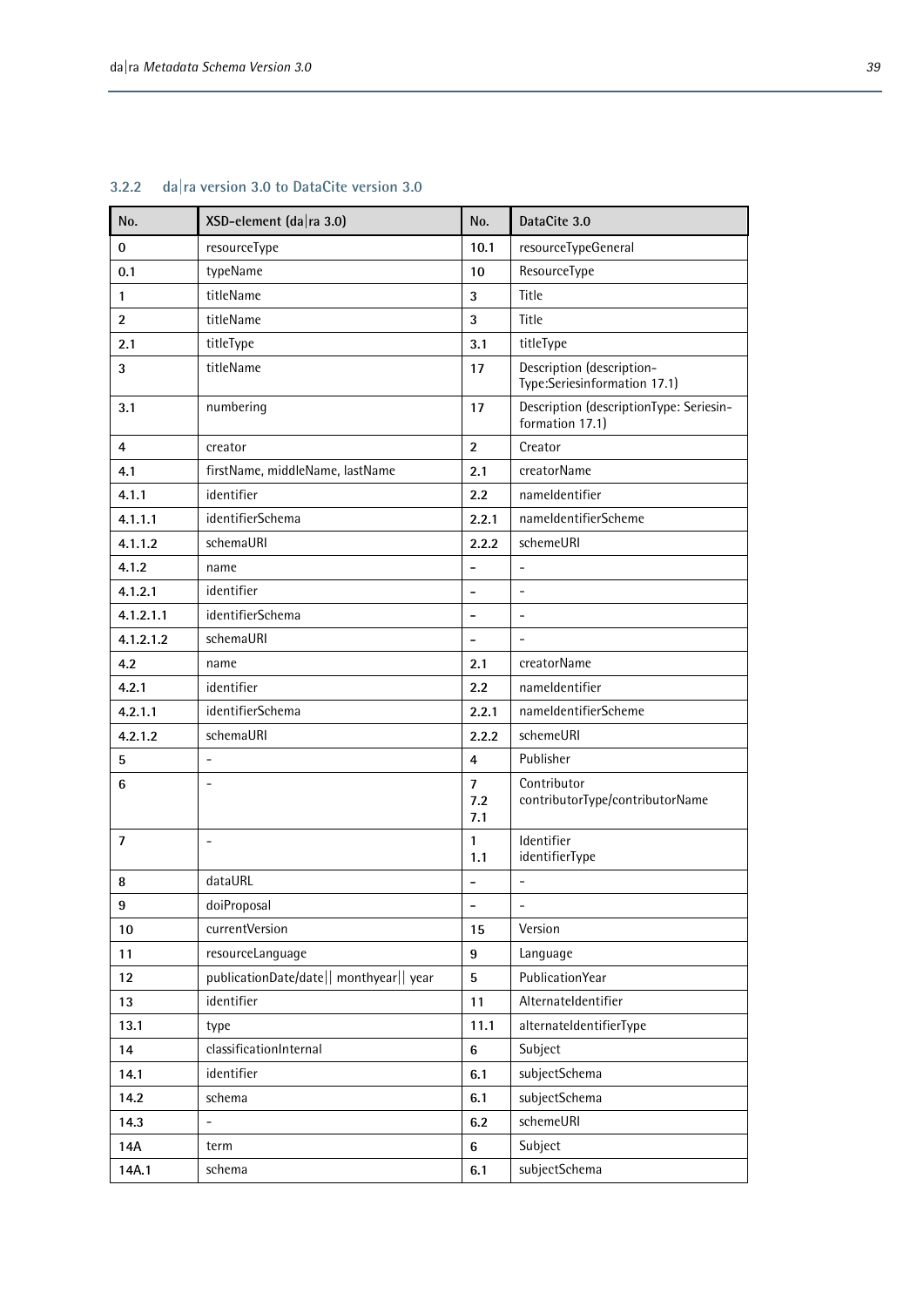| No.    | XSD-element (da ra 3.0)                                                     | No.                      | DataCite 3.0                                  |
|--------|-----------------------------------------------------------------------------|--------------------------|-----------------------------------------------|
| 15     | controlledKeyword                                                           | 6                        | Subject                                       |
| 15.1   | identifier                                                                  |                          | subjectSchema                                 |
| 15.2   | schema                                                                      |                          | subjectSchema                                 |
| 15.3   |                                                                             | 6.2                      | schemeURI                                     |
| 16     | keyword                                                                     | 6                        | Subject                                       |
| 17     | freetext                                                                    | 17                       | Description                                   |
| 17.1   | type                                                                        | 17.1                     | descriptionType                               |
| 18     | geographicCoverage                                                          | $\overline{\phantom{0}}$ |                                               |
| 18.1   | geographicCoverageControlled                                                | 18                       | GeoLocation                                   |
| 18.2   | freetext                                                                    | 18                       | GeoLocation                                   |
| 18.3   | geoLocationPoint                                                            | 18.1                     | geoLocationPoint                              |
| 18.4   | geoLocationBox                                                              | 18.2                     | geoLocationBox                                |
| 19     | sampled                                                                     | 17                       | Description (descriptionType:methods<br>17.1) |
| 20     | method                                                                      | 17                       | Description (descriptionType:methods<br>17.1) |
| 21     | temporalCoverage                                                            | $\overline{a}$           |                                               |
| 21.1   | startDate/date   monthyear   year & &   <br>endDate/date   monthyear   year | 8                        | Date (dateType 8.1 -collected)                |
| 21.2   | temporalCoverageFree                                                        | 8                        | Date (dateType 8.1 -collected)                |
| 22     | timeDimension                                                               | $\qquad \qquad -$        | $\frac{1}{2}$                                 |
| 22.1   | timeDimensionControlled                                                     | $\overline{\phantom{0}}$ | $\overline{a}$                                |
| 22.2   | timeDimensionFree                                                           | $\overline{\phantom{0}}$ | ÷,                                            |
| 22.3   | frequency                                                                   | $\overline{\phantom{0}}$ | ÷.                                            |
| 23     | person/firstName   middleName   lastName<br>H<br>institutionName/name       | 7.2                      | contributorName                               |
| 23.1   | contributorType                                                             | 7.1                      | contributorType                               |
| 23.2   | identifier                                                                  | 7.3                      | nameldentifier                                |
| 23.2.1 | identifierSchema                                                            | 7.3.1                    | nameldentifierScheme                          |
| 23.2.2 | schemaURI                                                                   | 7.3.2                    | schemeURI                                     |
| 24     | collectionModeControlled                                                    | 17                       | Description (descriptionType:methods<br>17.1) |
| 25     | modeFree                                                                    | 17                       | Description (descriptionType:methods<br>17.1) |
| 26     | dataSet                                                                     | $\overline{\phantom{0}}$ | $\overline{\phantom{0}}$                      |
| 26.1   | unitType                                                                    | $\overline{a}$           | -                                             |
| 26.2   | numberUnits                                                                 | $\overline{\phantom{0}}$ | ÷,                                            |
| 26.3   | numberVariables                                                             |                          |                                               |
| 26.4   | dataType                                                                    |                          |                                               |
| 26.5   | name                                                                        | $\overline{\phantom{a}}$ |                                               |
| 26.6   | format                                                                      | 14                       | Format                                        |
| 26.7   | size                                                                        | 13                       | Size                                          |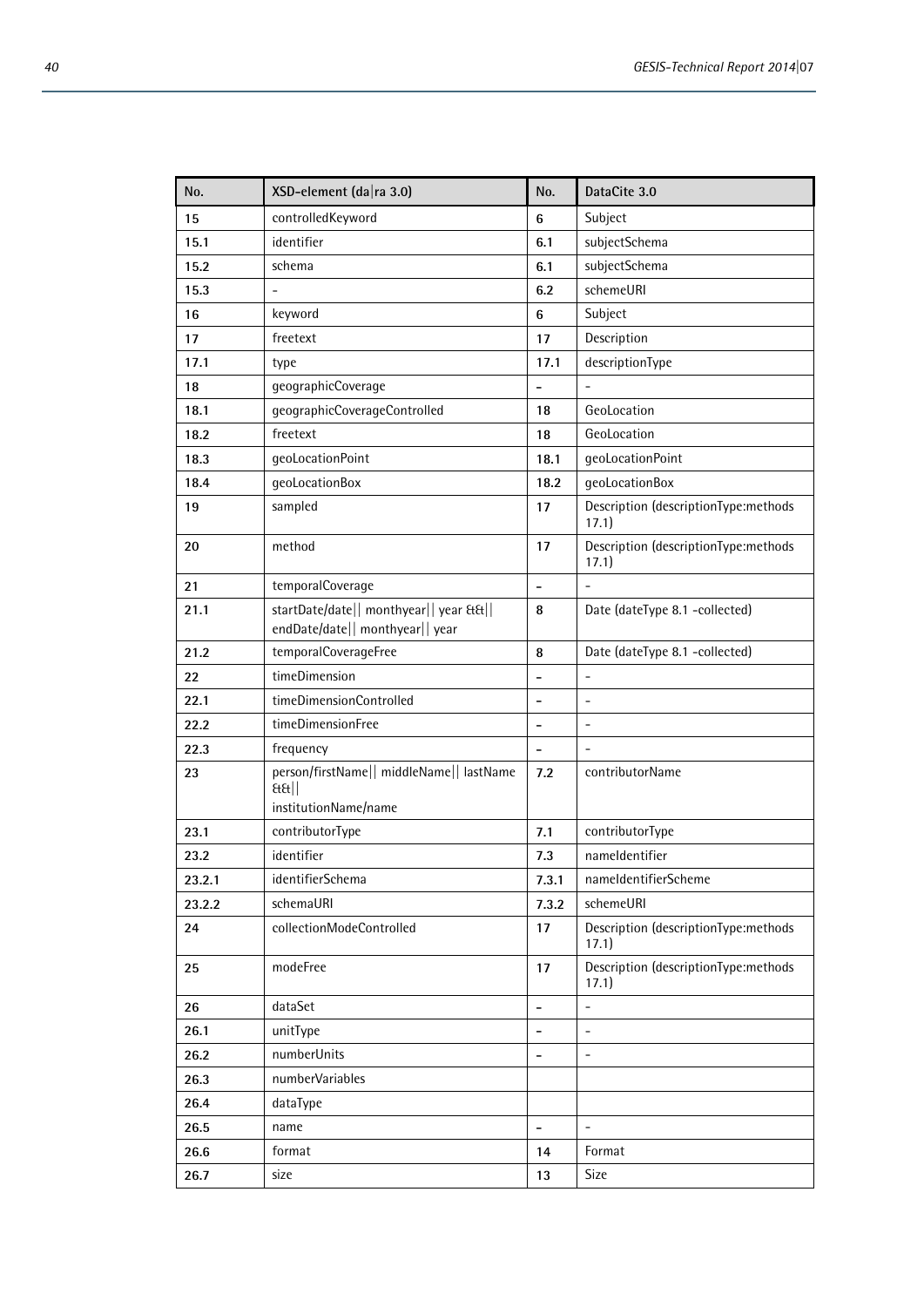| No.  | XSD-element (da ra 3.0) | No.                      | DataCite 3.0             |
|------|-------------------------|--------------------------|--------------------------|
| 26.8 | fingerprint             |                          | $\overline{\phantom{a}}$ |
| 26.9 | fingerprintMethod       |                          | $\overline{\phantom{a}}$ |
| 27   | text                    | $\overline{\phantom{0}}$ | $\overline{\phantom{a}}$ |
| 28   | availabilityControlled  |                          |                          |
| 29   | availabilityText        |                          | $\overline{\phantom{a}}$ |
| 30   | rightsText              | 16                       | Rights                   |
| 31   | identifier              | 12                       | RelatedIdentifier        |
| 31.1 | relationType            | 12.2                     | relationType             |
| 31.2 | identifierType          | 12.1                     | relatedIdentifierType    |
| 31.3 | relatedMetadataSchema   | 12.3                     | relatedMetadataScheme    |
| 31.4 | schemaURI               | 12.4                     | schemeURI                |
| 31.5 | schemaType              | 12.5                     | schemeType               |
| 32   | publication             |                          | $\overline{\phantom{a}}$ |
| 32.1 | structuredPublication   |                          |                          |
| 32.2 | freetext                | $\overline{\phantom{0}}$ | $\overline{\phantom{a}}$ |
| 38   | glPlace                 |                          | $\overline{\phantom{a}}$ |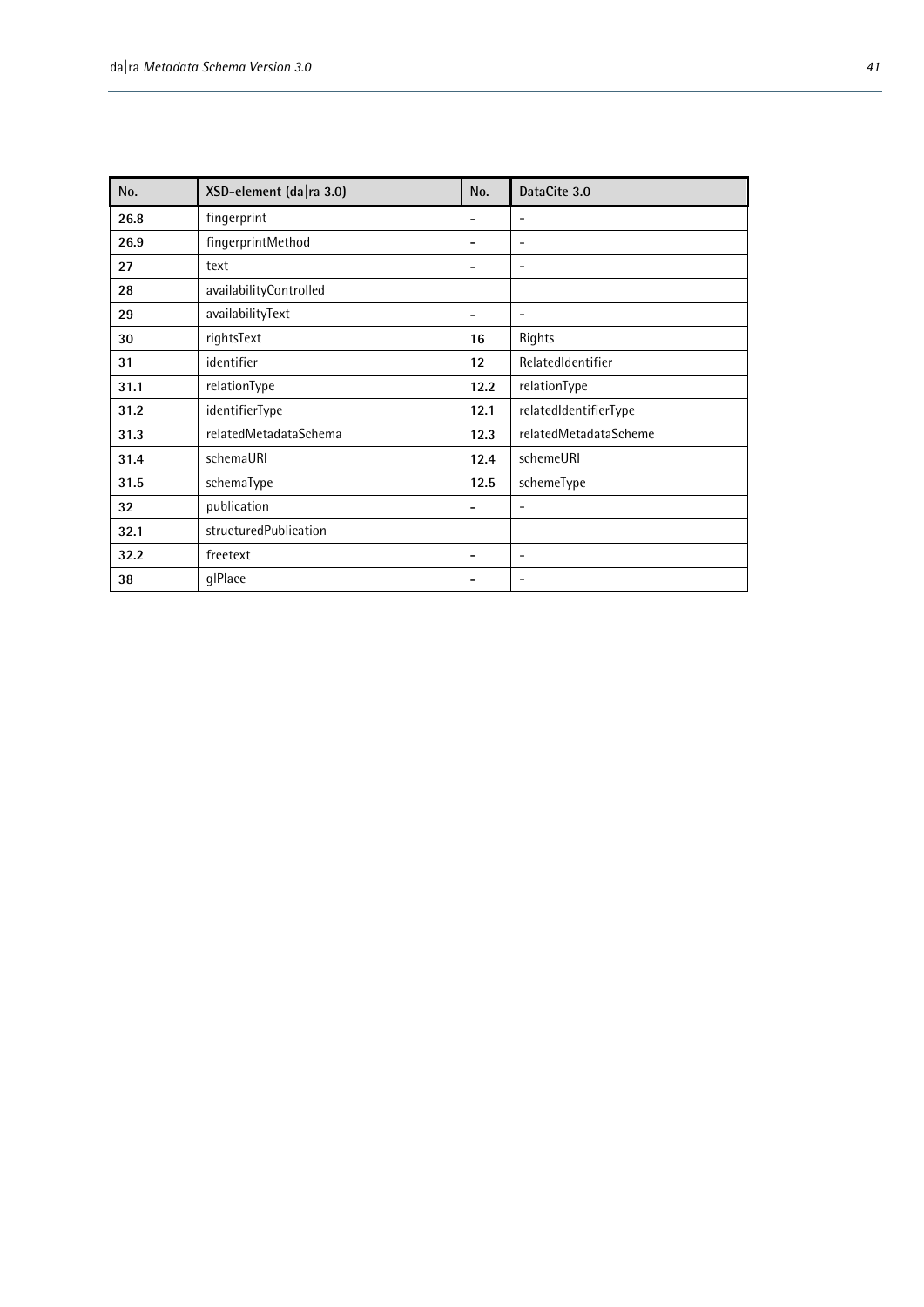| No.            | XSD-element (da ra 3.0)                        | <b>DDI 3.1</b>                                                                                                                                                                                                                            |  |
|----------------|------------------------------------------------|-------------------------------------------------------------------------------------------------------------------------------------------------------------------------------------------------------------------------------------------|--|
| $\bf{0}$       | resourceType                                   |                                                                                                                                                                                                                                           |  |
| 1              | titleName                                      | s:StudyUnit/r:Citation/r:Title                                                                                                                                                                                                            |  |
| $\overline{2}$ | titleName                                      | s:StudyUnit/r:Citation/r:SubTitle<br>s:StudyUnit/r:Citation/r:AlternateTitle<br>s:StudyUnit/r:Citation/r:AlternateTitle translated="true"                                                                                                 |  |
| 2.1            | titleType                                      |                                                                                                                                                                                                                                           |  |
| 4              | creator                                        | wrapping element                                                                                                                                                                                                                          |  |
| 4.1            | person/ firstName   middle-<br>Name   lastName | s:StudyUnit/r:Citation/r:Creator<br>0 <sub>R</sub><br>a:Archive/a:OrganizationScheme/a:Individual/a: Name                                                                                                                                 |  |
| 4.1.1          | identifier                                     | a:Archive/a:OrganizationScheme/a:Individual/<br>a:ResearcherID/a:Identifier                                                                                                                                                               |  |
| 4.1.1.1        | identifierSchema                               | a:Archive/a:OrganizationScheme/a:Individual/a:ResearcherID/a:T<br>ype                                                                                                                                                                     |  |
| 4.1.1.2        | schemaURI                                      | a:Archive/a:Individual/a:Individual/a:ResearcherID/a:URI                                                                                                                                                                                  |  |
| 4.1.2          | name                                           | a:Archive/a:OrganizationScheme/a:Organization/a:Organization<br>Name                                                                                                                                                                      |  |
| 4.1.2.1        | identifier                                     | a:Archive/a:OrganizationScheme/a:Organization/r:UserID                                                                                                                                                                                    |  |
| 4.1.2.1.1      | identifierSchema                               | a:Archive/a:OrganizationScheme/a:OrganizationSchemeName/r:<br>UserID@type                                                                                                                                                                 |  |
| 4.1.2.1.2      | schemaURI                                      | a:Archive/a:OrganizationScheme/a:OrganizationSchemeName/a:<br>location/a:URL                                                                                                                                                              |  |
| 4.2            | name                                           | s:StudyUnit/r:Citation/r:Creator/ a: Name or<br>s:StudyUnit/a:Archive/a:OrganizationScheme/a:Organization                                                                                                                                 |  |
| 4.2.1          | identifier                                     | a:Archive/a:OrganizationScheme/a:Organization/r:UserID                                                                                                                                                                                    |  |
| 4.2.1.1        | identifierSchema                               | a:Archive/a:OrganizationScheme/a:OrganizationSchemeName/r:<br>UserID @type""                                                                                                                                                              |  |
| 4.2.1.2        | schemaURI                                      | a:Archive/a:OrganizationScheme/a:OrganizationSchemeName/a:<br>location/a:URL                                                                                                                                                              |  |
| 5              | $\overline{a}$                                 | s:StudyUnit/r:Citation/r:Publisher                                                                                                                                                                                                        |  |
| 6              |                                                | s:StudyUnit/r:Citation/r:Contributor role="RegistrationAgency"<br>0R<br>a:Archive/a:OrganizationScheme/a:Organization/a:Organization<br>Name<br>With<br>a:Role/<br>r:Description= "RegistrationAgency"                                    |  |
| 7              |                                                | s:StudyUnit> <r:citation><r:internationalidentifier doi"<="" td="" type="D0l&gt;&lt;br&gt;&lt;b&gt;OR&lt;/b&gt;&lt;br&gt;pi:PhysicalInstance/pi:DataFileIdentification/r:UserID&lt;br&gt;type="></r:internationalidentifier></r:citation> |  |
| 8              | dataURL                                        | pi:PhysicalInstance/pi:DataFileIdentification/pi:URI                                                                                                                                                                                      |  |
| 9              | doiProposal                                    |                                                                                                                                                                                                                                           |  |
| 10             | currentVersion                                 | IF Version syntax is like n.n.n:<br>pi:PhysicalInstance version=""                                                                                                                                                                        |  |
| 11             | resourceLanguage                               | s:StudyUnit/r:Citation/r:Language                                                                                                                                                                                                         |  |

| 3.2.3 |  |  | dalra version 3.0 to DDI version 3.1 |
|-------|--|--|--------------------------------------|
|-------|--|--|--------------------------------------|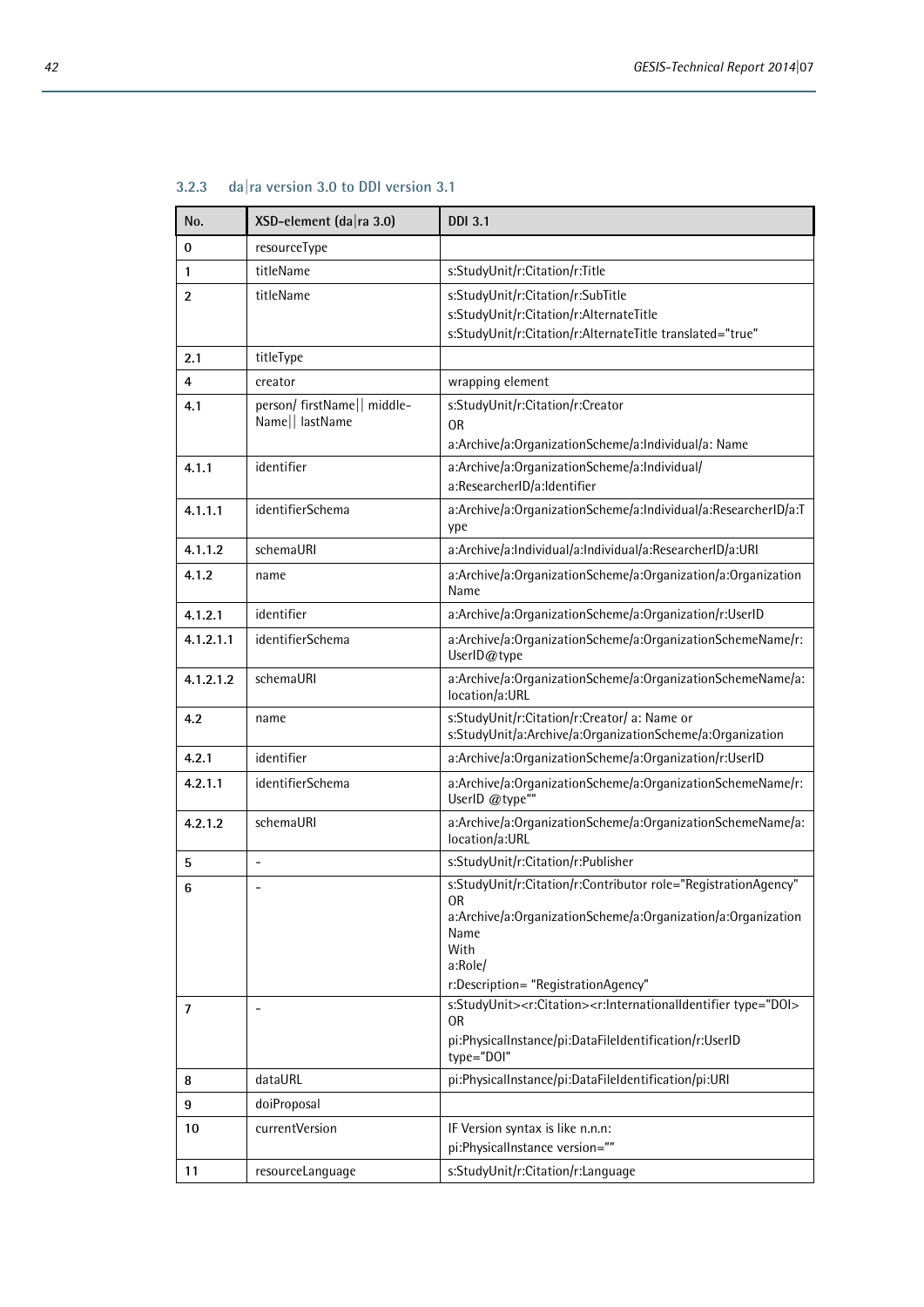| No.   | XSD-element (da ra 3.0)                                                       | <b>DDI 3.1</b>                                                                                                                                    |  |  |
|-------|-------------------------------------------------------------------------------|---------------------------------------------------------------------------------------------------------------------------------------------------|--|--|
| 12    | publicationDate/date<br>monthyear   year                                      | s:StudyUnit/r:Citation/r:PublicationDate/r:SimpleDate                                                                                             |  |  |
| 13    | identifier                                                                    | s:StudyUnit/r:UserID<br>0R                                                                                                                        |  |  |
|       |                                                                               | s:StudyUnit/a:Archive/a:ArchiveSpecific/a:Item/a:CallNumber                                                                                       |  |  |
| 13.1  | type                                                                          | s:StudyUnit/r:UserID type=""                                                                                                                      |  |  |
| 14    | classificationInternal                                                        | s:StudyUnit/r:Coverage/r:TopicalCoverage/r:Subject                                                                                                |  |  |
| 14.1  | identifier                                                                    | s:StudyUnit/r:Coverage/r:TopicalCoverage/r:Subject                                                                                                |  |  |
| 14.2  | schema                                                                        | s:StudyUnit/r:Coverage/r:TopicalCoverage/r:Subject                                                                                                |  |  |
| 14.3  |                                                                               |                                                                                                                                                   |  |  |
| 14A   | term                                                                          | s:StudyUnit/r:Coverage/r:TopicalCoverage/r:Subject                                                                                                |  |  |
| 14A.1 | schema                                                                        | s:StudyUnit/r:Coverage/r:TopicalCoverage/r:Subject@codeListID                                                                                     |  |  |
| 15    | controlledKeyword                                                             | s:StudyUnit/r:Coverage/r:TopicalCoverage/r:Keywords                                                                                               |  |  |
| 15.1  | identifier                                                                    | s:StudyUnit/r:Coverage/r:TopicalCoverage/r:Keywords                                                                                               |  |  |
| 15.2  | schema                                                                        | s:StudyUnit/r:Coverage/r:TopicalCoverage/r:Keywords@codeList<br>ID                                                                                |  |  |
| 15.3  |                                                                               |                                                                                                                                                   |  |  |
| 16    | keyword                                                                       | s:StudyUnit/r:Coverage/r:TopicalCoverage/r:Keywords                                                                                               |  |  |
| 17    | freetext                                                                      | s:StudyUnit/r:Abstract/r:Content                                                                                                                  |  |  |
| 17.1  | type                                                                          | s:StudyUnit/r:Abstract/r:UserID                                                                                                                   |  |  |
| 18    | geographicCoverage                                                            |                                                                                                                                                   |  |  |
| 18.1  | geographicCoverageControlled                                                  | s:StudyUnit/r:Coverage/r:SpatialCoverage                                                                                                          |  |  |
| 18.2  | freetext                                                                      | s:StudyUnit/r:Coverage/r:SpatialCoverage                                                                                                          |  |  |
| 19    | sampled                                                                       | s:StudyUnit/r:UniverseReference/r:ID<br>With ID pointing to Universe:                                                                             |  |  |
|       |                                                                               | c:ConceptualComponent/c:UniverseScheme/c:Universe/c:Human<br>Readable                                                                             |  |  |
| 20    | method                                                                        | s:StudyUnit/dc:DataCollection/dc:Methodology/r:SamplingProce<br>dure                                                                              |  |  |
| 21    | temporalCoverage                                                              |                                                                                                                                                   |  |  |
| 21.1  | startDate/date   monthyear  <br>year   <br>endDate/date   monthyear  <br>year | s:StudyUnit/r:Coverage/r:TemporalCoverage/r:ReferenceDate/r:S<br>tartDate<br>0R<br>r:EndDate                                                      |  |  |
| 21.2  | temporalCoverageFree                                                          | s:StudyUnit/r:Coverage/r:TemporalCoverage/r:ReferenceDate/r:S<br>tartDate<br>0 <sub>R</sub><br>r:EndDate                                          |  |  |
| 22    | timeDimension                                                                 |                                                                                                                                                   |  |  |
| 22.1  | timeDimensionControlled                                                       | s:StudyUnit/dc:DataCollection/dc:Methodology/dc:TimeMethod                                                                                        |  |  |
| 22.2  | timeDimensionFree                                                             | s:StudyUnit/dc:DataCollection/dc:Methodology/dc:TimeMethod                                                                                        |  |  |
| 22.3  | frequency                                                                     | s:StudyUnit/d:DataCollection/d:CollectionEvent/d:DataCollectio<br>nFrequency/a:IntendedFrequency                                                  |  |  |
| 23    | person/firstName   middle-<br>Name   lastName & &   <br>institutionName/name  | s:StudyUnit/a:Archive/a:OrganizationScheme/a:Organization/or<br>a:OrganizationName/a:Relation/a:OrganizationReference<br>OR a:IndividualReference |  |  |